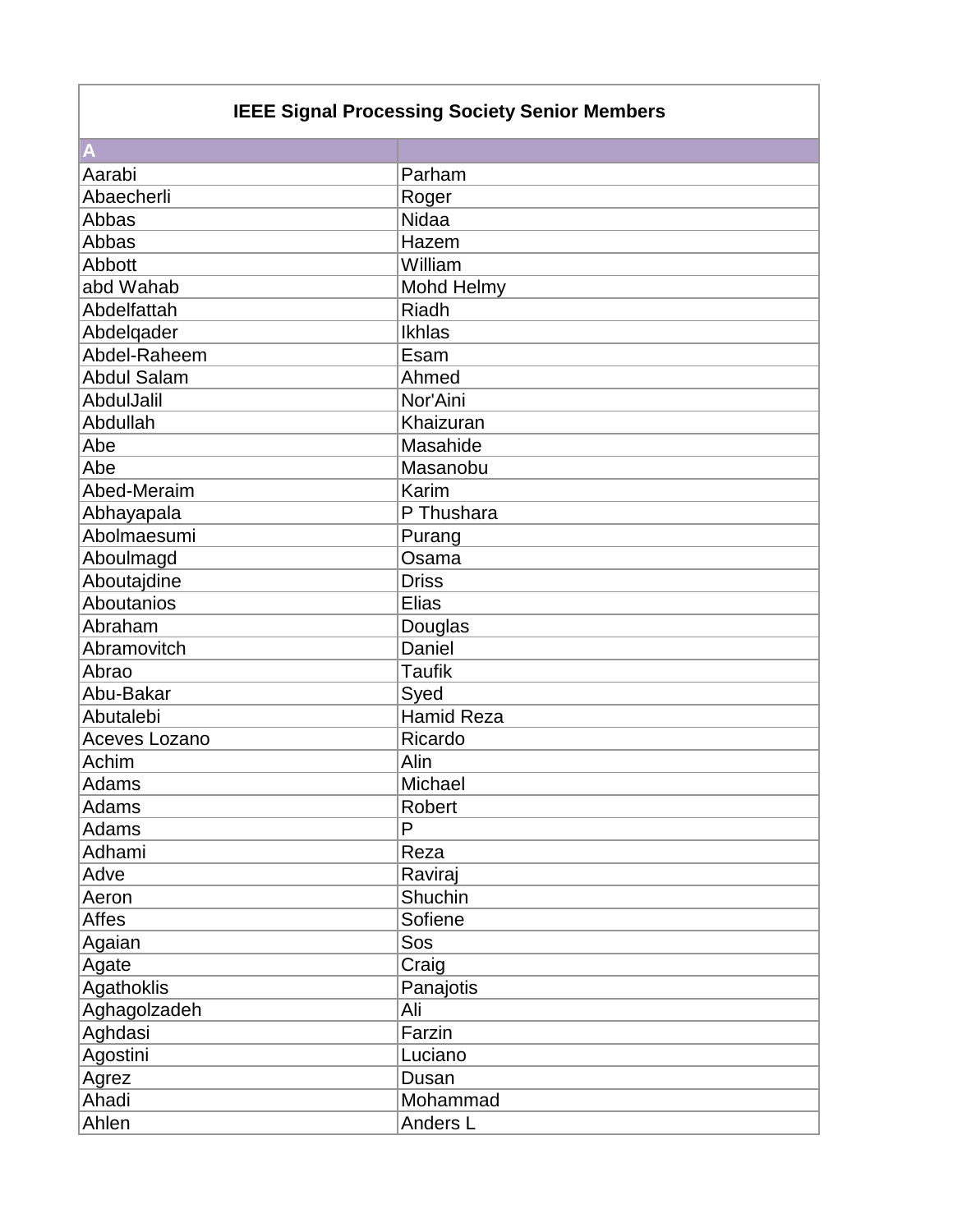| Ahmad               | Fauzia            |
|---------------------|-------------------|
| Ahmad               | <b>Nurul</b>      |
| Ahmadfauzi          | Mohammadfaizal    |
| Ahmed               | Farid             |
| Ahmed               | Sajid             |
| Ahmed               | Vaseem            |
| Ahmed               | Syed              |
| Aikawa              | Kiyoaki           |
| Ainsleigh           | Phillip           |
| Aissa-El-Bey        | Abdeldjalil       |
| Aizawa              | Kiyoharu          |
| Akamine             | Masami            |
| Akan                | Aydin             |
| Akan                | Ozgur B           |
| Akbari-Moghanjoughi | Ayyoub            |
| Akerman             | <b>Alfred</b>     |
| <b>Akers</b>        | Geoffrey          |
| Akhloufi            | Moulay            |
| Akopian             | David             |
| Al Adnani           | Adnan             |
| Al Ahmad            | Hussian A         |
| Al Naima            | Fawzi Munir       |
| Al-Akaidi           | Marwan            |
| Alatan              | Aydin             |
| Alattar             | Adnan             |
| Albera              | Laurent           |
| Albright            | <b>Russell</b>    |
| Albright            | Austin            |
| Albu                | Felix             |
| Alcocer             | Alberto           |
| Alesu               | Paul              |
| Alexandropoulos     | George            |
| Al-Haddad           | Syed Abdul Rahman |
| Ali                 | Murtaza           |
| Ali                 | Ahmed             |
| Alku                | Paavo             |
| Allam               | Mahmoud           |
| Allen               | Ronald            |
| Allen               | Michael           |
| Alleva              | Fileno            |
| Allinson            | <b>Nigel</b>      |
| <b>Allpress</b>     | Stephen           |
| Almodovar           | Jaime             |
| Al-Mualla           | Mohamed           |
| Al-Nashash          | Hasan             |
| Alotaibi            | Yousef            |
| Aloysius            | Ronald            |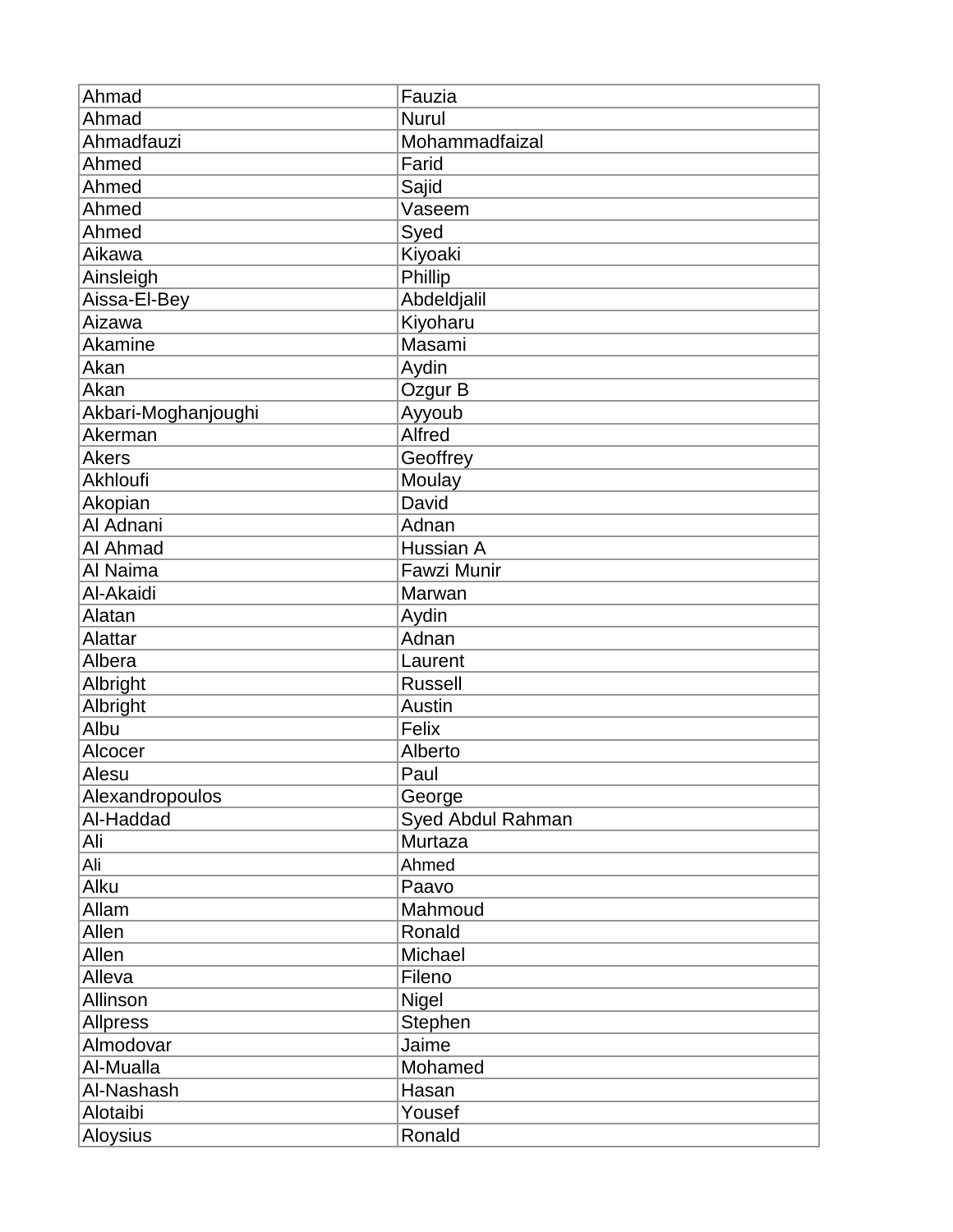| Alpert                 | Donald           |
|------------------------|------------------|
| Al-Regib               | Ghassan          |
| Alsukkar               | Ghazi            |
| Althouse               | <b>Mark</b>      |
| Alty                   | Stephen          |
| Alvarez                | Jose             |
| Alves                  | Rogerio          |
| Alzate                 | Marco            |
| Ambasamudram           | Rajagopalan      |
| Ambat                  | Sooraj K.        |
| Amberg                 | Thomas           |
| Amini                  | Arash            |
| Ammar                  | Gregory          |
| Anbarjafari            | Gholamreza       |
| Andersen               | Anders           |
| Anderson               | John             |
| Anderson               | Timothy          |
| Anderson               | David            |
| Anderson               | Henry            |
| Anderson               | <b>Derek</b>     |
| Andreopoulos           | Yiannis          |
| Andrews                | Walter           |
| Androutsos             | <b>Dimitrios</b> |
| Andrzejczak            | <b>Mariusz</b>   |
| Angelini               | Elsa             |
| Annavajjala            | Ramesh           |
| Ansorge                | Michael          |
| Antonakopoulos         | Theodore         |
| Aoki                   | Shigeaki         |
| Apfeldorf              | Karyn            |
| Apicella               | Tony             |
| Apolinario             | Jose             |
| Apsingekar             | Vijendra Raj     |
| Arai                   | Takayuki         |
| Araki                  | Shoko            |
| Aramvith               | Supavadee        |
| Archer                 | Glen             |
| Ardekani               | <b>Babak</b>     |
| Argenti                | Fabrizio         |
| Armentano              | Ricardo          |
| Armstrong              | Jean             |
| Arnautovic             | Senad            |
| Arndt                  | Jeffrey          |
| Arora                  | Raman            |
| <b>Artes Rodriguez</b> | Antonio          |
| Asadi                  | Ayman            |
| Asgill                 | Austin           |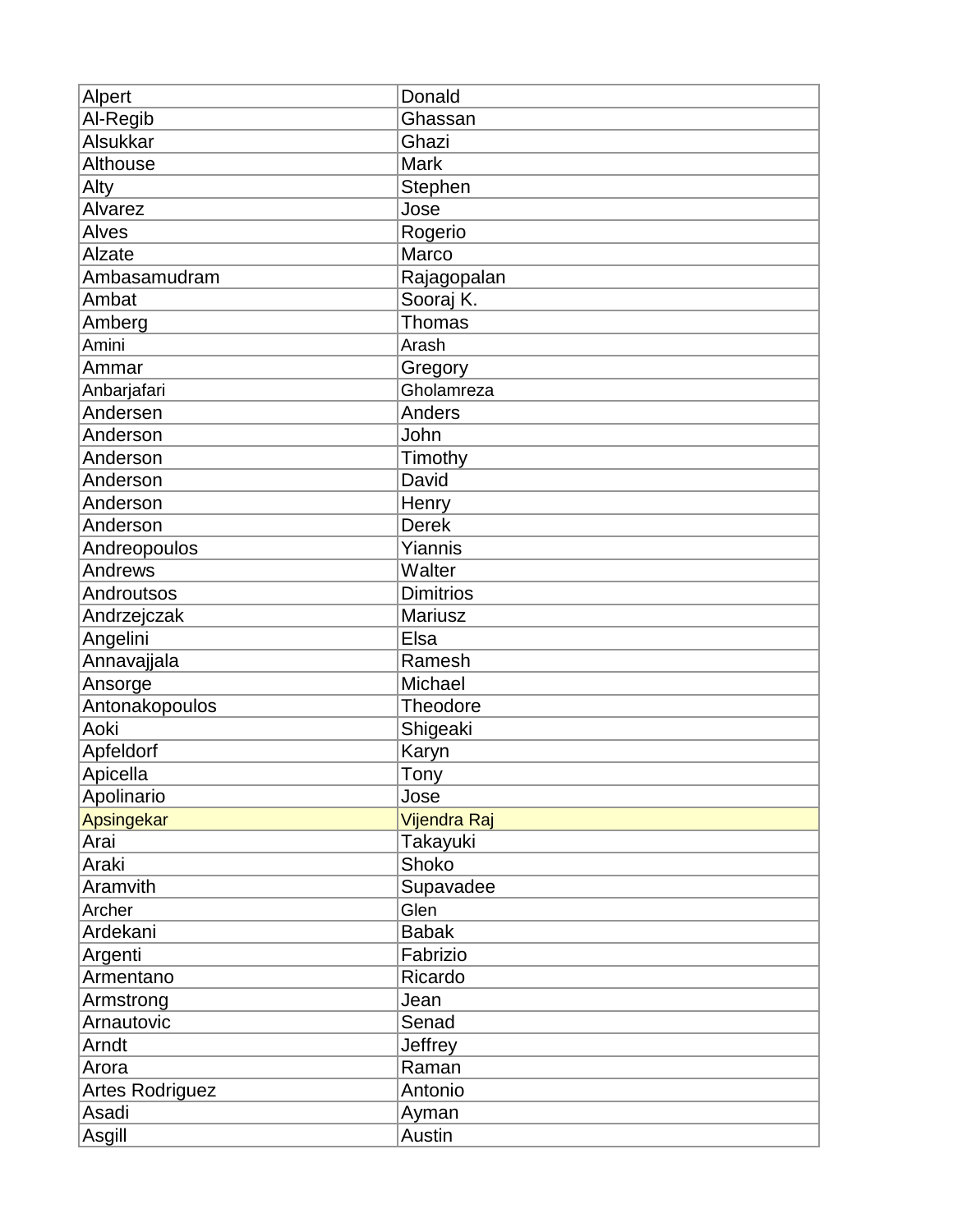| <b>Asharif</b>       | Mohammad              |
|----------------------|-----------------------|
| Asif                 | Amir                  |
| Assaad               | <b>Mohamad Ali</b>    |
| Assuncao             | Pedro                 |
| Ates                 | Hasan Fehmi           |
| Atiya                | Amir                  |
| <b>Attallah</b>      | Samir                 |
| Atzori               | Luigi                 |
| Aubry                | Augusto               |
| Auger                | Francois              |
| August               | Katherine             |
| Avcibas              | Ismail                |
| Avila Rodriguez      | Jose Angel            |
| Awuviri              | Alexander             |
| Azeem                | <b>Mohammad Fazle</b> |
| Azevedo              | Stephen               |
| Azimi-Sadjadi        | Mahmood               |
| B                    |                       |
| <b>Babaei</b>        | Alireza               |
| Babaguchi            | Noboru                |
| Babaie-Zadeh         | Massoud               |
| <b>Bachmann</b>      | Darren                |
| <b>Bachmann</b>      | Charles               |
| <b>Backstrom</b>     | Tom                   |
| <b>Badawy</b>        | Wael Maged            |
| <b>Badeau</b>        | Roland                |
| <b>Baggenstoss</b>   | Paul                  |
| Baghai-Wadji         | Alireza               |
| <b>Bahari</b>        | Asral                 |
| Bai                  | Mingsian              |
| Bainbridge-Smith     | Andrew                |
| <b>Bajic</b>         | Ivan                  |
| Bajwa                | Waheed Uz Zaman       |
| <b>Baker</b>         | Zachary               |
| <b>Bala</b>          | Raja                  |
| <b>Balakrishnan</b>  | Jaiganesh             |
| <b>Balas</b>         | Valentina             |
| Balasingham          | llangko               |
| <b>Balazs</b>        | Peter                 |
| Balemi               | Silvano               |
| Ball                 | John                  |
| <b>Bandera</b>       | Cesar                 |
| <b>Bandyopadhyay</b> | Soma                  |
| <b>Banerjee</b>      | Amit                  |
| <b>Bangalore</b>     | Srinivas              |
| Bankson              | James                 |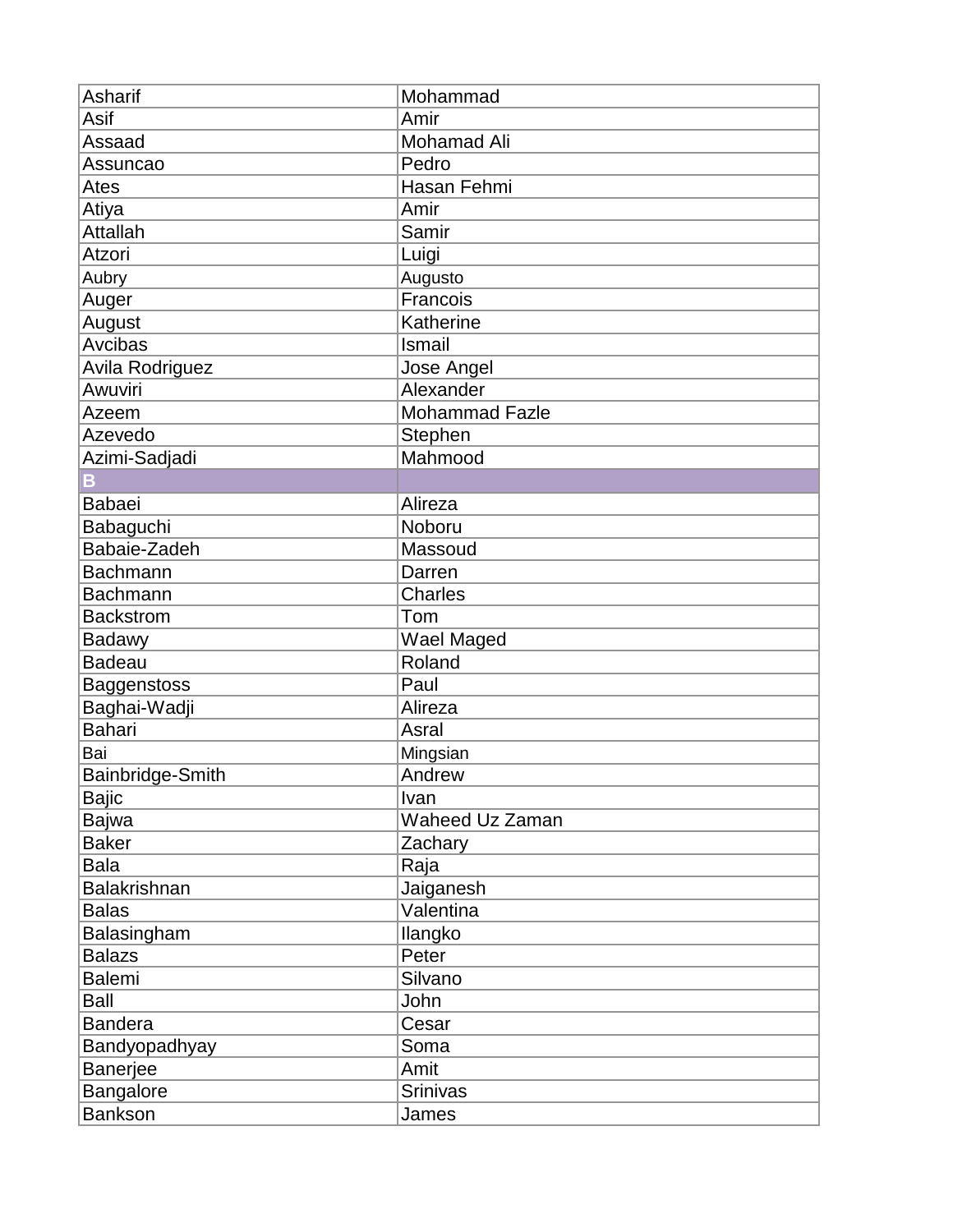| Banyasz                | Csilla          |
|------------------------|-----------------|
| Bao                    | Jian            |
| Bao                    | Changchun       |
| Baoyu                  | Zheng           |
| Baqai                  | Farhan          |
| Baranoski              | Edward          |
| Barbancho              | Isabel          |
| <b>Barbe</b>           | Kurt            |
| <b>Bardeli</b>         | Rolf            |
| <b>Bareis</b>          | <b>Bern</b>     |
| Barhumi                | Imad            |
| <b>Barkat</b>          | <b>Braham</b>   |
| <b>Barker</b>          | Douglas         |
| <b>Barner</b>          | Kenneth         |
| <b>Barnes</b>          | Robert          |
| <b>Barney Smith</b>    | Elisa           |
| <b>Barnwell</b>        | Ronnie          |
| <b>Baron</b>           | <b>Dror</b>     |
| <b>Barros Da Silva</b> | Eduardo         |
| <b>Barroso</b>         | Victor          |
| <b>Barry</b>           | John            |
| <b>Barsanti</b>        | <b>Robert</b>   |
| <b>Bartels</b>         | Keith           |
| <b>Barton</b>          | Timothy         |
| <b>Bartzoudis</b>      | <b>Nikolaos</b> |
| <b>Bas</b>             | <b>Patrick</b>  |
| <b>Batalama</b>        | Stella          |
| <b>Bates</b>           | Stephen         |
| <b>Batra</b>           | Anuj            |
| <b>Battiato</b>        | Sebastiano      |
| <b>Battisti</b>        | Federica        |
| <b>Batur</b>           | Aziz            |
| <b>Bauck</b>           | Jerald          |
| <b>Baura</b>           | Gail            |
| <b>Baxley</b>          | Robert          |
| <b>Bayard</b>          | David           |
| <b>Bazant</b>          | Alen            |
| <b>Beadle</b>          | Edward          |
| Bedenbaugh             | Purvis          |
| <b>Beex</b>            | A               |
| Beferull-Lozano        | <b>Baltasar</b> |
| Beghdadi               | Azeddine        |
| <b>Begusic</b>         | Dinko           |
| <b>Beheshti</b>        | Soosan          |
| Behmann                | Fawzi           |
| Beigi                  | Homayoon        |
| Belayneh               | <b>Sirak</b>    |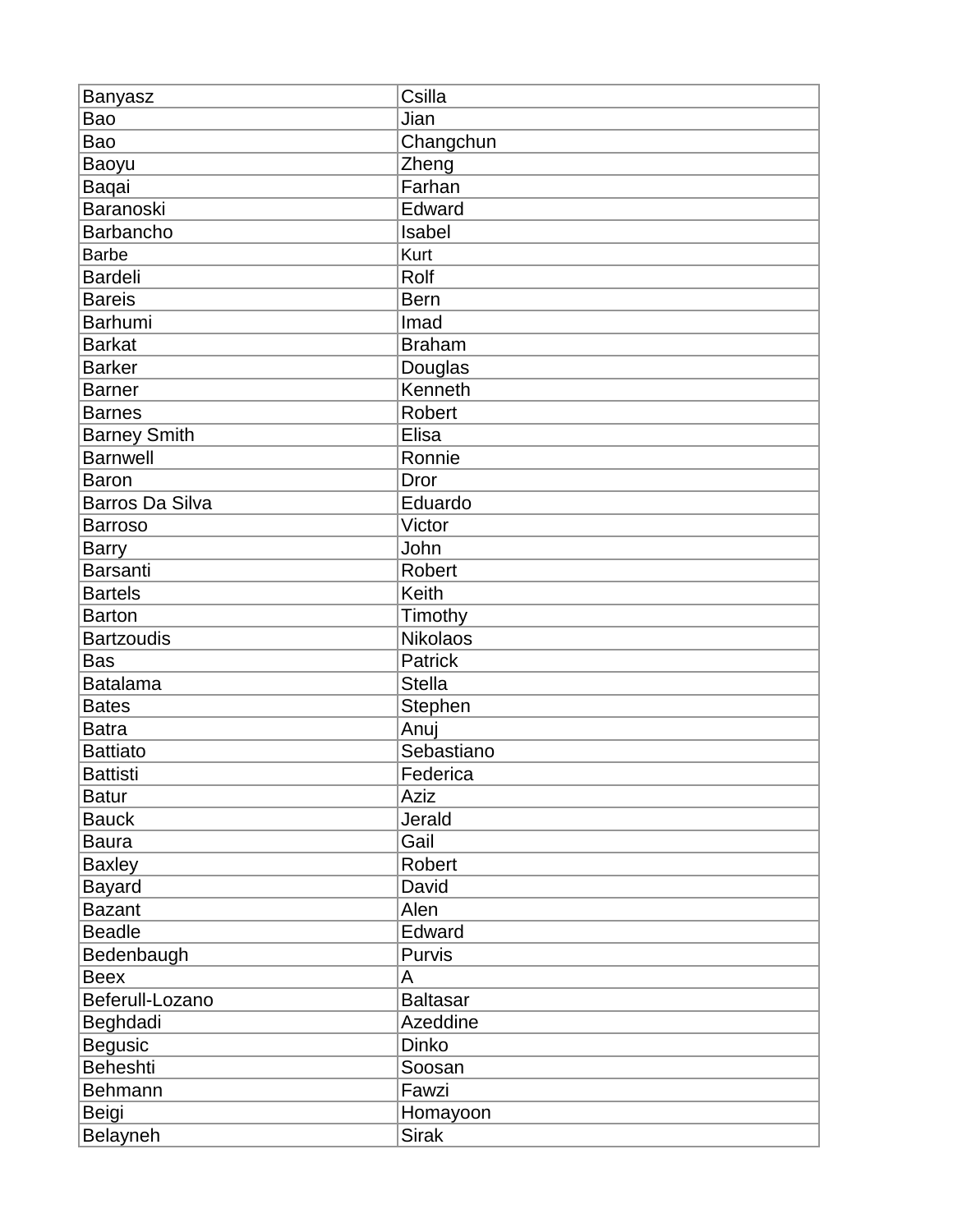| <b>Bell</b>        | <b>Dirk</b>        |
|--------------------|--------------------|
| <b>Bell</b>        | David              |
| <b>Bell</b>        | <b>Kristine</b>    |
| Belouchrani        | Adel               |
| <b>Benaissa</b>    | Mohammed           |
| <b>Benamar</b>     | Chokri             |
| <b>Benedetto</b>   | Maria-Gabriella    |
| <b>Benedetto</b>   | Francesco          |
| Beng Jin           | Andrew Teoh        |
| Bengtsson          | <b>Mats</b>        |
| Benhamza           | Abdessamad         |
| <b>Benitez</b>     | Hernan             |
| Benmahammed        | Khier              |
| <b>Bennett</b>     | Eric               |
| <b>Bennett</b>     | William            |
| <b>Berberidis</b>  | Kostas             |
| <b>Berestov</b>    | Alexander          |
| <b>Bergel</b>      | <b>Itshack</b>     |
| <b>Berger</b>      | Wojciech           |
| Berger             | <b>Scott</b>       |
| <b>Bergmans</b>    | Jan                |
| <b>Berkling</b>    | Kay                |
| <b>Berkner</b>     | Kathrin            |
| <b>Bermudez</b>    | <b>Jose Carlos</b> |
| <b>Bernal</b>      | Edgar              |
| <b>Berry</b>       | Jonathan           |
| <b>Bessai</b>      | Horst              |
| <b>Bessios</b>     | Anthony            |
| <b>Besson</b>      | Olivier            |
| <b>Betancourt</b>  | <b>Ernest</b>      |
| <b>Betlehem</b>    | Terence            |
| <b>Bevan</b>       | Jeffrey            |
| <b>Bezerianos</b>  | Anastasios         |
| Bhashyam           | Srikrishna         |
| <b>Bhatnagar</b>   | Manav              |
| Bhattacharya       | Chinmoy            |
| <b>Biagi</b>       | Mauro              |
| <b>Bidaut</b>      | Luc                |
| <b>Bilcu</b>       | Radu               |
| <b>Bilgekul</b>    | Huseyin            |
| <b>Bilgin</b>      | Ali                |
| <b>Billon</b>      | <b>Didier</b>      |
| <b>Bims</b>        | Harry              |
| <b>Bisio</b>       | Igor               |
| <b>Biswas</b>      | Baidyanath         |
| <b>Blanc-Talon</b> | Jacques            |
| <b>Blanding</b>    | Wayne              |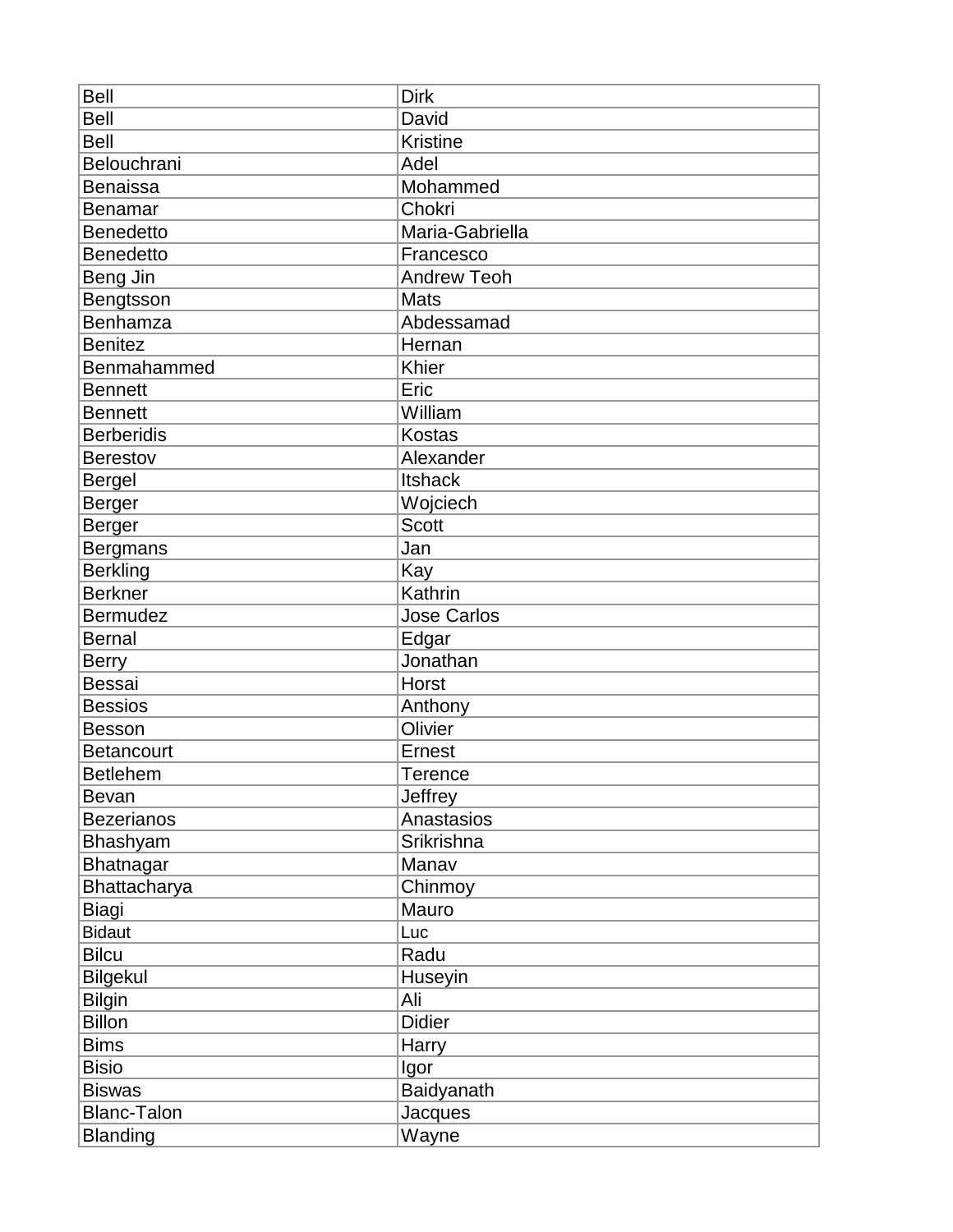| <b>Bletsas</b>    | Aggelos        |
|-------------------|----------------|
| <b>Bliss</b>      | Daniel         |
| <b>Blostein</b>   | <b>Steven</b>  |
| <b>Blume</b>      | Holger         |
| <b>Blunt</b>      | Shannon        |
| <b>Boddhu</b>     | Sanjay         |
| <b>Boley</b>      | Jonathan       |
| <b>Bolstad</b>    | Andrew         |
| Bonanni           | Pierino        |
| <b>Bonastre</b>   | Jean-Francois  |
| <b>Bonato</b>     | Paolo          |
| <b>Boncelet</b>   | <b>Charles</b> |
| <b>Bones</b>      | Philip         |
| <b>Borah</b>      | Deva           |
| Boregowda         | Lokesh         |
| <b>Borer</b>      | Tim            |
| <b>Bors</b>       | Adrian         |
| <b>Bose</b>       | <b>Tamal</b>   |
| <b>Bossen</b>     | Frank          |
| <b>Boubchir</b>   | Larbi          |
| <b>Bouchard</b>   | Martin         |
| <b>Boucher</b>    | Ronald         |
| <b>Boucher</b>    | Jean-Marc      |
| <b>Boudraa</b>    | A              |
| <b>Boudreau</b>   | Gary           |
| <b>Boufounos</b>  | Petros         |
| <b>Boulgouris</b> | Nikolaos       |
| <b>Bouridane</b>  | Ahmed          |
| <b>Bourlai</b>    | Thirimachos    |
| <b>Boussakta</b>  | Said           |
| <b>Boutaud</b>    | Frederic       |
| <b>Boute</b>      | Raymond        |
| <b>Boutillon</b>  | Emmanuel       |
| <b>Bouzekri</b>   | Hicham         |
| Bouzerdoum        | Abdesselam     |
| Bozdagi           | Gozde          |
| <b>Bradley</b>    | Andrew         |
| Braga-Neto        | <b>Ulisses</b> |
| <b>Braileanu</b>  | Grigore        |
| <b>Brandes</b>    | <b>T</b> Scott |
| <b>Bratsolis</b>  | Emmanuel       |
| <b>Brault</b>     | Patrice        |
| <b>Bravo</b>      | Angel          |
| <b>Briles</b>     | <b>Scott</b>   |
| <b>Brislawn</b>   | Christopher    |
| <b>Broadwater</b> | Joshua         |
| <b>Bronez</b>     | Thomas         |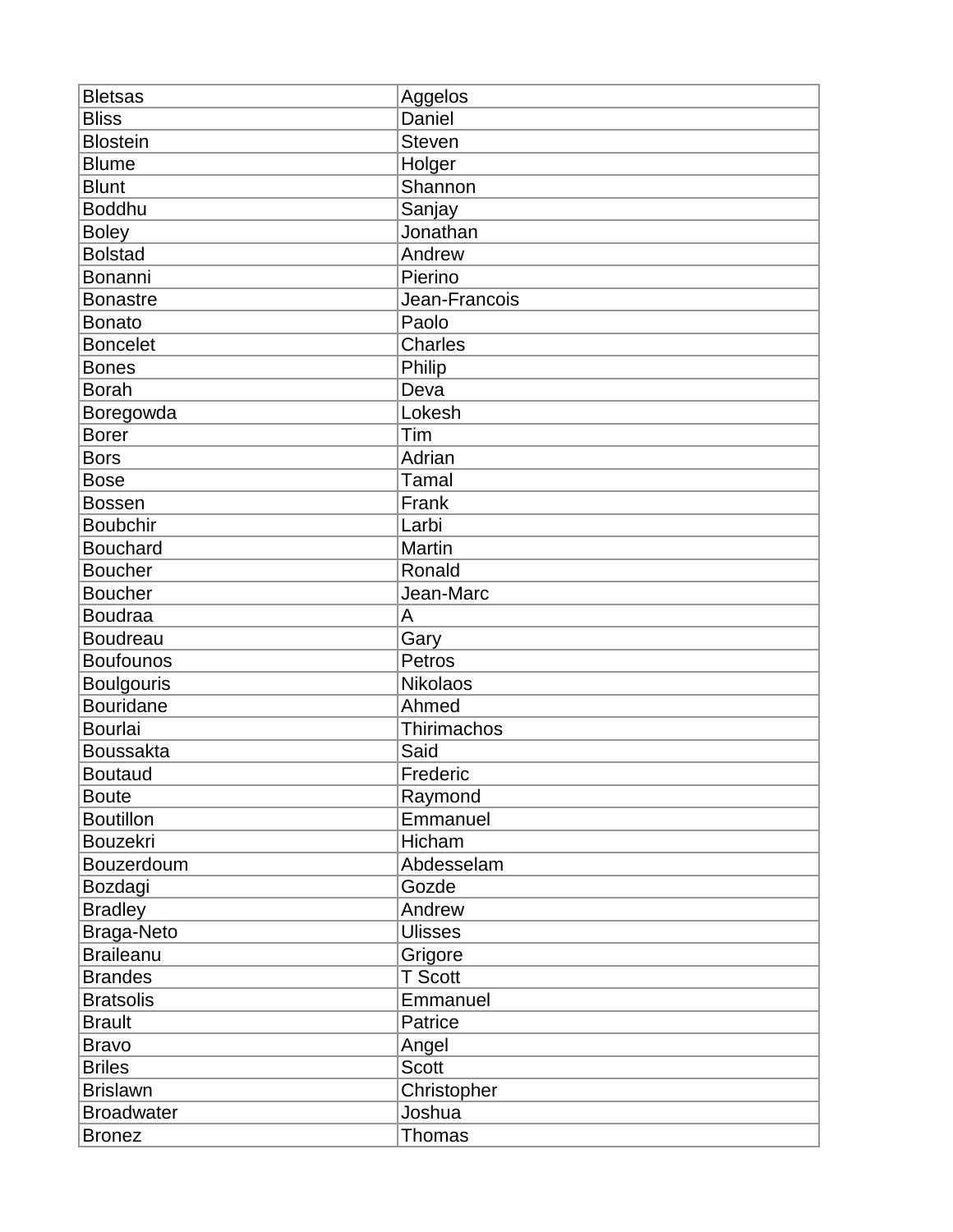| <b>Brooks</b>       | Dana          |
|---------------------|---------------|
| <b>Brown</b>        | Edgar         |
| <b>Brown</b>        | Donald        |
| <b>Brown</b>        | Mark          |
| <b>Bruce</b>        | lan           |
| <b>Bruno</b>        | Marcelo       |
| <b>Buccafusca</b>   | Osvaldo       |
| <b>Buchman</b>      | Mitchell      |
| <b>Buck</b>         | John          |
| <b>Buckley</b>      | Kevin         |
| Budagavi            | Madhukar      |
| <b>Budge</b>        | <b>Scott</b>  |
| <b>Buehrer</b>      | Richard       |
| <b>Bugallo</b>      | Monica        |
| <b>Bugarin-Haro</b> | Oscar         |
| <b>Buhmann</b>      | Joachim       |
| Bui                 | Tien          |
| <b>Burel</b>        | Gilles        |
| <b>Burge</b>        | Legand        |
| <b>Burnett</b>      | lan           |
| <b>Burr</b>         | <b>Robert</b> |
| <b>Burshtein</b>    | David         |
| <b>Busso</b>        | Carlos        |
| <b>Butler</b>       | <b>Brian</b>  |
| <b>Buzzi</b>        | Stefano       |
| <b>Bystrom</b>      | Maja          |
|                     |               |
| Cabot               | Richard       |
| Cachin              | Christian     |
| Caffee              | Sean          |
| Cagnazzo            | Marco         |
| Cahill              | Nathan        |
| Cai                 | Jianfei       |
| Cai                 | Jinhai        |
| Cai                 | Xiaodong      |
| Caillec             | Jean-Marc     |
| Cairns              | Douglas       |
| Calderon            | Jose          |
| Callegari           | Sergio        |
| Calpe               | Javier        |
| Calvin              | John          |
| Camery              | John          |
| Camilleri           | Kenneth       |
| Campbell            | Richard       |
| Campisi             | Patrizio      |
| Campos              | Marcello      |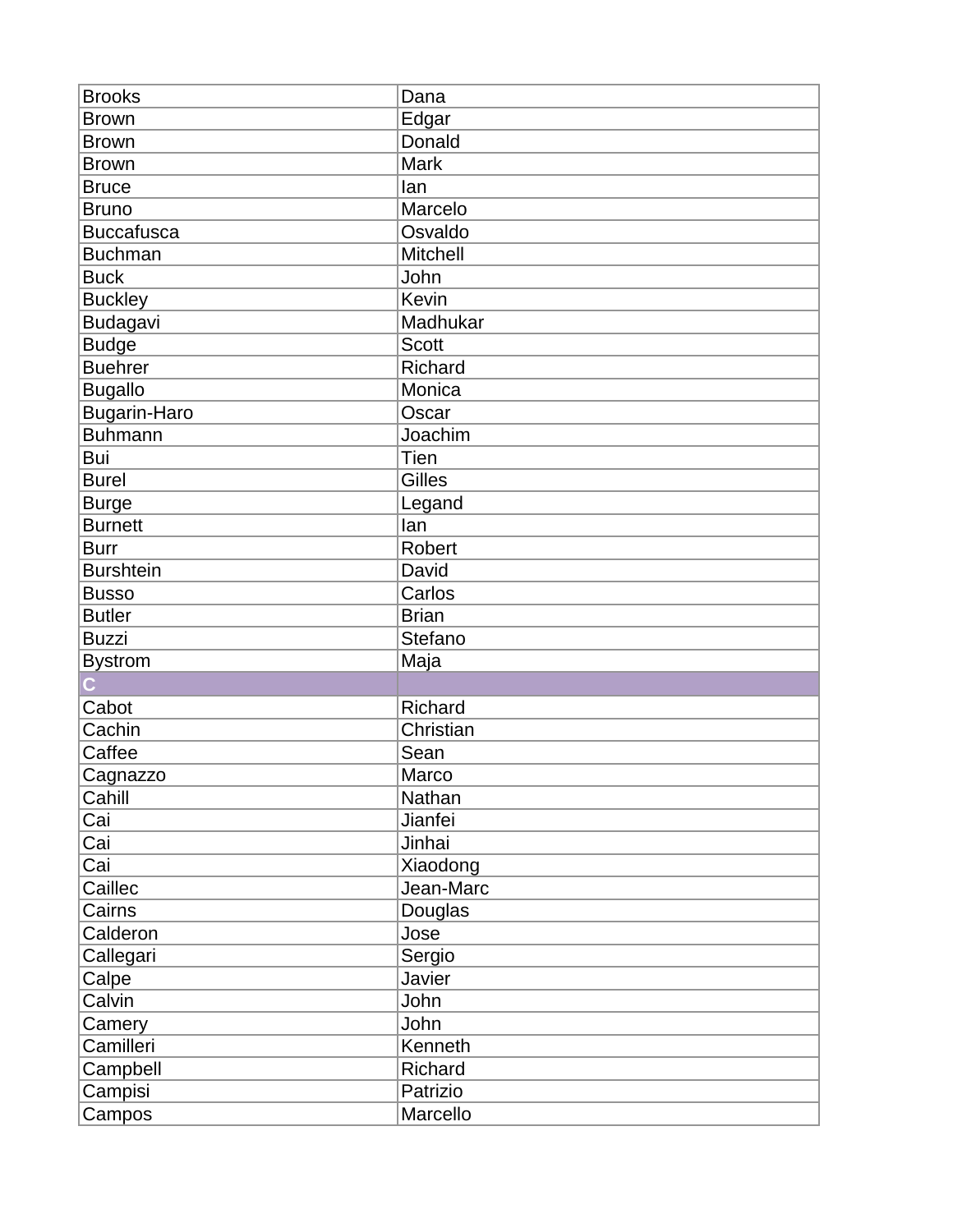| Camps-Valls    | Gustavo          |
|----------------|------------------|
| Cao            | Lei              |
| Cao            | Hong             |
| Cao            | Ming             |
| Capson         | David            |
| Card           | S                |
| Cardoso        | Jaime            |
| Carey          | Michael          |
| Carini         | Alberto          |
| Carli          | Marco            |
| Carlosena      | Alfonso          |
| Carr           | <b>Brendan</b>   |
| Castanon       | David            |
| Catellier      | Andrew           |
| Causevic       | Elvir            |
| Causey         | <b>Ricky</b>     |
| Cavalcante     | Charles          |
| Cavallaro      | Joseph           |
| Caviedes       | Jorge            |
| Celikyilmaz    | Asli             |
| Cernocky       | Jan              |
| Cevher         | Volkan           |
| Chabanne       | Herve            |
| Chae           | Chan-Byoung      |
| Chai           | Douglas          |
| Chai           | Soh Yeng         |
| Chaib-Draa     | <b>Brahim</b>    |
| Chainais       | Pierre           |
| Chakrabartty   | Shantanu         |
| Chakraborty    | Mrityunjoy       |
| Cham           | Wai              |
| Chamberland    | Jean Francois    |
| Chambers       | David            |
| Chamnongthai   | Kosin            |
| Champagne      | <b>Benoit</b>    |
| Chan           | Douglas          |
| Chan           | <b>Chee Seng</b> |
| Chan           | Tony             |
| Chan           | Francois         |
| Chan           | Antoni           |
| Chandler       | Damon            |
| Chandra        | Dr Kavitha       |
| Chandran       | Sathish          |
| Chandran       | Vinod            |
| Chandrasekaran | Hema             |
| Chandrasekaran | V                |
| Chandu         | Kartheek         |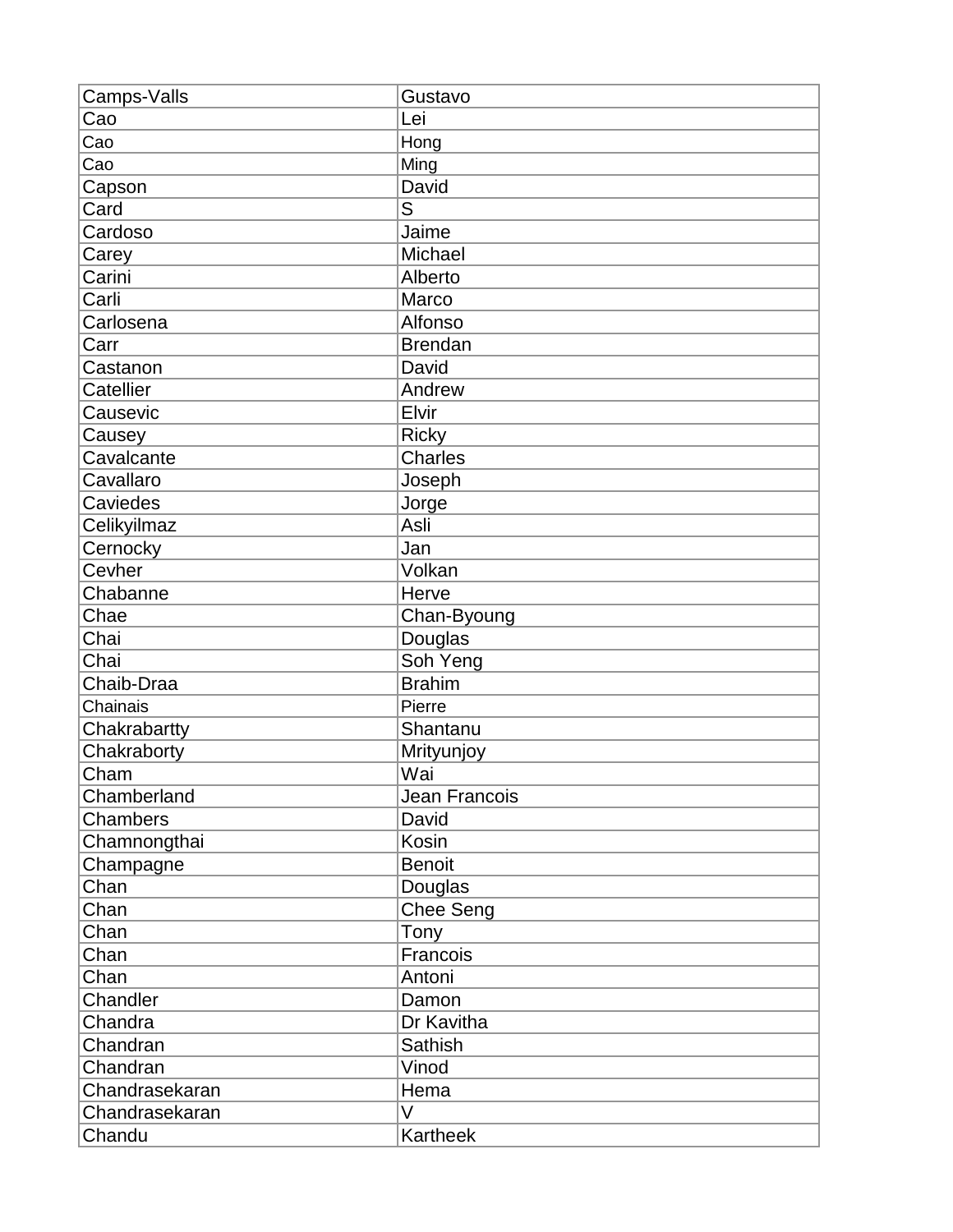| Chang<br>Eric<br>Cheng-Yuan<br>Chang<br>Chuan-Yu<br>Chang<br>Chang<br>Chung-Fu<br>Chung-Liang<br>Chang<br>Hsun-Hsien<br>Chang<br>Chang<br>Kyung Hi<br>Chang<br>Pi Sheng<br>Shun H<br>Chang<br><b>Tian-Sheuan</b><br>Chang<br>Chang<br>Joon-Hyuk<br>Charnley<br>Loren<br>Chartrand<br><b>Rick</b><br>Chaturvedi<br>Ashvini<br>Chau<br>Lap-Pui<br><b>Kunal</b><br>Chaudhury<br>Chaux<br>Caroline<br>Chaves<br>Ricardo<br>Chavva<br>AshokKumar<br>Chayat<br>Naftali<br>Cheded<br>Lahouari<br><b>Chee Kiat</b><br>Seow<br>Chelba<br>Ciprian<br>Chen<br>Francine<br>Chen<br>Frederick<br>Chen<br>Badong<br>Chen<br><b>Biao</b><br>Chen<br>Jianfeng<br>Chen<br>Jingdong<br>Nancy<br>Chen<br>Chen<br>Oscaltzyh-Chiang<br>Chen<br>Rong-Jian<br>Chen<br>Ruxin<br>Chen<br>Sin-Horng<br>Chen<br>Tianpin<br>Chen<br>Tom |
|-------------------------------------------------------------------------------------------------------------------------------------------------------------------------------------------------------------------------------------------------------------------------------------------------------------------------------------------------------------------------------------------------------------------------------------------------------------------------------------------------------------------------------------------------------------------------------------------------------------------------------------------------------------------------------------------------------------------------------------------------------------------------------------------------------------|
|                                                                                                                                                                                                                                                                                                                                                                                                                                                                                                                                                                                                                                                                                                                                                                                                             |
|                                                                                                                                                                                                                                                                                                                                                                                                                                                                                                                                                                                                                                                                                                                                                                                                             |
|                                                                                                                                                                                                                                                                                                                                                                                                                                                                                                                                                                                                                                                                                                                                                                                                             |
|                                                                                                                                                                                                                                                                                                                                                                                                                                                                                                                                                                                                                                                                                                                                                                                                             |
|                                                                                                                                                                                                                                                                                                                                                                                                                                                                                                                                                                                                                                                                                                                                                                                                             |
|                                                                                                                                                                                                                                                                                                                                                                                                                                                                                                                                                                                                                                                                                                                                                                                                             |
|                                                                                                                                                                                                                                                                                                                                                                                                                                                                                                                                                                                                                                                                                                                                                                                                             |
|                                                                                                                                                                                                                                                                                                                                                                                                                                                                                                                                                                                                                                                                                                                                                                                                             |
|                                                                                                                                                                                                                                                                                                                                                                                                                                                                                                                                                                                                                                                                                                                                                                                                             |
|                                                                                                                                                                                                                                                                                                                                                                                                                                                                                                                                                                                                                                                                                                                                                                                                             |
|                                                                                                                                                                                                                                                                                                                                                                                                                                                                                                                                                                                                                                                                                                                                                                                                             |
|                                                                                                                                                                                                                                                                                                                                                                                                                                                                                                                                                                                                                                                                                                                                                                                                             |
|                                                                                                                                                                                                                                                                                                                                                                                                                                                                                                                                                                                                                                                                                                                                                                                                             |
|                                                                                                                                                                                                                                                                                                                                                                                                                                                                                                                                                                                                                                                                                                                                                                                                             |
|                                                                                                                                                                                                                                                                                                                                                                                                                                                                                                                                                                                                                                                                                                                                                                                                             |
|                                                                                                                                                                                                                                                                                                                                                                                                                                                                                                                                                                                                                                                                                                                                                                                                             |
|                                                                                                                                                                                                                                                                                                                                                                                                                                                                                                                                                                                                                                                                                                                                                                                                             |
|                                                                                                                                                                                                                                                                                                                                                                                                                                                                                                                                                                                                                                                                                                                                                                                                             |
|                                                                                                                                                                                                                                                                                                                                                                                                                                                                                                                                                                                                                                                                                                                                                                                                             |
|                                                                                                                                                                                                                                                                                                                                                                                                                                                                                                                                                                                                                                                                                                                                                                                                             |
|                                                                                                                                                                                                                                                                                                                                                                                                                                                                                                                                                                                                                                                                                                                                                                                                             |
|                                                                                                                                                                                                                                                                                                                                                                                                                                                                                                                                                                                                                                                                                                                                                                                                             |
|                                                                                                                                                                                                                                                                                                                                                                                                                                                                                                                                                                                                                                                                                                                                                                                                             |
|                                                                                                                                                                                                                                                                                                                                                                                                                                                                                                                                                                                                                                                                                                                                                                                                             |
|                                                                                                                                                                                                                                                                                                                                                                                                                                                                                                                                                                                                                                                                                                                                                                                                             |
|                                                                                                                                                                                                                                                                                                                                                                                                                                                                                                                                                                                                                                                                                                                                                                                                             |
|                                                                                                                                                                                                                                                                                                                                                                                                                                                                                                                                                                                                                                                                                                                                                                                                             |
|                                                                                                                                                                                                                                                                                                                                                                                                                                                                                                                                                                                                                                                                                                                                                                                                             |
|                                                                                                                                                                                                                                                                                                                                                                                                                                                                                                                                                                                                                                                                                                                                                                                                             |
|                                                                                                                                                                                                                                                                                                                                                                                                                                                                                                                                                                                                                                                                                                                                                                                                             |
|                                                                                                                                                                                                                                                                                                                                                                                                                                                                                                                                                                                                                                                                                                                                                                                                             |
|                                                                                                                                                                                                                                                                                                                                                                                                                                                                                                                                                                                                                                                                                                                                                                                                             |
|                                                                                                                                                                                                                                                                                                                                                                                                                                                                                                                                                                                                                                                                                                                                                                                                             |
|                                                                                                                                                                                                                                                                                                                                                                                                                                                                                                                                                                                                                                                                                                                                                                                                             |
|                                                                                                                                                                                                                                                                                                                                                                                                                                                                                                                                                                                                                                                                                                                                                                                                             |
|                                                                                                                                                                                                                                                                                                                                                                                                                                                                                                                                                                                                                                                                                                                                                                                                             |
| Wen<br>Chen                                                                                                                                                                                                                                                                                                                                                                                                                                                                                                                                                                                                                                                                                                                                                                                                 |
| Chen<br>Wufan                                                                                                                                                                                                                                                                                                                                                                                                                                                                                                                                                                                                                                                                                                                                                                                               |
| Chen<br>Xilin                                                                                                                                                                                                                                                                                                                                                                                                                                                                                                                                                                                                                                                                                                                                                                                               |
| Chen<br>Yangquan                                                                                                                                                                                                                                                                                                                                                                                                                                                                                                                                                                                                                                                                                                                                                                                            |
| Yen-Lin<br>Chen                                                                                                                                                                                                                                                                                                                                                                                                                                                                                                                                                                                                                                                                                                                                                                                             |
| Chen<br>Zhe                                                                                                                                                                                                                                                                                                                                                                                                                                                                                                                                                                                                                                                                                                                                                                                                 |
| Yan<br>Chen                                                                                                                                                                                                                                                                                                                                                                                                                                                                                                                                                                                                                                                                                                                                                                                                 |
| Chen<br>Chiao-En                                                                                                                                                                                                                                                                                                                                                                                                                                                                                                                                                                                                                                                                                                                                                                                            |
| Chen<br>Kuan-Ta                                                                                                                                                                                                                                                                                                                                                                                                                                                                                                                                                                                                                                                                                                                                                                                             |
| Chen<br>Xinjian                                                                                                                                                                                                                                                                                                                                                                                                                                                                                                                                                                                                                                                                                                                                                                                             |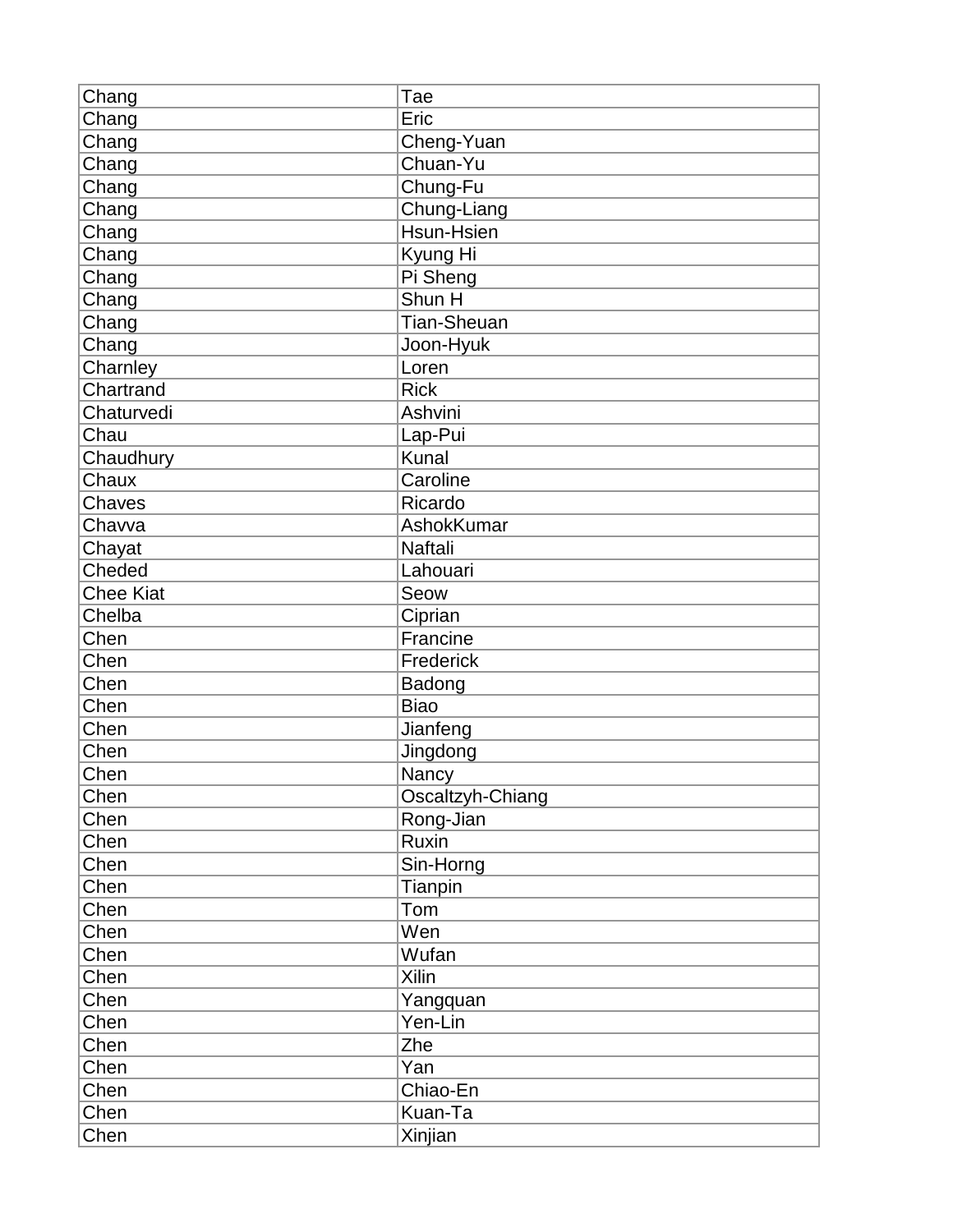| Chen               | Zhenzhong           |
|--------------------|---------------------|
| Cheng              | Hui                 |
| Cheng              | Chi-Hao             |
| Cheng              | Shiqiu Jeff         |
| Cheng              | Szeming             |
| Cheng              | Yan Ming            |
| Cheng              | Yuhua               |
| Cheng              | Wen-Huang           |
| Chengalvarayan     | Rathi               |
| Chentir            | Amina               |
| <b>Cheong Took</b> | Clive               |
| Cherry             | Craig               |
| Chetty             | Girija              |
| Cheun              | Kyung-W             |
| Cheung             | Paul Y              |
| Cheung             | Gene                |
| Cheung             | Ngai-Man            |
| Cheung             | Sen-Ching           |
| Chi                | Chong-Yung          |
| Chia               | Tsorng-Lin          |
| Chien              | Jen-Tzung           |
| Chien              | Ying-Ren            |
| Chilukuri          | Mahendra            |
| Chimento           | Philip              |
| Chin               | Woonhau             |
| Chiper             | Doru                |
| Chisci             | Luigi               |
| Chisti             | Md Khwaja Muinuddin |
| Chiu               | Ching Te            |
| Chng               | Eng-Siong           |
| Cho                | <b>Namik</b>        |
| Cho                | Yong Soo            |
| Chockalingam       | Ananthanarayanan    |
| Choe               | Yoonsik             |
| Choi               | Byoung-Jo           |
| Choi               | Tae-Sun             |
| Choi               | Wan                 |
| Choncholas         | Gary                |
| Chouinard          | Jean-Yves           |
| Chowdhury          | Ananda              |
| Christensen        | Mads                |
| Christopher        | Lauren              |
| Chu                | Chee Hung           |
| Chui               | Cheon               |
| Chun               | Joohwan             |
| Chung              | Pei Jung            |
| Chutatape          | Opas                |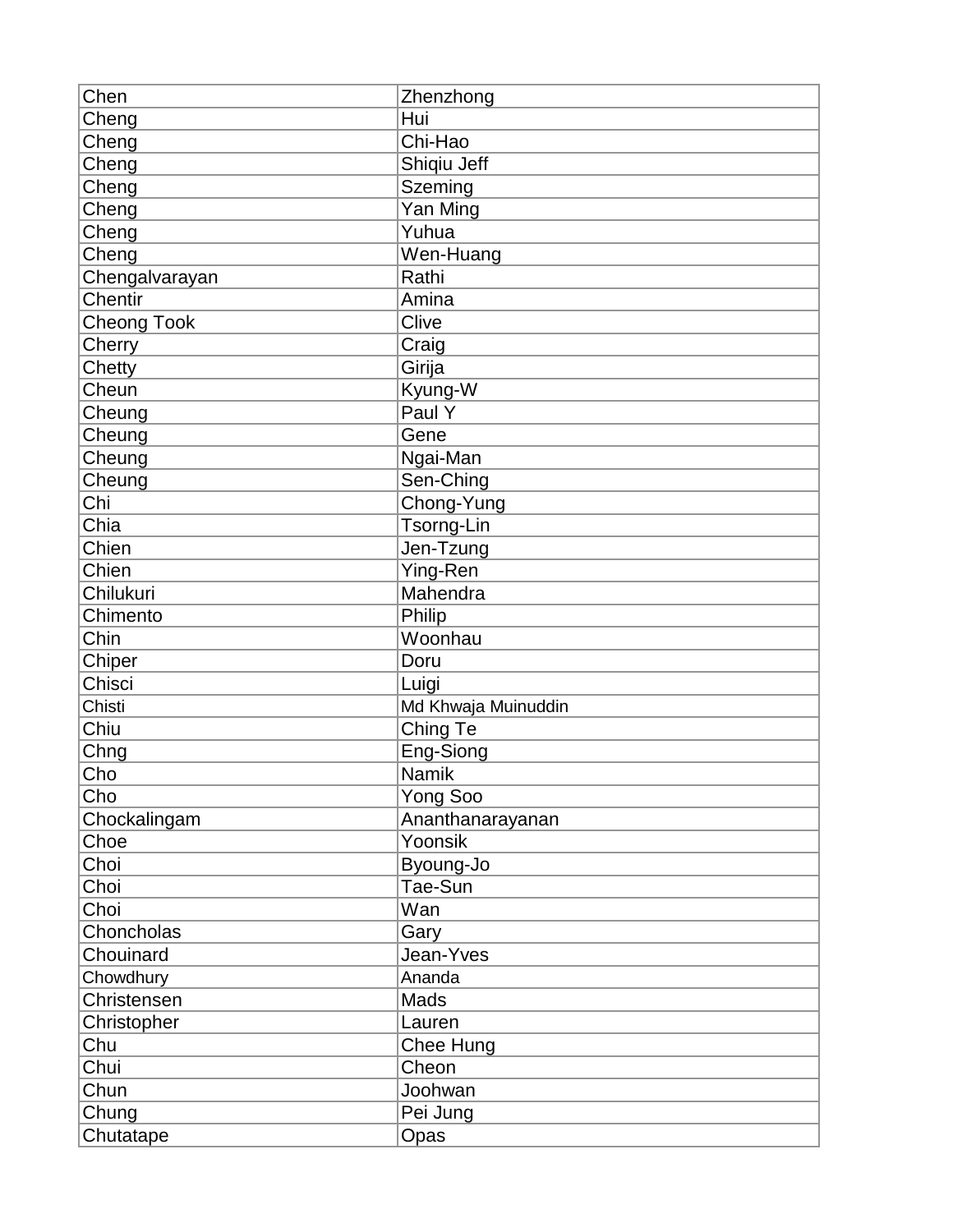| <b>Cifrek</b><br>Mario<br>Cintra<br>Renato |  |
|--------------------------------------------|--|
|                                            |  |
|                                            |  |
| Ciochina<br>Silviu                         |  |
| Ciuciu<br>Philippe                         |  |
| Clancy<br>Thomas                           |  |
| Michael<br><b>Clark</b>                    |  |
| Clarkson<br>lan                            |  |
| Clausi<br>David                            |  |
| Claypoole<br>Roger                         |  |
| Closas<br>Pau                              |  |
| <b>Mark</b><br>Coates                      |  |
| Coatrieux<br>Gouenou                       |  |
| Coble<br>John                              |  |
| Cobos<br>Maximo                            |  |
| Cobra<br>Daniel                            |  |
| Cochran<br>Douglas                         |  |
| Coelho<br>Pedro                            |  |
| Coelho<br>Rosangela                        |  |
| Coffman<br>Thayne                          |  |
| Cohen<br><b>Robert</b>                     |  |
| Cohen<br>Israel                            |  |
| Colavito<br>Leonard                        |  |
| Cole-Rhodes<br>Arlene                      |  |
| Collings<br>lain                           |  |
| Collins<br>Leslie                          |  |
| Collins<br>Darryl                          |  |
| Dinu<br>Coltuc                             |  |
| Comer<br>Mary                              |  |
| Comesana-Alfaro<br>Pedro                   |  |
| Cong<br>Yang                               |  |
| Conkie<br><b>Alistair</b>                  |  |
| Andrea<br>Conti                            |  |
| Cook<br>Perry                              |  |
| Daniel<br>Cook                             |  |
| Matthew<br>Cooper                          |  |
| John<br>Cooper                             |  |
| Cooprider<br>Anthony                       |  |
| Corbeil<br>Allan                           |  |
| Rob<br>Corcoran                            |  |
| Lionel<br>Cordesses                        |  |
| Cornelis<br>Jan                            |  |
| John<br>Cornyn                             |  |
| Correll Jr.<br>William                     |  |
| Costa<br><b>Russell</b>                    |  |
| Costabile<br>James                         |  |
| Sandra<br>Costanzo                         |  |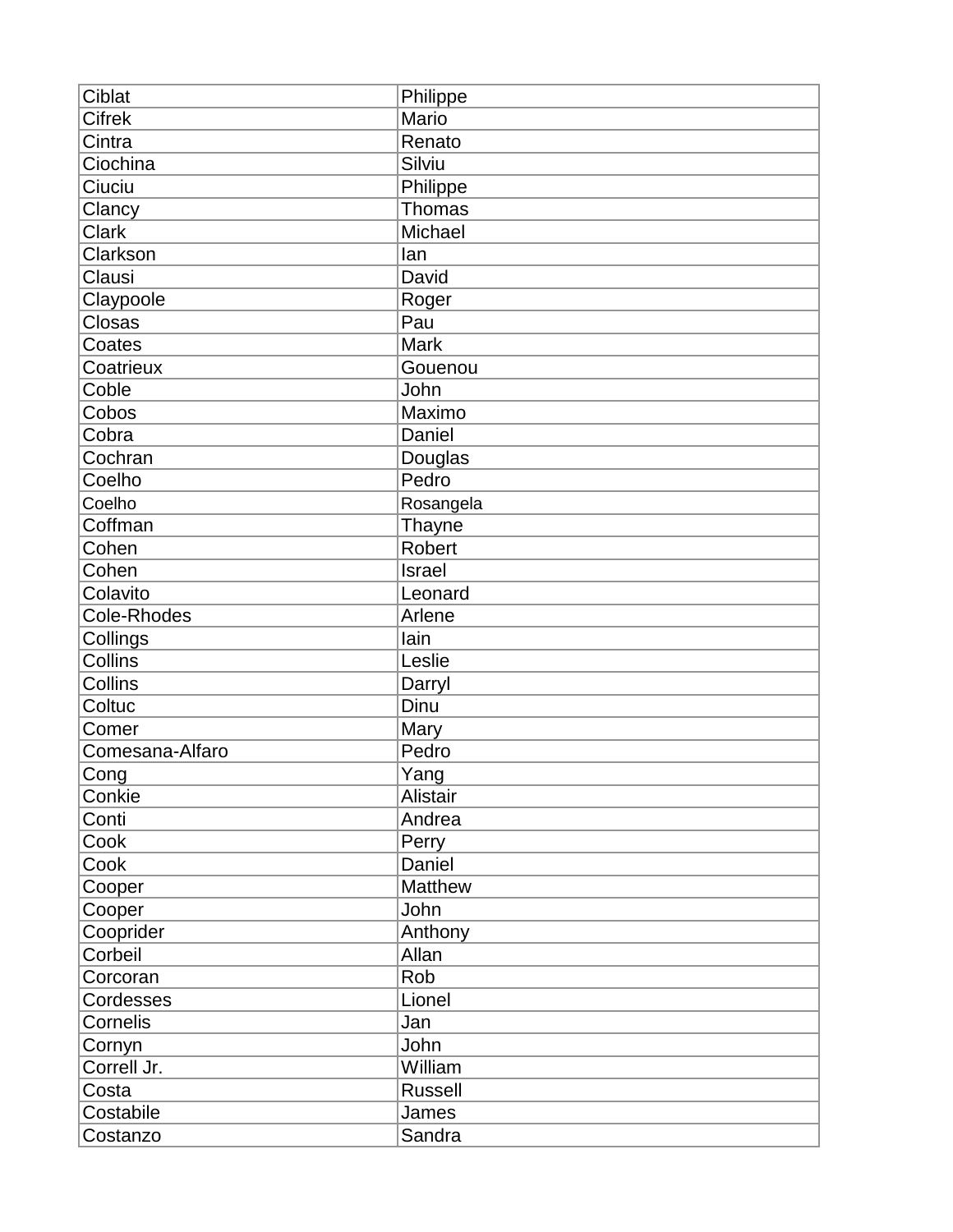| Couillet              | Romain           |
|-----------------------|------------------|
| Coulombe              | Stephane         |
| Courmontagne          | Philippe         |
| Cousins               | David            |
| Cousseau              | Juan             |
| Coussy                | Philippe         |
| Cox                   | <b>Neil</b>      |
| Cox                   | Stephen          |
| Coxson                | Gregory          |
| Cree                  | Michael          |
| Creusere              | <b>Charles</b>   |
| Cristi                | Roberto          |
| Crocker               | <b>Steven</b>    |
| Cross-Cole            | James            |
| <b>Cruces Alvarez</b> | Sergio           |
| Cruz-Roldan           | Fernando         |
| Cuhadar               | Aysegul          |
| Cui                   | Xiaodong         |
| Currivan              | <b>Bruce</b>     |
| Curtis                | Chandra          |
| Czajka                | Adam             |
| Czerczak              | Andrzej          |
| D                     |                  |
| da Costa              | Joao Paulo       |
| Dabora                | Ron              |
| Dahlen                | Paul             |
| Dai                   | Huaiyu           |
| Dajani                | Hilmi            |
| <b>Dalakas</b>        | Vassilis         |
| Daly                  | Donnacha         |
| Damarla               | Thyagaraju       |
| Dansereau             | Richard          |
| Dapenajaneiro         | Dona             |
| Darazi                | Rony             |
| Dardari               | Davide           |
| Darouach              | Mohamed          |
| Datwyler              | Douglas          |
| Daudet                | Laurent          |
| Daunys                | Gintautas        |
| Daut                  | David            |
| <b>Dauwels</b>        | Justin           |
| Davall                | Peter            |
| Davar                 | Vijay            |
|                       |                  |
|                       |                  |
| Davidson<br>Davidson  | Grant<br>Jeffrey |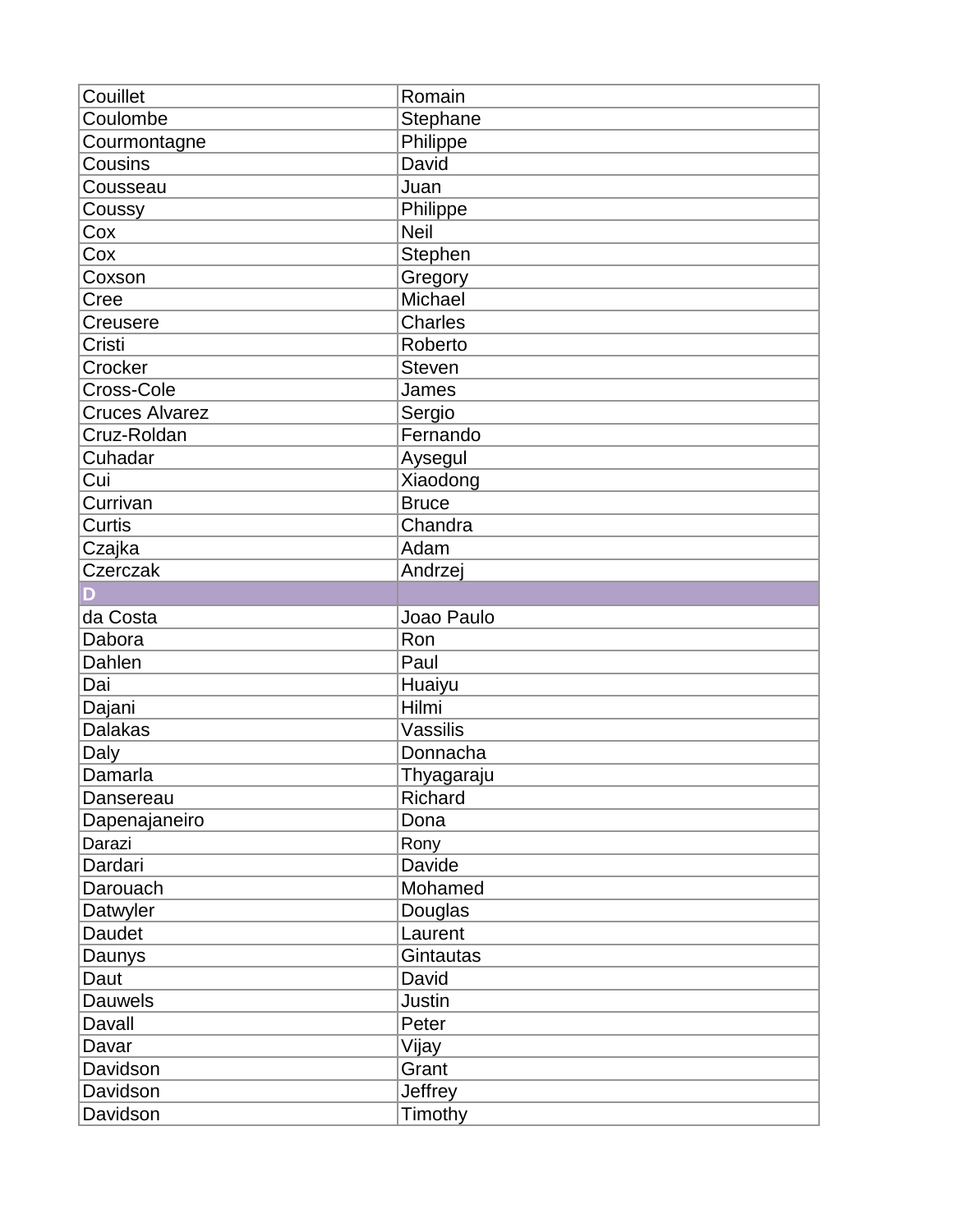| <b>Davies</b>      | <b>Mike</b>     |
|--------------------|-----------------|
| Davis              | Linda           |
| Davis              | Michael         |
| Davis              | Dennis          |
| Davis              | Cleon           |
| De                 | Ishita          |
| De Almeida         | Andre           |
| De Angelis         | Guido           |
| De La O Serna      | Jose Antonio    |
| De La Rosa         | Jose            |
| De Lathauwer       | Lieven          |
| De Leon            | Phillip         |
| De Munck           | Jan             |
| De Natale          | Francesco G B   |
| De Oliveira        | Luis            |
| De Queiroz         | Ricardo         |
| Debbah             | Merouane        |
| <b>Debes</b>       | Christian       |
| Debono             | Carl            |
| Debrunner          | Victor          |
| Debrunner          | Linda           |
| <b>Dedes</b>       | Ioannis         |
| De-Diego Anton     | Maria           |
| <b>Dehak</b>       | Najim           |
| Dehnie             | Sintayehu       |
| Deignan            | Paul            |
| <b>Deisher</b>     | Michael         |
| Dejhan             | Kobchai         |
| <b>Delachartre</b> | Philippe        |
| Delamare           | Rodrigo         |
| Delaney            | Kevin           |
| Delcroix           | Marc            |
| <b>Delmas</b>      | Jean-Pierre     |
| Demeure            | Cedric          |
| Demirel            | Hasan           |
| Demirli            | Ramazan         |
| Den Brinker        | <b>Albertus</b> |
| Deng               | Hongyang        |
| Deng               | Tian-Bo         |
| Deoras             | Anoop           |
| Deriche            | Mohamed         |
| Desai              | Uday            |
| Desilvaph.D        | Liyanage        |
| Detoma             | Edward          |
| Devaux             | Francois        |
| Devlin             | Malachy         |
| Dewolf             | Douglas         |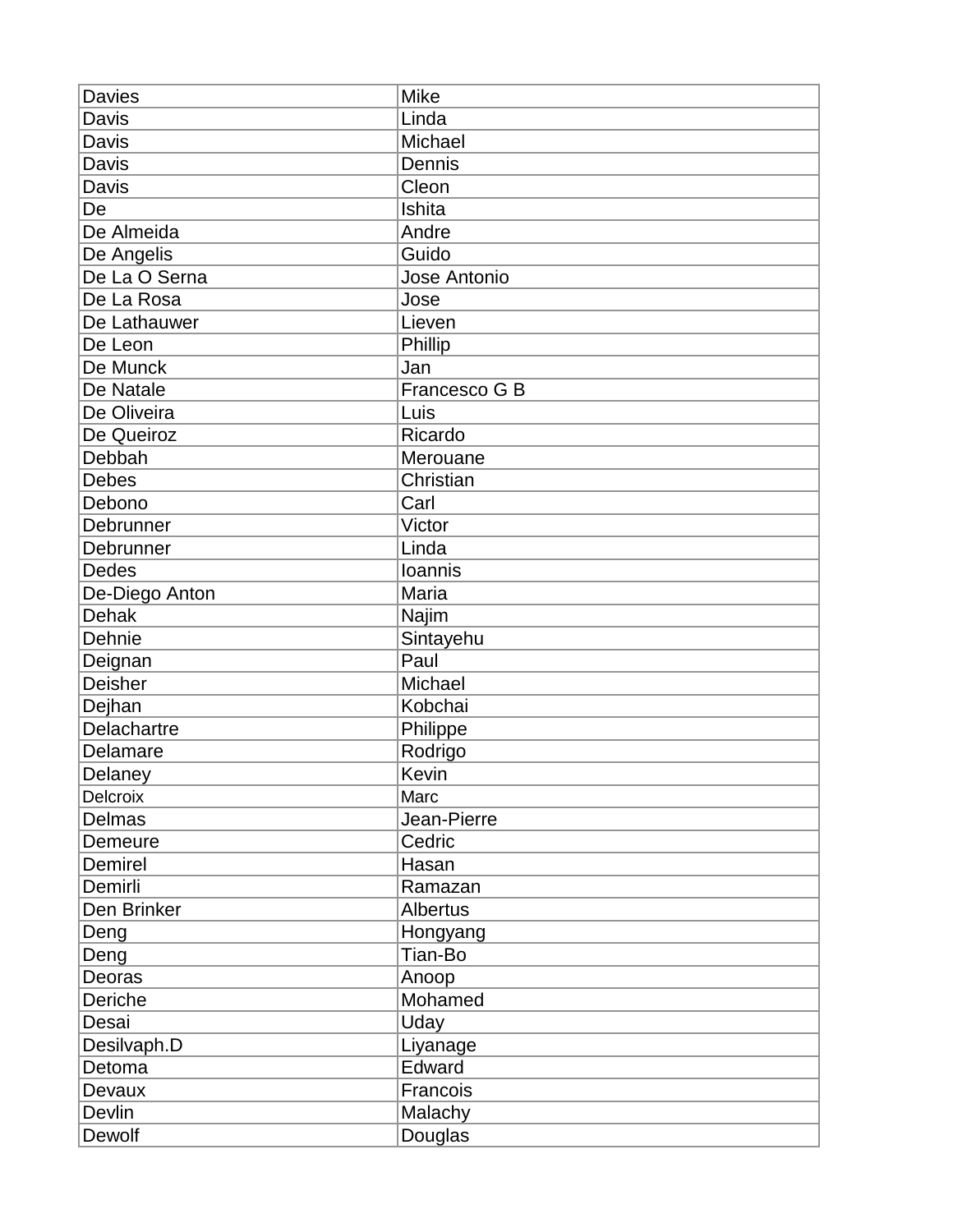| Dey                | Subhrakanti     |
|--------------------|-----------------|
| <b>Dholakia</b>    | Ajay            |
| Di Fabbrizio       | Giuseppe        |
| Di Rienzo          | <b>Albert</b>   |
| <b>Diamantaras</b> | K               |
| <b>Dianat</b>      | Sohail          |
| Diao               | Hongyan         |
| <b>Dias</b>        | Jose            |
| <b>Dick</b>        | Dr. Chris       |
| Dierking           | <b>Matthew</b>  |
| Diethorn           | Eric            |
| Dillon             | Thomas          |
| Dilsavor           | Ron             |
| <b>Dimakis</b>     | Alexander       |
| <b>Dimitriadis</b> | <b>Dimitris</b> |
| Ding               | Jian-Jiun       |
| Ding               | Yinong          |
| Ding               | Guoru           |
| <b>Ditzel</b>      | <b>Maarten</b>  |
| Djigan             | Victor          |
| Djurovic           | Igor            |
| Dobigeon           | <b>Nicolas</b>  |
| Docef              | Alen            |
| Doclo              | Simon           |
| Doerr              | Gwenael         |
| Doerschuk          | Peter           |
| Doessel            | Olaf            |
| Dogancay           | Kutluyil        |
| Dogandzic          | Aleksandar      |
| Doisy              | Yves            |
| Dolar              | Carsten         |
| Dolson             | Mark            |
| Dong               | Feng            |
| Dong               | Liang           |
| Dong               | Min             |
| Dong               | Xiaolong        |
| Dong               | Jing            |
| Doniger            | Ken             |
| Donohue            | John            |
| Dooley             | Laurence        |
| Douglas            | <b>Scott</b>    |
| <b>Dowlut</b>      | Naushad         |
| Drago              | Randy           |
| Dragotti           | Pier Luigi      |
| Droppo             | James           |
| Du                 | Qian            |
| Du                 | Shan            |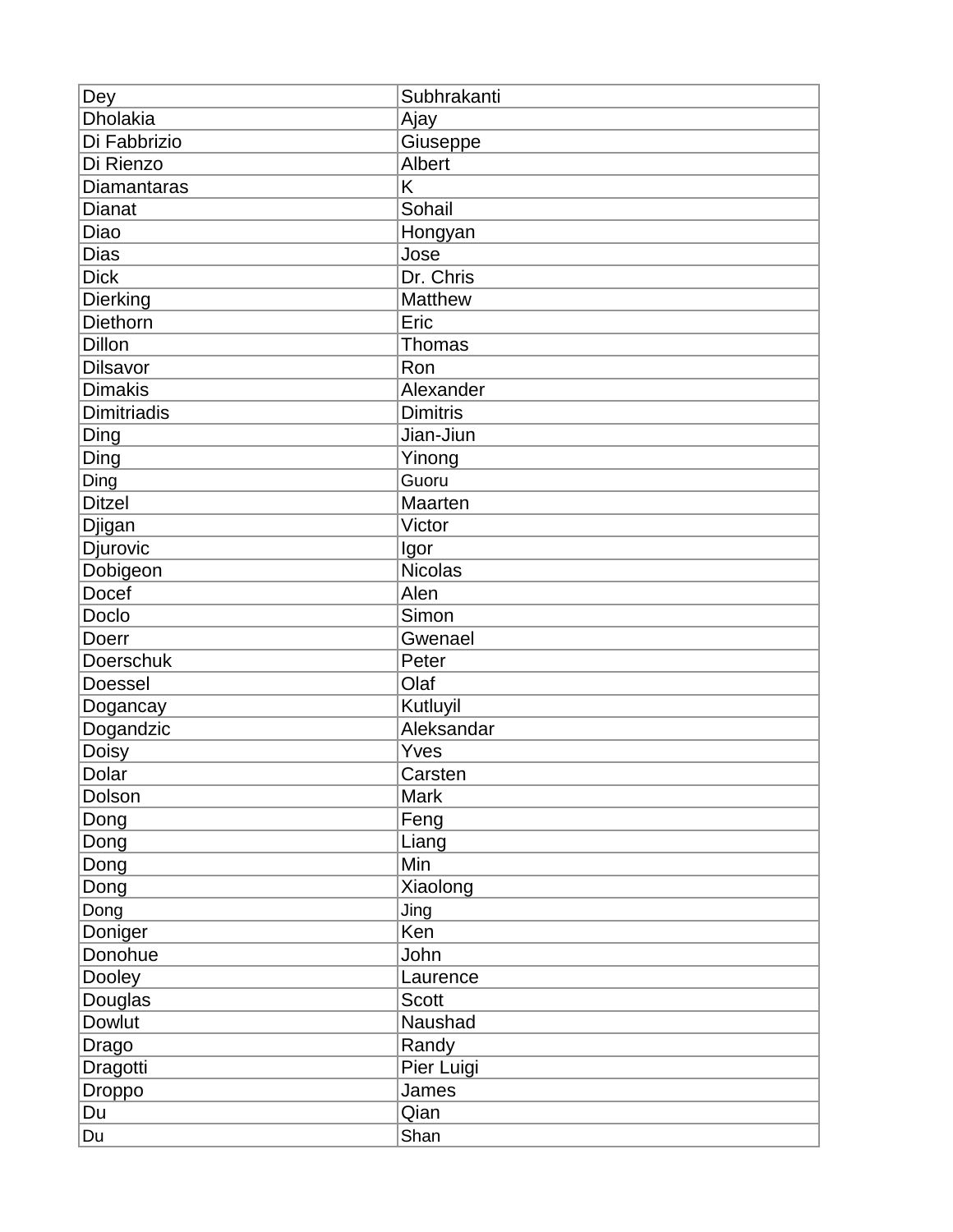| Duan                 | Chunjie        |
|----------------------|----------------|
| <b>Duarte</b>        | Marco          |
| <b>Duarte</b>        | Leonardo       |
| <b>Dufaux</b>        | Frederic       |
| <b>Dumitras</b>      | Adriana        |
| Dumitrescu           | Sorina         |
| Duong                | Trung Q.       |
| <b>Durak</b>         | Lutfiye        |
| Duran                | Ray            |
| Durant               | Eric           |
| Durrani              | Salman         |
| Dusha                | Damien         |
| Dutra                | Alessandro J   |
| Dyba                 | Roman          |
| Dyckman              | Howard         |
| Dyer                 | John           |
| <b>Dykstra</b>       | Robin          |
|                      |                |
| Eapen                | Alex           |
| Earl                 | George         |
| Easton               | Roger          |
| Ebel                 | William        |
| <b>Eddins</b>        | <b>Steven</b>  |
| Edmonson             | William        |
| Eerola               | Ville          |
| Egiazarian           | Karen          |
| <b>Ehlers</b>        | Frank          |
| Eid                  | Ahmed          |
| Einicke              | Garry          |
| Eitan                | Alecsander     |
| Ejbali               | Ridha          |
| <b>Eksler</b>        | Vaclav         |
| <b>Eleftheriadis</b> | A              |
| Elfadel              | <b>Ibrahim</b> |
| El-Hajjar            | Mohammed       |
| Elhassane            | Ibnelhaj       |
| Elhilali             | Mounya         |
| EII                  | Todd           |
| Ellingson            | <b>Steven</b>  |
| <b>Ellis</b>         | Daniel         |
| El-Mikati            | Hamdi          |
| Elramly              | Salwa          |
| Elsherif             | Amr            |
| Engelberg            | Shlomo         |
| Engelke              | <b>Ulrich</b>  |
| Enright              | David          |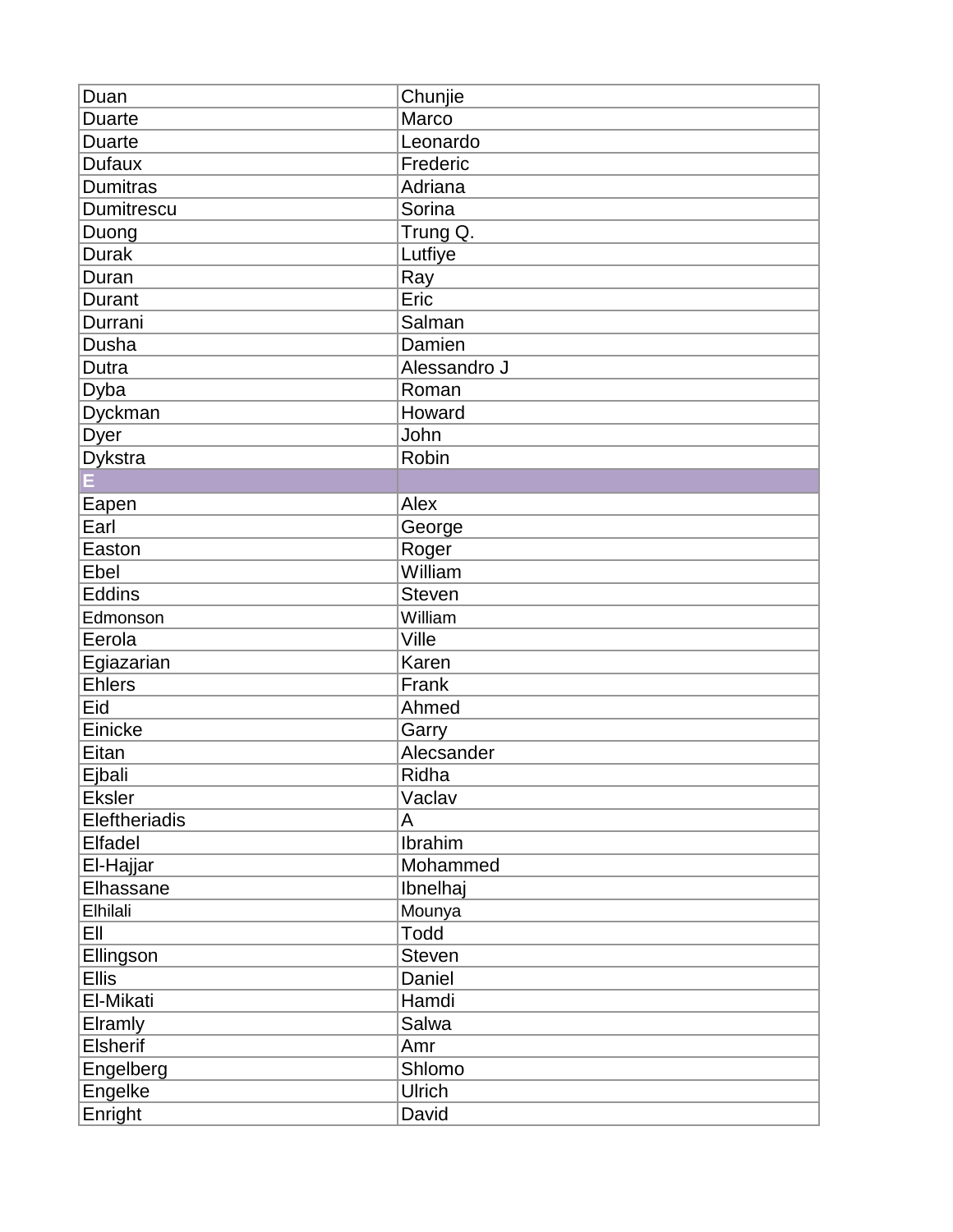| Entezari          | Alireza      |
|-------------------|--------------|
| Enzner            | Gerald       |
| Er                | Meng Hwa     |
| Ercan             | Ali          |
| Ercelebi          | Ergun        |
| Erdogan           | Alper        |
| Erdogan           | Hakan        |
| Erdogmus          | Deniz        |
| Erdol             | Nurgun       |
| Erickson          | Kyle         |
| Ermer             | John         |
| Erzin             | Engin        |
| Espinosa          | Jairo        |
| Espy-Wilson       | Carol        |
| <b>Essid</b>      | Slim         |
| Estevez           | Pablo        |
| Etz               | Stephen      |
| Evers             | Christine    |
|                   |              |
| Fablet            | Ronan        |
| Fairley           | Jacqueline   |
| Falk              | Tiago        |
| Fan               | Guoliang     |
| Fan               | Ningping     |
| Fan               | Pingyi       |
| Fan               | Yu-Cheng     |
| Fan               | Zhigang      |
| Farag             | Emad         |
| Fargues           | Monique      |
| Farhang-Boroujeny | Behrouz      |
| Faria             | Sergio       |
| Farooq            | Omar         |
| Farooqi           | Zarreen      |
| Farrell           | David        |
| Farsiu            | Sina         |
| Fathy             | Ramy         |
| Fazlollahi        | Amir         |
| Fekri             | Faramarz     |
| Felton            | Christopher  |
| Femi              | Eric         |
| Femmam            | Smain        |
| Feng              | Junlan       |
| Ferguson          | Dennis       |
| Ferguson          | <b>Brian</b> |
| Ferman            | Mufit        |
| Fernandes         | Gabriel      |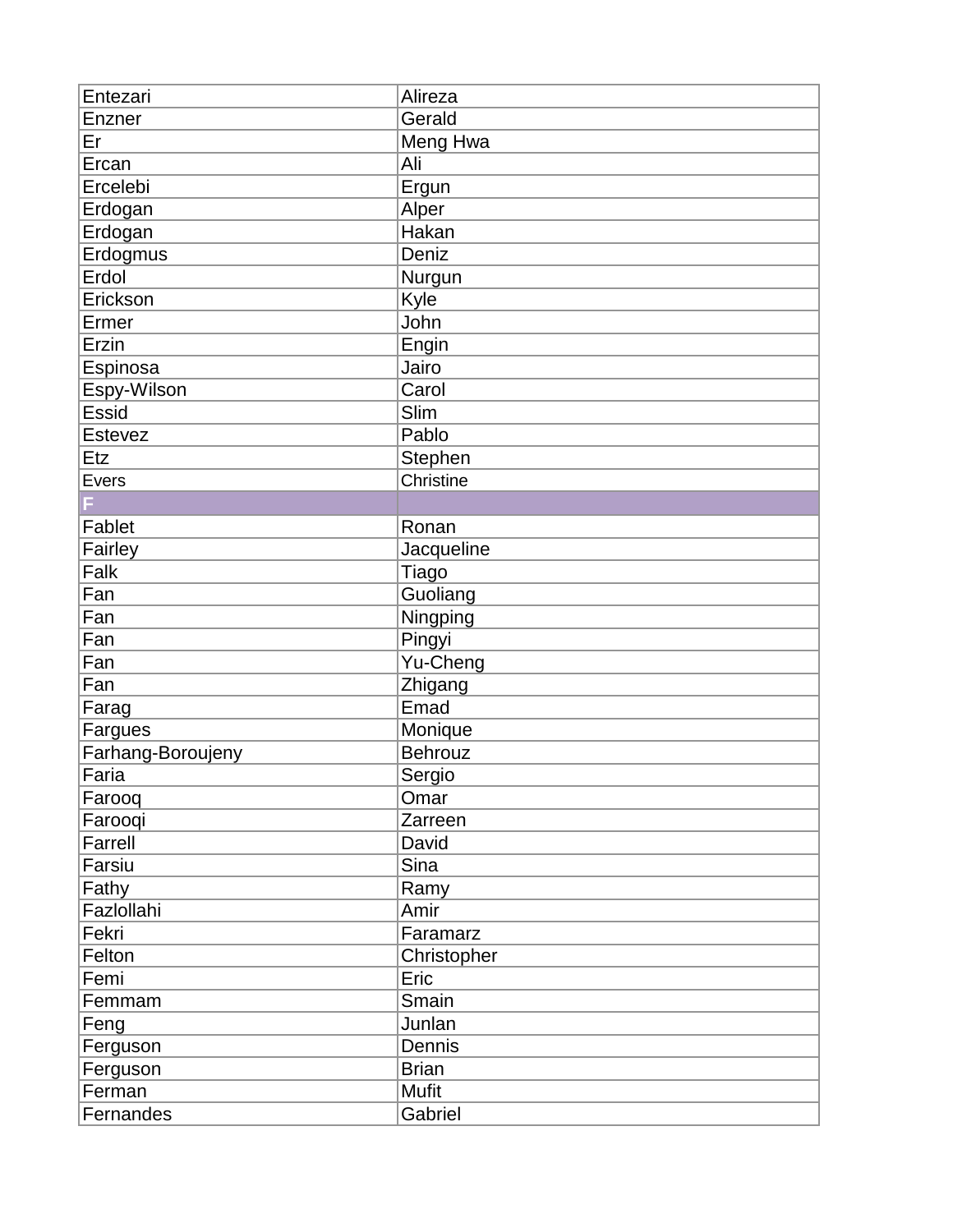| Fernandez-Rubio   | Juan               |
|-------------------|--------------------|
| Fernando          | Warnakulasuriya    |
| Fernando          | Xavier             |
| Ferreiros         | Javier             |
| Ferzli            | <b>Rony Michel</b> |
| Fevotte           | Cedric             |
| Fiasche           | Maurizio           |
| Fidan             | <b>Baris</b>       |
| Fiddy             | Michael            |
| Fieguth           | Paul               |
| Fielder           | Louis              |
| Fienup            | James              |
| Figedy            | Stefan             |
| Fijalkow          | Inbar              |
| Filippas          | Afroditi           |
| Findling          | Holger             |
| Fingscheidt       | Tim                |
| Fink              | Gernot             |
| Finnegan          | James              |
| Firoozabadi       | Reza               |
| Fischer           | Robert             |
| Fitch             | J Patrick          |
| <b>Fitzsimons</b> | Philip             |
| Fleury            | Bernard            |
| Flikkema          | Paul               |
| Florencio         | <b>Dinei</b>       |
| <b>Flores</b>     | Donato             |
| Florkowski        | <b>Marek</b>       |
| <b>Flusser</b>    | Jan                |
| Foi               | Alessandro         |
| Folkestad         | Trond              |
| Fondeur           | Jean-Christophe    |
| Fong Law          | <b>Bonnie</b>      |
| Fonollosa         | Javier             |
| Fontana           | Federico           |
| Fontgalland       | Glauco             |
| Fookes            | Clinton            |
| Ford              | Ralph              |
| Foroosh           | Hassan             |
| Fortier           | Paul               |
| Fosler-Lussier    | Eric               |
| Fowler            | James              |
| Fowler            | <b>Mark</b>        |
| Fozdar            | Farhad             |
| Franaszczuk       | Piotr              |
| Francos           | Joseph             |
| Frazer            | Gordon             |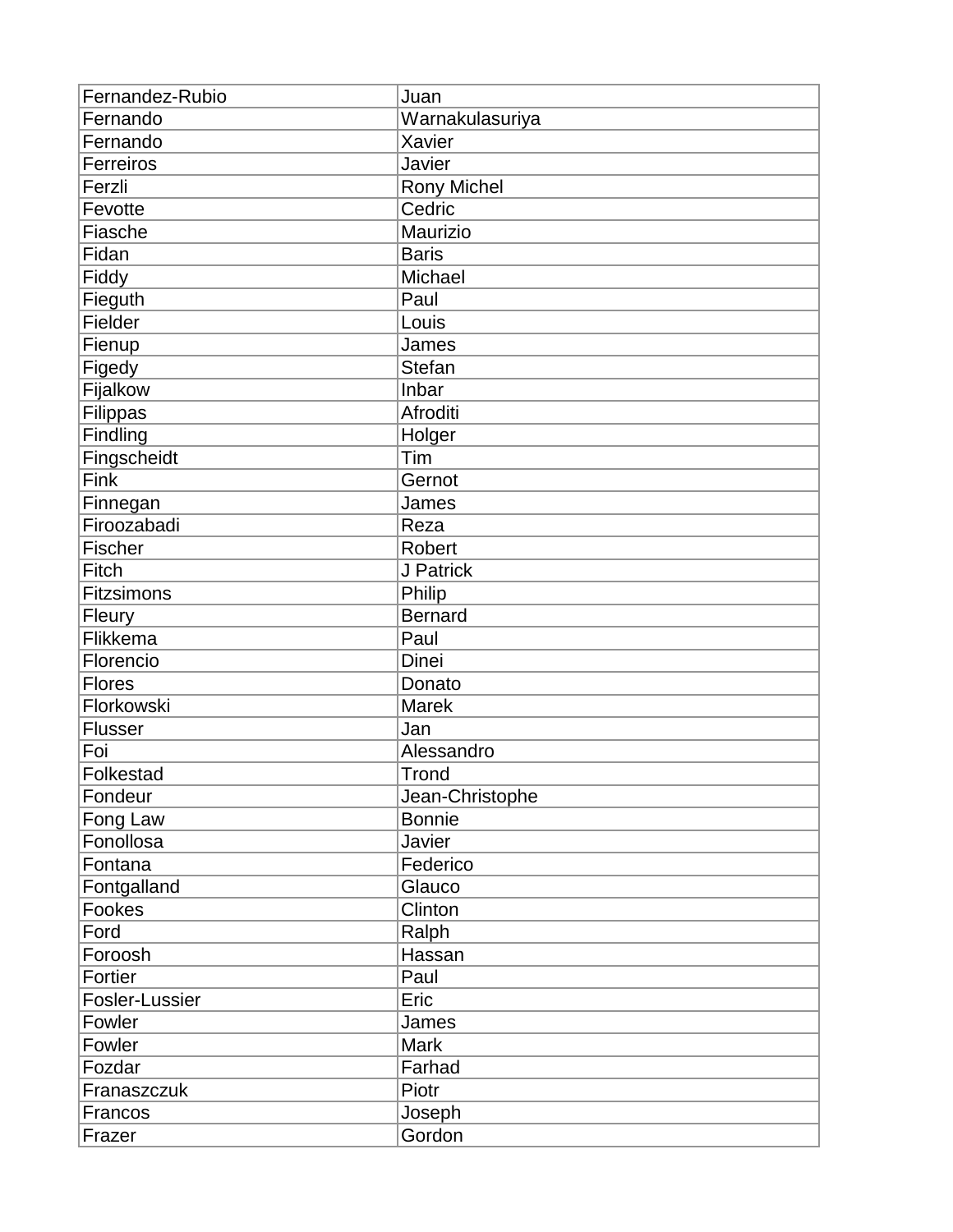| Frazer               | <b>Russell</b> |
|----------------------|----------------|
| Frazier              | Preston        |
| Frazier              | W Garth        |
| Frear                | L              |
| Freedman             | Avraham        |
| Frery                | Alejandro      |
| Fridrich             | Jessica        |
| Friedman             | <b>Robert</b>  |
| <b>Fritsch Yusta</b> | Carlos         |
| Fritz                | Jason          |
| Frossard             | Pascal         |
| Fugal                | <b>Delbert</b> |
| Fulghum              | Tracy          |
| Fung                 | Pascale        |
| Furfaro              | Alejandro      |
| Furman               | William        |
| Furon                | Teddy          |
| <b>Furst</b>         | Miriam         |
| Furuya               | Kenichi        |
|                      |                |
| Galleani             | Lorenzo        |
| Gamero               | Lucas          |
| Gan                  | Woon-Seng      |
| Ganchev              | Todor          |
| Ganesan              | Girish         |
| Ganesan              | Kalyan         |
| Gannot               | Sharon         |
| Gansler              | Tomas          |
| Gao                  | Feifei         |
| Gao                  | Xiqi           |
| Gao                  | Yue            |
| Gao                  | Jianfeng       |
| Garcia               | Jeronimo       |
| Garcia Frias         | Javier         |
| Garcia Marques       | Antonio        |
| Garner               | Philip         |
| Garth                | Lee            |
| Gastpar              | Michael        |
| Gaudet               | Vincent        |
| Gavish               | Motti          |
| Gazor                | Saeed          |
| Geiger               | Karl           |
| Gekat                | Frank          |
| Gencaga              | Deniz          |
| Georgakis            | Apostolos      |
| George               | Maha George    |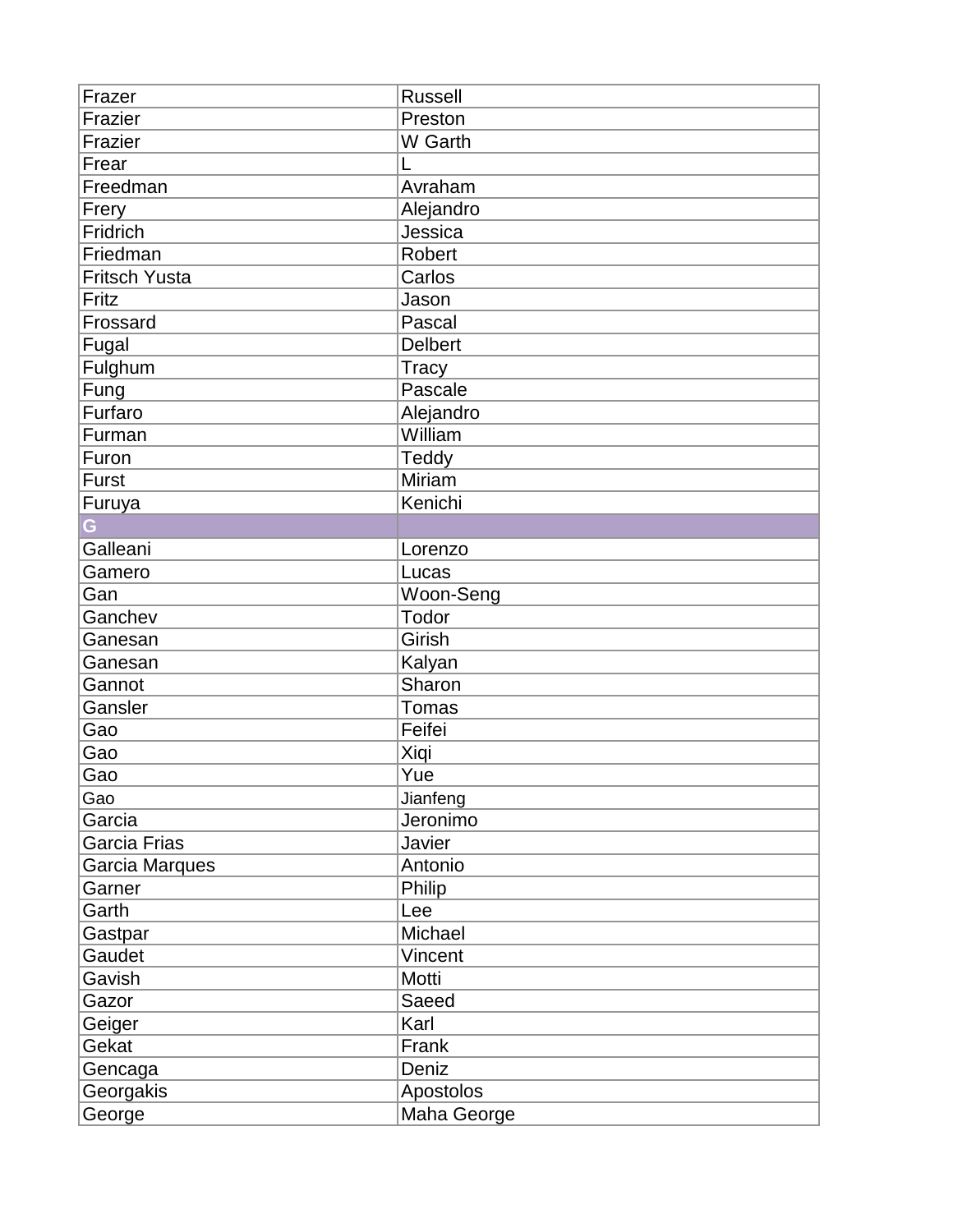| Georgiou               | Panayiotis     |
|------------------------|----------------|
| Gerace                 | Gerald         |
| Geradts                | Zeno           |
| Gerald                 | Jose           |
| Gerek                  | Omer           |
| Gerig                  | Anthony        |
| Gerkmann               | Timo           |
| German                 | Shawn          |
| Gerstacker             | Wolfgang       |
| Gertner                | Izidor         |
| Gezici                 | Sinan          |
| Ghassemian             | Hassan         |
| Ghobrial               | Ayman          |
| Ghogho                 | Dr. Mounir     |
| Ghoraani               | <b>Behnaz</b>  |
| Ghosh                  | Monisha        |
| Ghosh                  | Prasanta       |
| Giacobello             | Daniele        |
| Gibbs                  | Jonathan       |
| Gibson                 | James          |
| Gilbert                | James          |
| Gill                   | <b>Balbir</b>  |
| Ginart                 | Antonio        |
| Giorgetti              | Andrea         |
| Giraldo                | <b>Beatriz</b> |
| Giulianelli            | Danilo         |
| Giunta                 | Gaetano        |
| Giusto                 | Daniel         |
| Givens                 | Thomas         |
| <b>Givens</b>          | Maurice        |
| Glassman               | Martin         |
| Glossner               | C John         |
| G-Michael              | Tesfaye        |
| <b>Godino Llorente</b> | Juan           |
| Godrich                | Hana           |
| Goertz                 | Norbert        |
| Golanbari              | Michael        |
| Goldberg               | <b>Jack</b>    |
| Goldenstein            | Siome Klein    |
| Goldhor                | Richard        |
| Goma                   | Sergiu         |
| Gomez                  | Juan           |
| Gomez                  | Antonio        |
| Gong                   | Yifan          |
| Gong                   | Yihong         |
| Gonzalez               | Alberto        |
| Goodman                | Nathan         |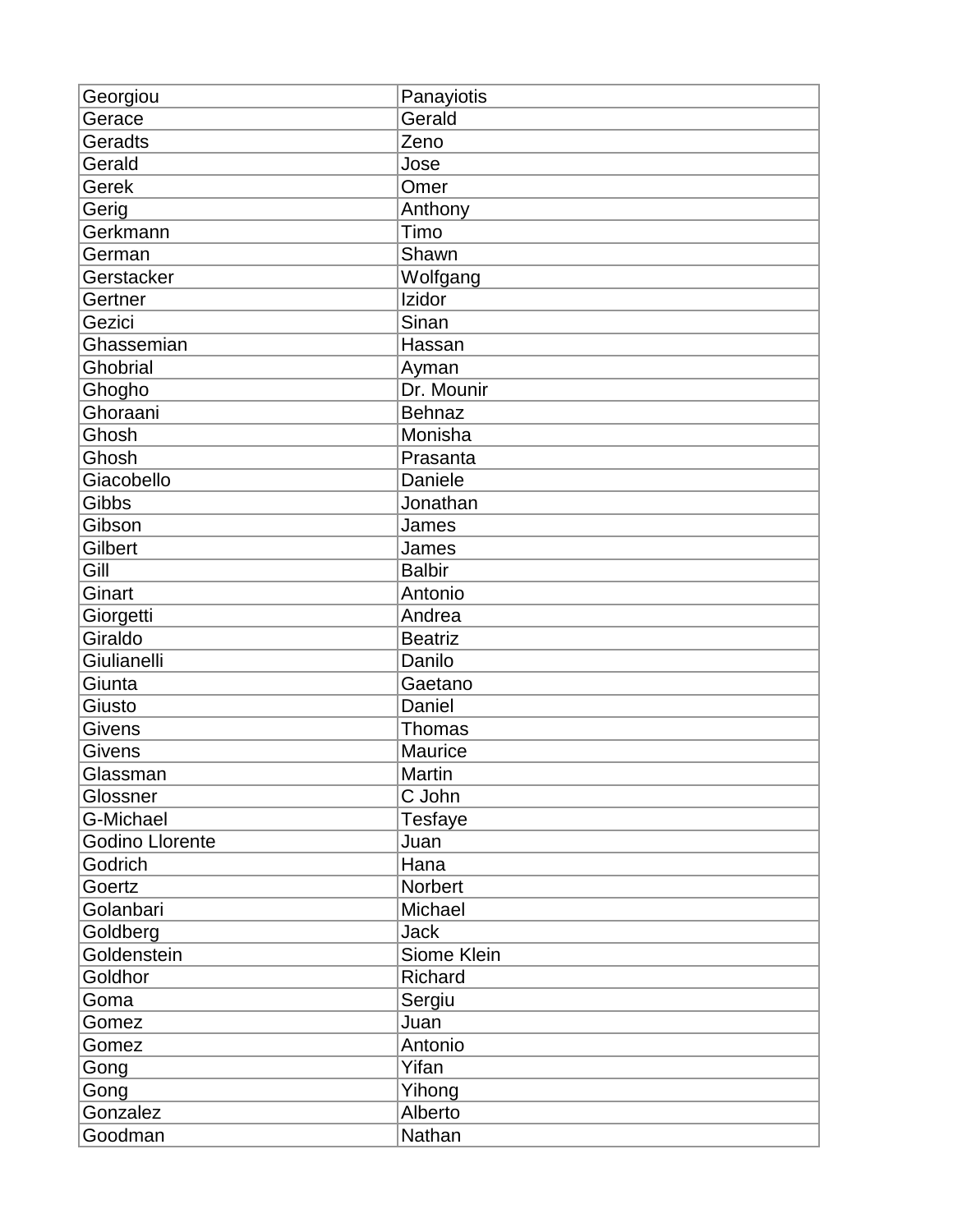| Goodman        | Ron                |
|----------------|--------------------|
| Gopalakrishnan | P                  |
| Gordon         | <b>Neil</b>        |
| Gorman         | John               |
| Gormish        | Michael            |
| Gorodnitsky    | Irina              |
| Goshorn        | Joshua             |
| Goto           | Tomio              |
| Gottesman      | Oded               |
| Goulding       | <b>Martie</b>      |
| Gournay        | Philippe           |
| Grandison      | <b>Tyrone</b>      |
| Grangeat       | Pierre             |
| Grava          | Cristian           |
| Gray           | Madison            |
| Gray           | John               |
| Grecos         | Christos           |
| Greenberg      | <b>Steven</b>      |
| Greenhut       | Saul               |
| Greer          | <b>Steven</b>      |
| Gregoratti     | David              |
| Gregoriou      | George             |
| Grenier        | Yves               |
| Grgic          | Mislav             |
| Griesbach      | Jacob              |
| Grois          | Dan                |
| Gross          | Warren             |
| Grotz          | Joel               |
| Gsv            | Radhakrishnarao    |
| Gu             | Garry              |
| Gu             | Irene Yu-Hua       |
| Gu             | Liang              |
| Gu             | Yujie              |
| Guan           | Cuntai             |
| Gudmundsso     | Karl               |
| Guerriero      | Marco              |
| Guevara        | Rowena             |
| Guido          | Rodrigo            |
| Guleryuz       | Onur               |
| Gunasekaran    | S                  |
| Gunawan        | Dadang             |
| Gunawan        | <b>Teddy Surya</b> |
| Gunawardena    | Aruna              |
| Gunduz         | Deniz              |
| Gunther        | Jacob              |
| Guo            | Jing-Ming          |
| Guo            | Qing               |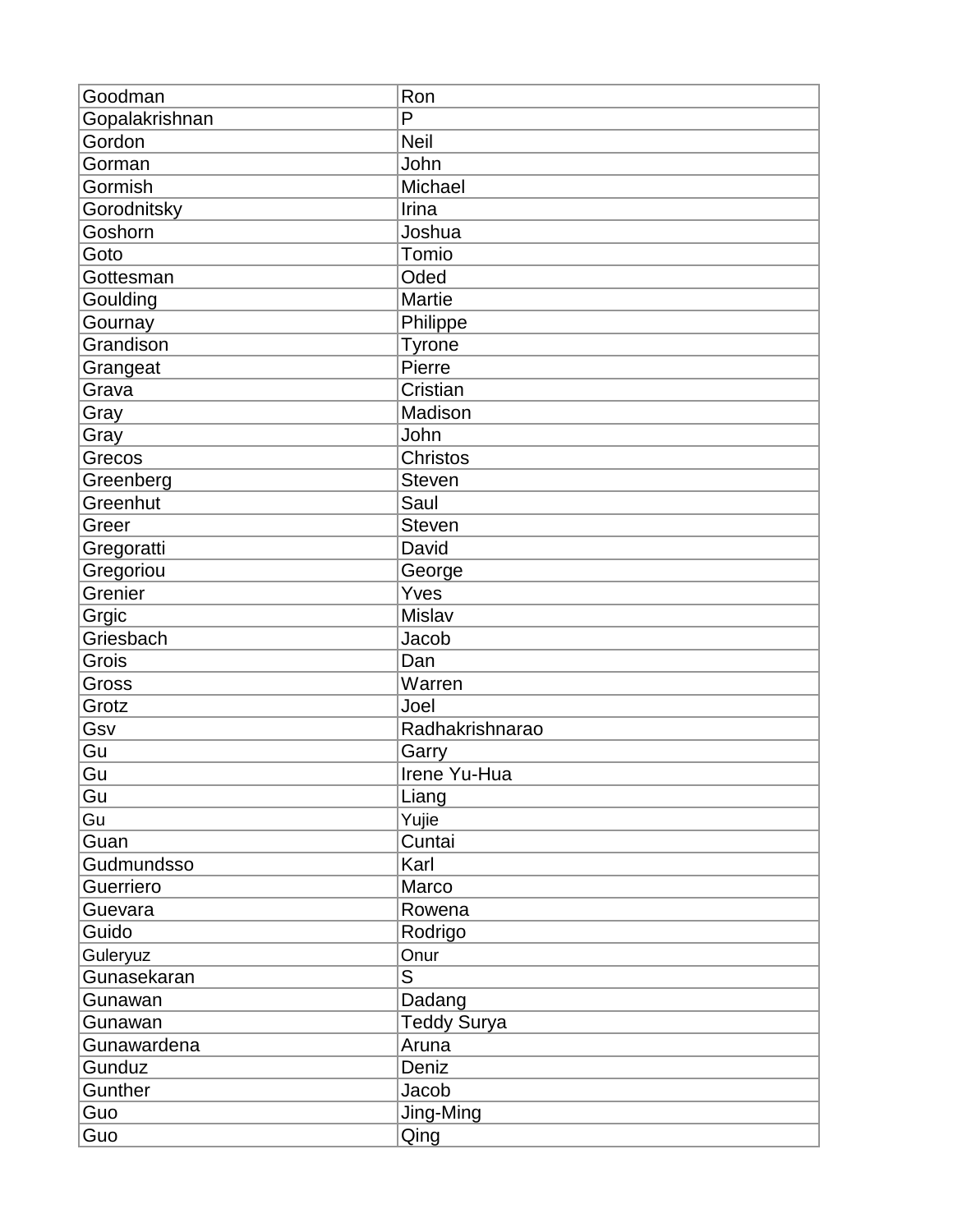| Guoan            | Bi            |
|------------------|---------------|
| Gupta            | <b>Bharat</b> |
| Gupta            | Anubha        |
| Gur              | Gurkan        |
| Gurcan           | Metin         |
| Gurram           | Prudhvi       |
| Gustafsson       | Oscar         |
| Gutierrez-Osuna  | Ricardo       |
| Gyorfi           | <b>Julius</b> |
|                  |               |
| H V S Bandhakavi | Narayana      |
| Ha               | Yeong-Ho      |
| Haardt           | <b>Martin</b> |
| Haas             | Michael       |
| Habets           | Emanuel       |
| Hacihabiboglu    | Huseyin       |
| Haeb-Umbach      | Reinhold      |
| <b>Haghighat</b> | Afshin        |
| Hajdu            | Andras        |
| Haji Mohd        | Mohd          |
| Haley            | David         |
| Hall             | James         |
| Hamasaki         | Toshihiko     |
| Hamouda          | Walaa         |
| Hampiholi        | Vallabha      |
| Hamzaoui         | Raouf         |
| Hancock          | Timothy       |
| Handel           | Peter         |
| Hanebeck         | Uwe           |
| Haneda           | Yoichi        |
| Hanekom          | Johan         |
| Hanjalic         | Alan          |
| Hanna            | Magdy         |
| Hannemann        | Jens          |
| Hannuksela       | Jari          |
| Hansen           | Rolf          |
| Hansen           | Michael       |
| Hao              | Yue           |
| Hao              | Chengpeng     |
| Harbert          | Raymond       |
| Hardy            | Mark          |
| Hari             | K.V.S.        |
| Harker           | $\sf B$       |
| Harma            | Aki Sakari    |
| Harper           | Mary          |
| Harrison         | <b>Brian</b>  |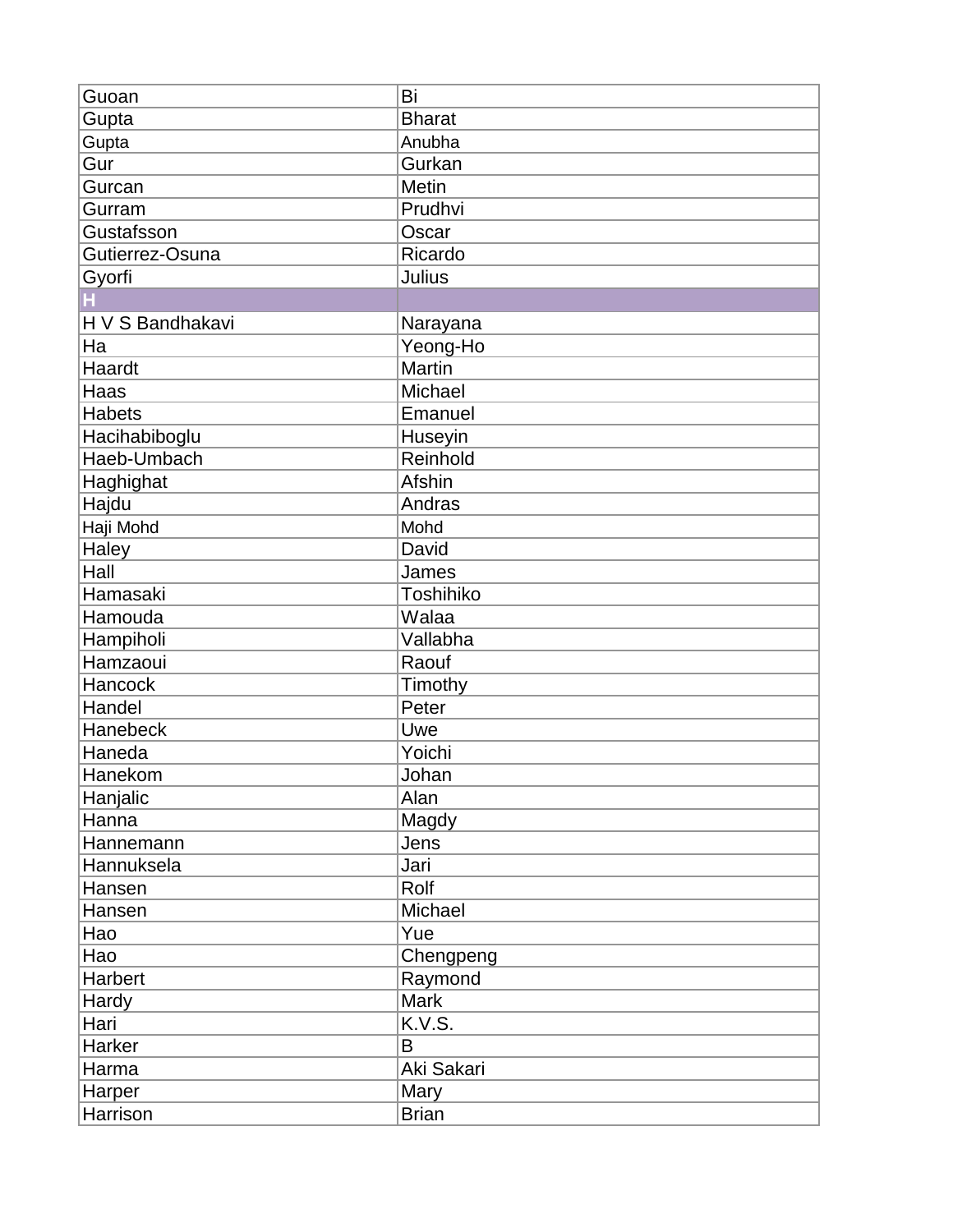| Hasegawa-Johnson  | <b>Mark</b>      |
|-------------------|------------------|
| Haseyama          | Miki             |
| Hatke             | Gary             |
| <b>Hatzinakos</b> | <b>Dimitrios</b> |
| <b>Havlicek</b>   | Joseph           |
| Hayashi           | Takafumi         |
| Hazen             | Timothy          |
| He                | Da-Ke            |
| He                | Xiangjian        |
| He                | Xiaodong         |
| He                | Zhen             |
| He                | Zhihai           |
| He                | Qian             |
| He                | Mingyi           |
| <b>Heck</b>       | Larry            |
| Hedayat           | Ahmadreza        |
| Hedley            | <b>Mark</b>      |
| Heermans          | Jm               |
| Hegazy            | Tamir            |
| Heikkila          | Janne            |
| Heinrichs         | Guenter          |
| Heinz             | John             |
| Heisey            | Dana             |
| Heller            | Jamie            |
| Herfet            | Thorsten         |
| Hernandez         | Wilmar           |
| Herodotou         | <b>Nicos</b>     |
| Herre             | Juergen          |
| Herrera           | Angel            |
| Herrera           | Luis             |
| Herrera           | Roberto          |
| Herrick           | David            |
| Hersey            | Ryan             |
| Hershey           | John             |
| Hibbard           | Lyndon           |
| Hiemstra          | John             |
| Hill              | Lyndon           |
| <b>Hinds</b>      | Arianne          |
| Hioka             | Yusuke           |
| Hirakawa          | Keigo            |
| Hirata            | Kazufumi         |
| Hirose            | Keikichi         |
| Hirschberg        | Julia            |
| <b>Hix</b>        | Penny            |
| Ho                | Jan-Ming         |
| Ho                | Yosung           |
| Ho                | Tan-Jan          |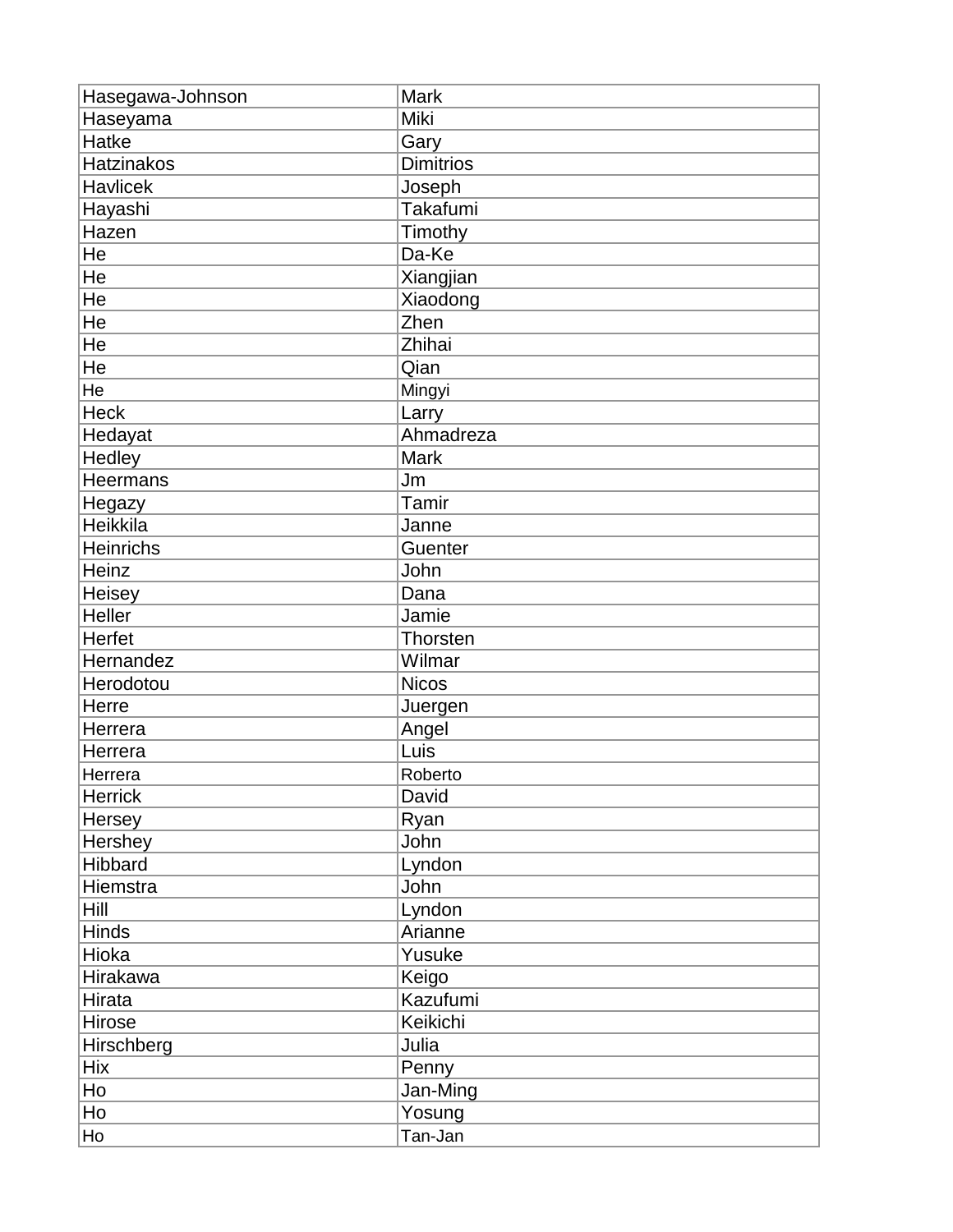| Hocanin    | Aykut           |
|------------|-----------------|
| Hocenski   | Zeljko          |
| Hoctor     | Ralph           |
| Hohlfeld   | Robert          |
| Hoi        | Steven Chu-Hong |
| Holland    | Alexander       |
| Hollanda   | Axel            |
| Hollmen    | Jaakko          |
| Holm       | Sverre          |
| Holston    | <b>Scott</b>    |
| Holter     | <b>Bengt</b>    |
| Hon Keung  | Kwan            |
| Honda      | Masaaki         |
| Hong       | <b>Daesik</b>   |
| Hong       | Sangjin         |
| Hong       | Yao-Win         |
| Hori       | <b>Takaaki</b>  |
| Hori       | Chiori          |
| Horita     | Eisuke          |
| Hoshuyama  | Osamu           |
| Hoya       | Tetsuya         |
| Hranilovic | <b>Steve</b>    |
| Hsu        | Winston         |
| Hsu        | Chiou-Ting      |
| Hu         | Dewen           |
| Hu         | Fengduo         |
| Hu         | Jianying        |
| Hu         | Po-Chin         |
| Hu         | Ruimin          |
| Hu         | Yongjian        |
| Hu         | Yu-Chen         |
| Hua        | Gang            |
| Huang      | Chin-Pan        |
| Huang      | Chung-Ming      |
| Huang      | Defeng          |
| Huang      | Dong-Yan        |
| Huang      | Jianguo         |
| Huang      | Jiwu            |
| Huang      | Kaibin          |
| Huang      | Tiejun          |
| Huang      | Weimin          |
| Huang      | Yonghong        |
| Hubbard    | <b>Stephen</b>  |
| Huemer     | Mario           |
| Huettel    | Lisa            |
| Humble     | <b>Travis</b>   |
| Hunter     | David           |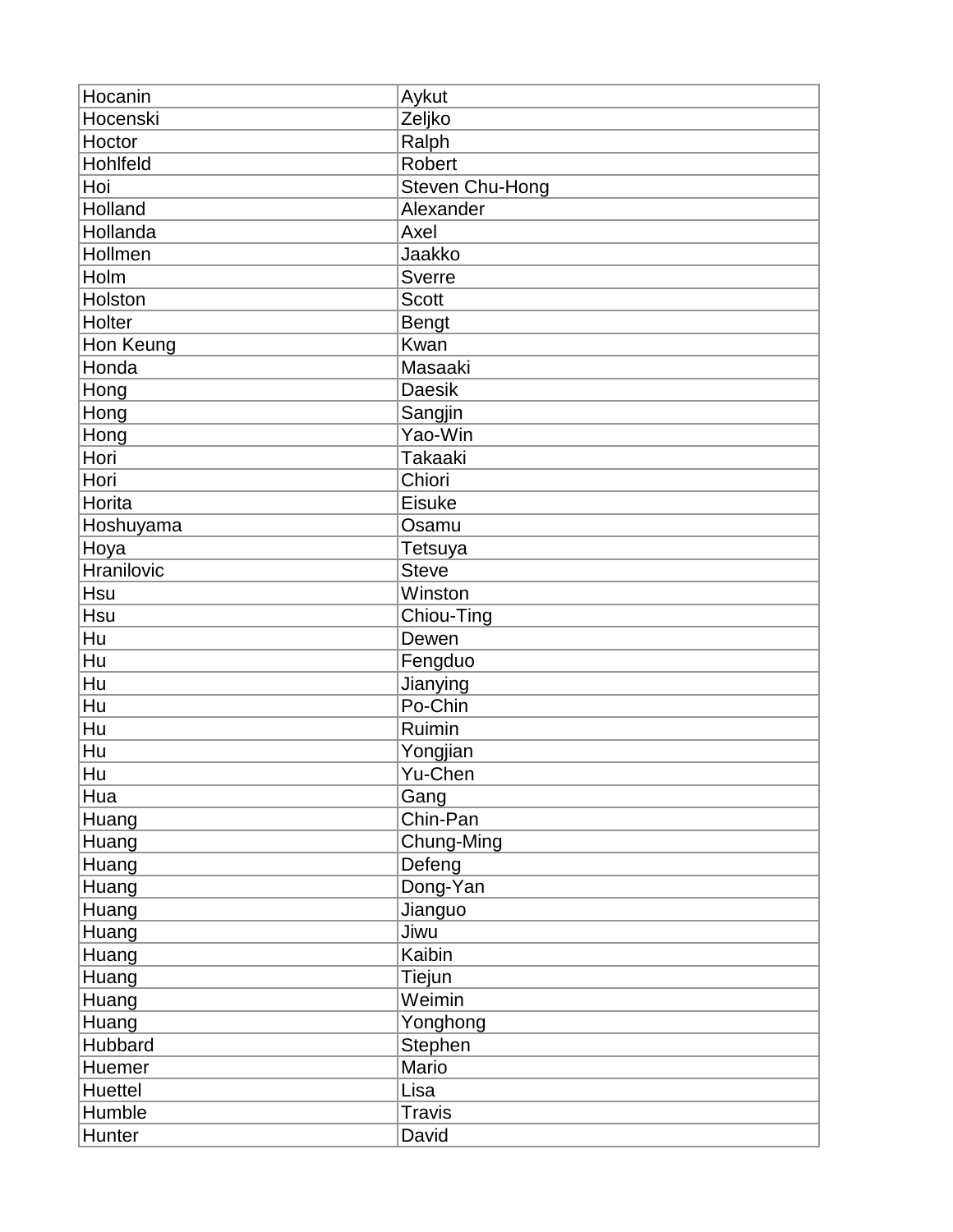| Huntsberger       | Terrance              |
|-------------------|-----------------------|
| Huo               | Xiaoming              |
| Hurley            | Paul                  |
| <b>Hursky</b>     | Paul                  |
| Husar             | Peter                 |
| Hussain           | Zahir                 |
| Hussainshah       | Syedamjad             |
| Huynh             | Du                    |
| Hwang             | Mei-Yuh               |
| Hwang             | Seung-Hoon            |
| Hwang             | Wen-Liang             |
|                   |                       |
| lannizzotto       | Giancarlo             |
| Ibrahim           | Ahmad                 |
| <b>Ihle</b>       | Marc                  |
| linatti           | Jari                  |
| Ikeda             | Kazushi               |
| Ikehara           | Masaaki               |
| Ikenaga           | Takeshi               |
| Ikram             | Muhammad              |
| Im                | Gi Hong               |
| Impedovo          | Sebastiano            |
| Inkol             | Robert                |
| Inoue             | <b>Takao</b>          |
| losifidis         | Alexandros            |
| loup              | Juliette              |
| Irarrazaval       | Pablo                 |
| Irino             | Toshio                |
| Irmer             | <b>Ralf Friedrich</b> |
| Isao              | Nakanishi             |
| Isar              | Alexandru             |
| Ishwar            | Prakash               |
| Iskander          | David                 |
| <b>Isler</b>      | Yalcin                |
| Itahashi          | Shuichi               |
| Itoh              | Yoshiaki              |
| Ivanovic          | Veselin               |
| Iwahashi          | Masahiro              |
| Izquierdo         | Ebroul                |
| Izraelevitz       | David                 |
| <b>Izydorczyk</b> | Jacek                 |
|                   |                       |
| Jackson           | Jessie                |
| Jackson           | Julie                 |
| Jacob             | <b>Mathews</b>        |
|                   |                       |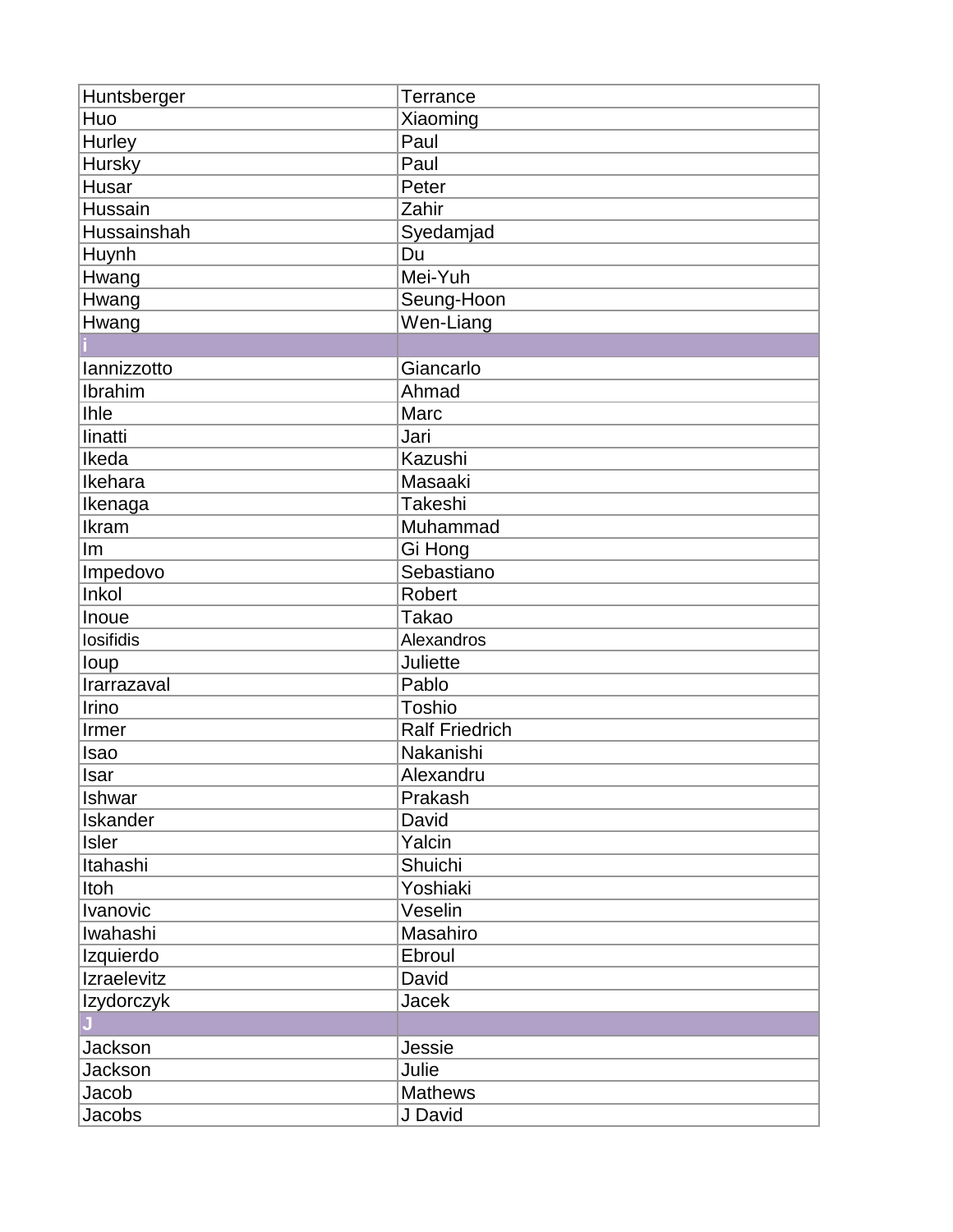| Jacobsen     | Dana               |
|--------------|--------------------|
| Jacobson     | Van                |
| Jafari       | Roozbeh            |
| Jahromi      | Omid               |
| Jakobsson    | <b>Tor Andreas</b> |
| Jalden       | Joakim             |
| Jalloul      | Louay M A          |
| Jamali       | Hamadi             |
| Jamil        | Nursuriati         |
| Jan          | Jiri               |
| Janbu        | Oyvind             |
| Jancovic     | Peter              |
| Jane         | Raimon             |
| Janka        | Randall            |
| Jankiraman   | Mohinder           |
| Jankovic     | Marko              |
| Jansson      | Magnus             |
| Jayalath     | <b>Dhammika</b>    |
| Jayanthi     | <b>BKB</b>         |
| Jayasimha    | Sriram             |
| Jedrzejewski | Konrad             |
| Jeedella     | Jeedella           |
| <b>Jeffs</b> | <b>Brian</b>       |
| Jensen       | Soren              |
| Jeon         | Byeungwoo          |
| Jeong        | Hong               |
| Jeoti        | Varun              |
| Jia          | Xiuping            |
| Jia          | Maoshen            |
| Jiang        | Hong               |
| Jiang        | Hui                |
| Jiang        | Ming               |
| Jiang        | Qin                |
| Jiang        | Tao                |
| Jiang        | Xudong             |
| Jiang        | Chunxiao           |
| Jin          | Craig              |
| Jin          | Qu                 |
| Jin          | Xin                |
| Jin          | Yuanwei            |
| Johansson    | Erik               |
| Johansson    | Hakan              |
| Johns        | James              |
| Johnson      | Ben                |
| Johnson      | Michael            |
| Jondral      | Friedrich          |
| Jones        | Edward             |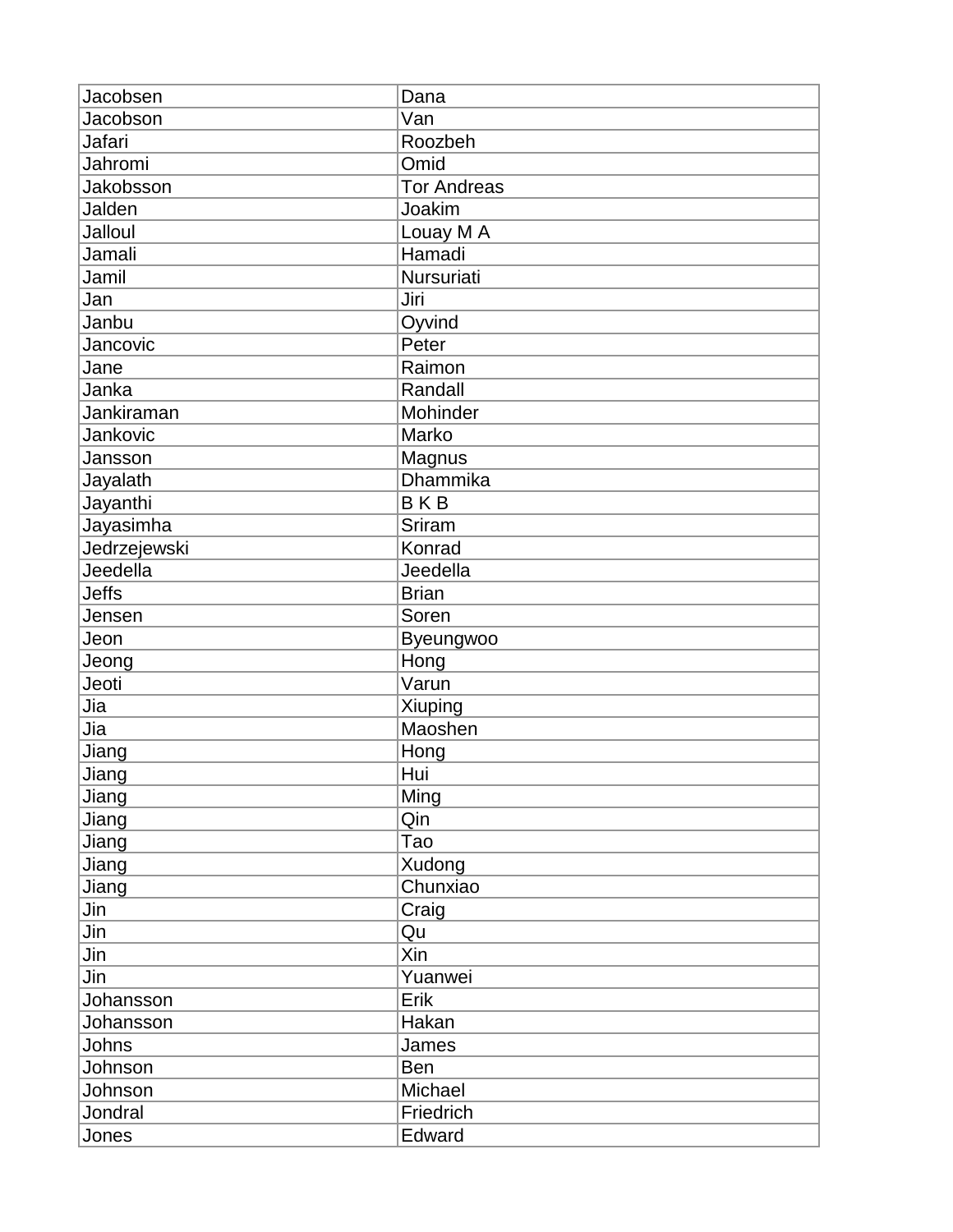| Jonsson          | Ragnar        |
|------------------|---------------|
| <b>Jorswieck</b> | Eduard        |
| Joseph           | Francis       |
| Joshi            | Madhuri       |
| Joshi            | Ameet         |
| Joshi            | Kalyani       |
| Jou              | Yue           |
| Jouny            | <b>Ismail</b> |
| Jung             | Claudio       |
| Jung             | Tzyy-Ping     |
| Junor            | Paul          |
| Juntti           | Markku        |
|                  |               |
| Κ                | Bommanna Raja |
| $\overline{K}$   | Surekha       |
| Kacha            | Abdallah      |
| Kadah            | Yasser        |
| Kadambe          | Shubha        |
| Kafedziski       | Venceslav     |
| Kahtava          | Jussi         |
| Kaiser           | Thomas        |
| Kaiser           | Ulrich        |
| Kajikawa         | Yoshinobu     |
| Kakarala         | $\mathsf{R}$  |
| Kale             | Karbhari      |
| Kalva            | H             |
| Kamath           | Chandrika     |
| Kamatham         | Yedukondalu   |
| Kameoka          | Hirokazu      |
| Kanamaluru       | Sridhar       |
| Kane             | Ronald        |
| Kang             | Xiangui       |
| Kannan           | Govind        |
| Kapadia          | Rajiv         |
| Kaplan           | Lance         |
| Karabulut        | Gunes         |
| Karam            | George        |
| Karhunen         | Juha          |
| Karlsson         | Magnus        |
| Karp             | Tanja         |
| Karri            | Ramesh        |
| Kasaei           | Shohreh       |
| Kasarabada       | $\mathsf C$   |
| Kasher           | Assaf         |
| Kashino          | Kunio         |
| Kashou           | Nasser        |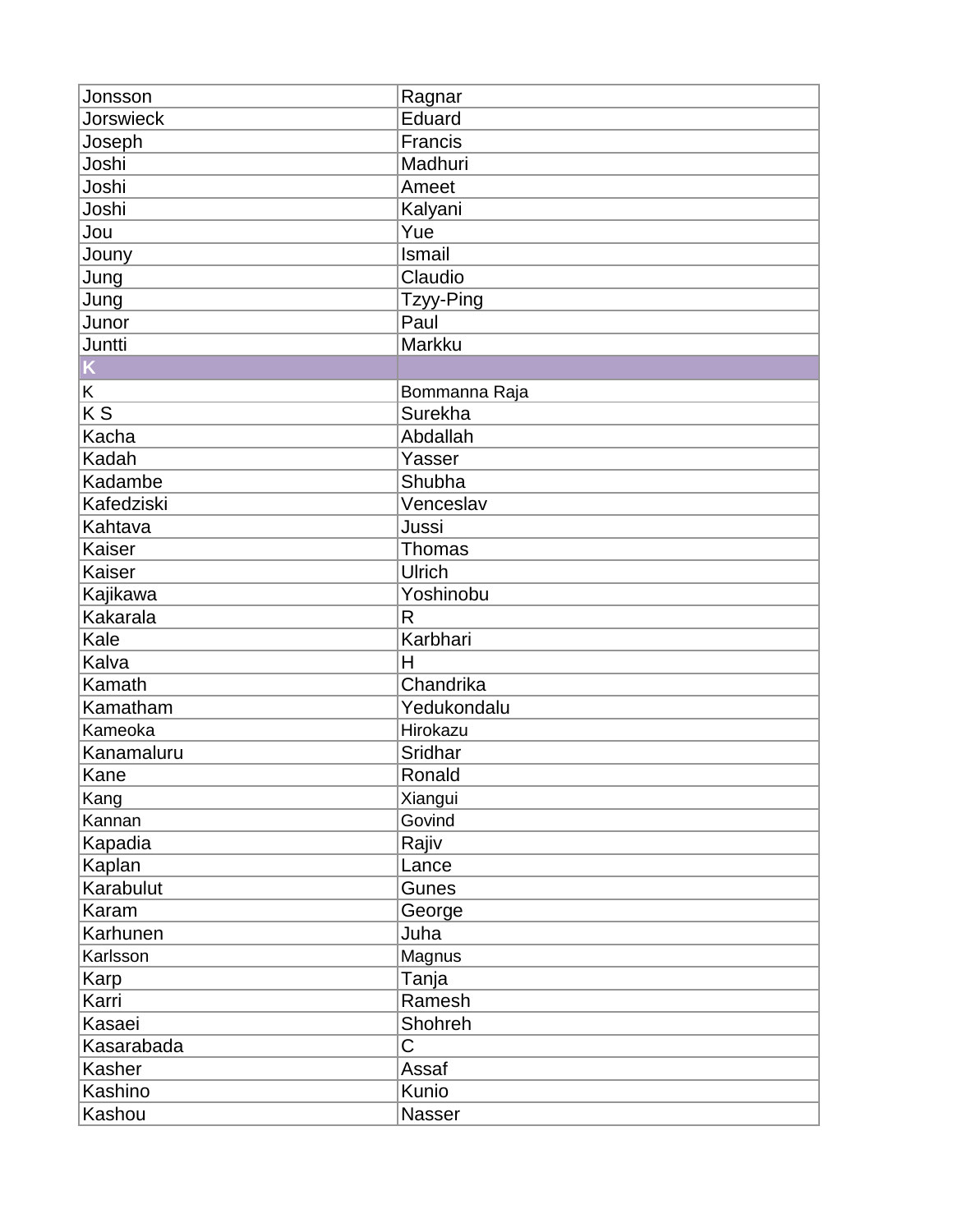| Kashyap         | Chandramouli           |
|-----------------|------------------------|
| <b>Kaski</b>    | Samuel                 |
| <b>Kassas</b>   | Zaher                  |
| Katayama        | Masaaki                |
| Kato            | Zoltan                 |
| Katzenbeisser   | <b>Stefan</b>          |
| Kaufman         | Jonathan               |
| Kaufmann        | Guillermo              |
| Kaufmann        | Timothy                |
| Kavanagh        | Richard                |
| Kavcic          | Aleksandar             |
| Kawabata        | Takeshi                |
| Kawahara        | Hideki                 |
| Kawahara        | <b>Tatsuya</b>         |
| Kawamata        | Masayuki               |
| Kayabol         | Koray                  |
| Kayran          | Ahmet                  |
| Keane           | John                   |
| Keefe           | Raymond                |
| Kelbas          | <b>Dmitri</b>          |
| Kellman         | Peter                  |
| Kelly           | Owen                   |
| Kelsey          | Patrick                |
| Kemerling       | James                  |
| Kemp Jr.        | Robert                 |
| Kennedy         | Hugh                   |
| Kennedy         | Levi                   |
| Kepner          | Jeremy                 |
| <b>Kerekes</b>  | John                   |
| Kerofsky        | Louis                  |
| Kershaw         | David                  |
| Keshava         | Nirmal                 |
| Kesheorey       | Mahendra               |
| Kessler         | Marc                   |
| Kessler         | Joel                   |
| Khademi         | April                  |
| Khalifa         | Othman                 |
| Khalil          | Mohamad                |
| Khan            | <b>Mohammad Muneer</b> |
| Khan            | <b>Usman Ahmed</b>     |
| Khan            | Saad                   |
| Kharadkar       | Ravindra               |
| Khasawneh       | Mohammed               |
| Khatun          | Sabira                 |
| Kher            | Rahul                  |
| Kho             | Yau Hee                |
| Kho Cheok Kiang | Daniel                 |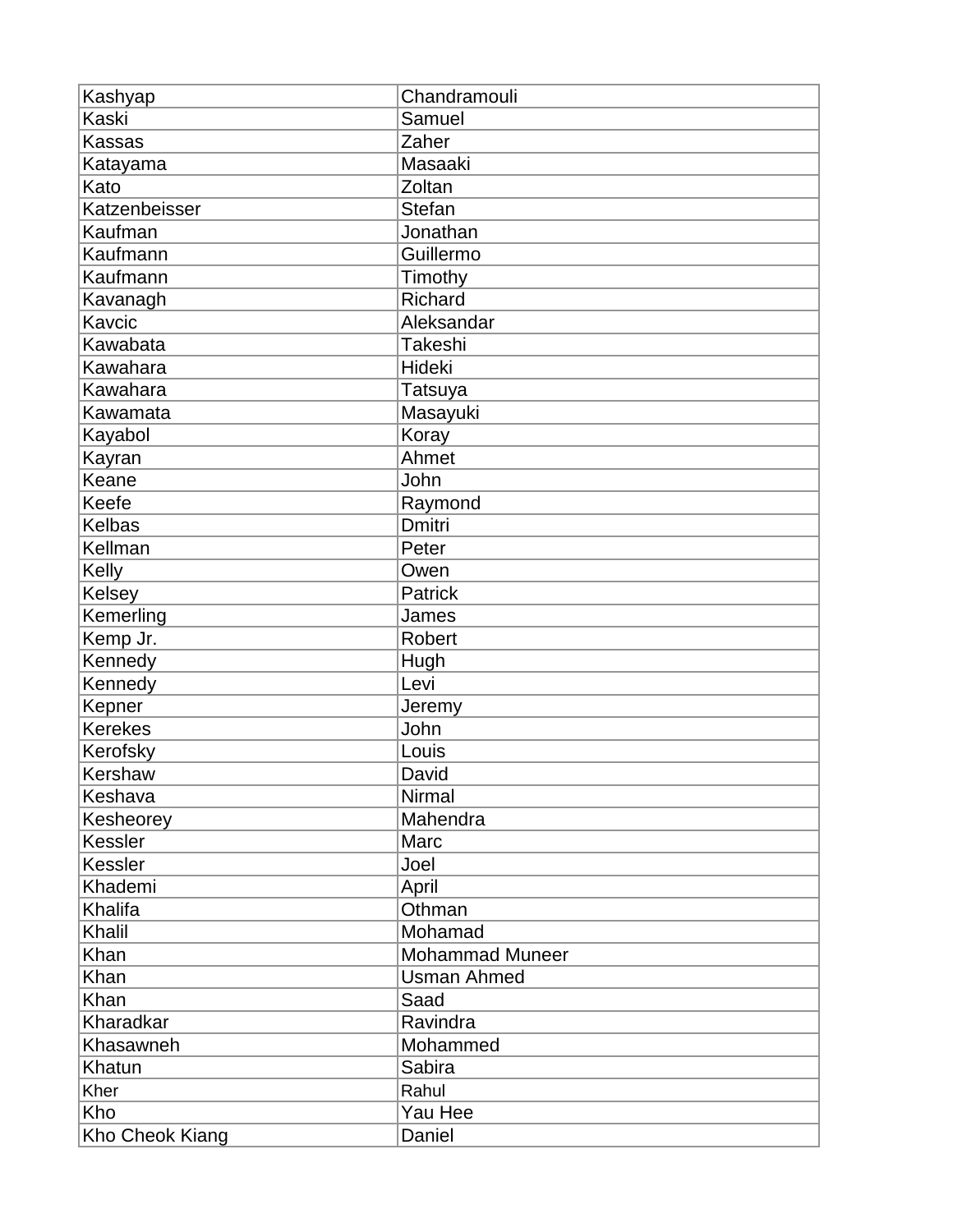| Khushaba      | Rami          |
|---------------|---------------|
| Kia           | Omid          |
| Kidmose       | Preben        |
| Kieffer       | Michel        |
| Kielczynski   | Pawel         |
| Kikuma        | Nobuyoshi     |
| Kil           | Rhee          |
| Kilfoyle      | Daniel        |
| Kim           | Chang-Su      |
| Kim           | Changick      |
| Kim           | Dongsik       |
| Kim           | Hong Kook     |
| Kim           | Hyun Mun      |
| Kim           | Hyung Myung   |
| Kim           | Jaihie        |
| Kim           | Kiseon        |
| Kim           | Moo Young     |
| Kim           | Namsoo        |
| Kim           | Seong Dae     |
| Kim           | Seung-Jun     |
| Kim           | Byung-Gyu     |
| Kim           | <b>Scott</b>  |
| Kim           | Jonnathan     |
| King          | Simon         |
| Kingsbury     | Brian E.D.    |
| Kirimoto      | Tetsuo        |
| <b>Kirk</b>   | Vincent       |
| Kirkendall    | Clay          |
| Kirubarajan   | Thiagalingam  |
| Kiryati       | Nahum         |
| <b>Kisak</b>  | David         |
| Kischell      | Eric          |
| Kishore       | Shalinee      |
| Kiya          | Hitoshi       |
| Kiyavash      | Negar         |
| Klein         | Andrew        |
| <b>Klemes</b> | Marek         |
| Kliewer       | Joerg         |
| Klinger       | <b>Thomas</b> |
| Klotz         | Harold        |
| Knockaert     | Luc           |
| Knuth         | Kevin         |
| Ko            | Hanseok       |
| Kobayashi     | <b>Takao</b>  |
| Koc           | Ut-Va         |
| Koenig        | Carolyn       |
| Kogon         | Stephen       |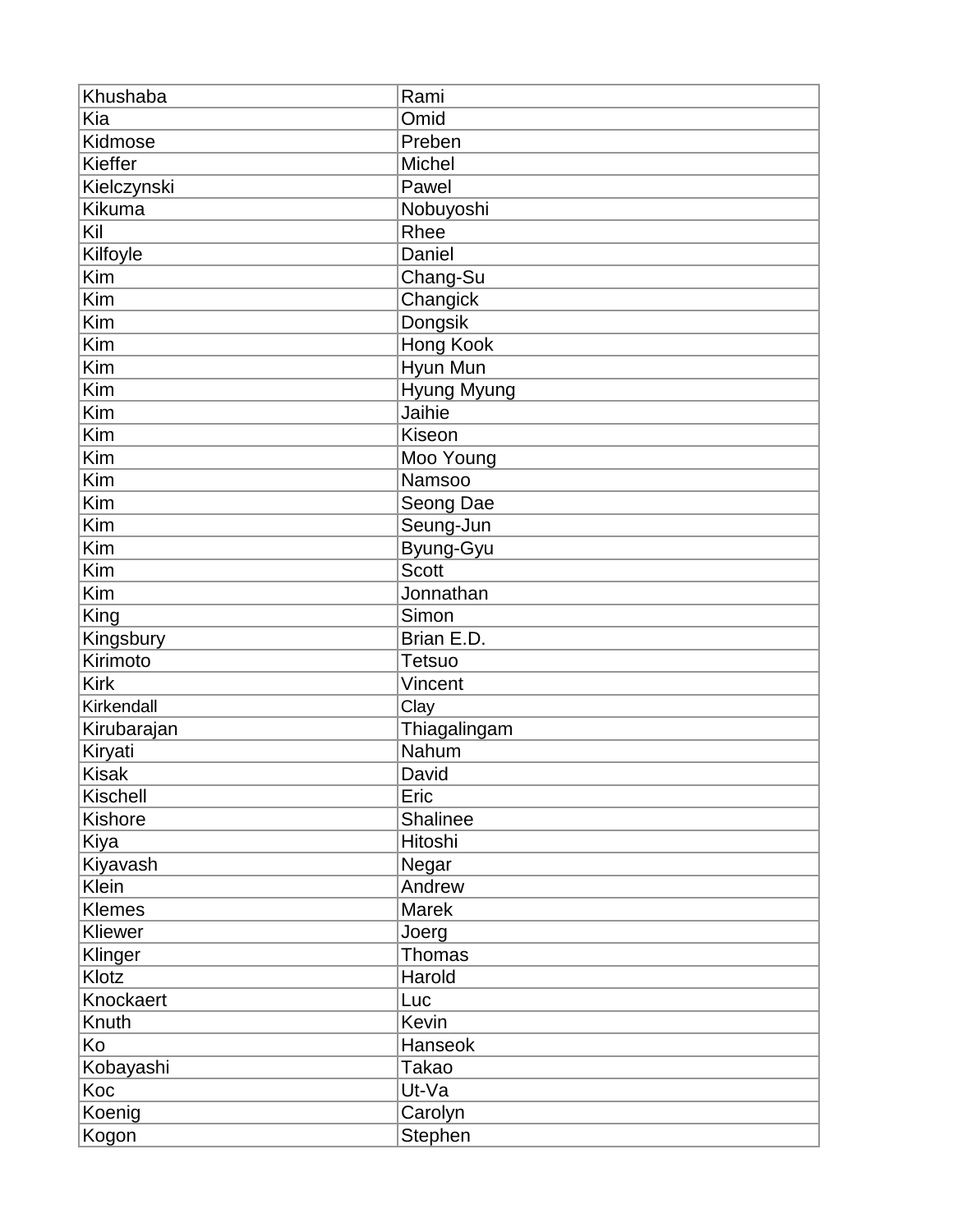| Kohler           | Mary              |
|------------------|-------------------|
| Kohli            | Narendra          |
| Kolaczyk         | Eric              |
| <b>Kolarik</b>   | Tammy             |
| <b>Koldovsky</b> | Zbynek            |
| Kolev            | Jordan            |
| Kollias          | <b>Stefanos</b>   |
| Kolodzy          | Paul              |
| Kolossa          | Dorothea          |
| Komodromos       | Michael           |
| Kondi            | Lisimachos        |
| Kondo            | Hayato            |
| Kondo            | Kazuhiro          |
| Kondoz           | <b>Prof Ahmet</b> |
| Konduri          | Raja Rajeswari    |
| Kong             | Seong Gon         |
| Kong             | Xuan              |
| Kong             | Lingjiang         |
| Konstantinides   | K                 |
| Konstanzer       | Gerald            |
| Konvalinka       | Ira               |
| Kootsookos       | Peter             |
| Kopriva          | <b>lvica</b>      |
| Korbicz          | Jozef             |
| Korchenko        | Oleksandr         |
| Kornai           | Andras            |
| Korrai           | Deergha Rao       |
| Kosaka           | Tetsuo            |
| Koshita          | Shunsuke          |
| Kosir            | Andrej            |
| <b>Kostek</b>    | <b>Bozena</b>     |
| Kostka           | Paul              |
| Kota             | <b>Sunitha</b>    |
| Kotanchek        | <b>Mark</b>       |
| Kotropoulos      | C                 |
| Kottareddigari   | JayaSankar        |
| Koudriakov       | Serguei           |
| Koushanfar       | Farinaz           |
| Koutsopoulos     | <b>lordanis</b>   |
| Kouyoumdjiev     | Todor             |
| Kovvali          | Narayan           |
| Kowalczyk        | Maryann           |
| Kowalske         | Kyle              |
| <b>Kozaitis</b>  | Samuel            |
| Kozat            | Suleyman          |
| <b>Kraker</b>    | Alfred            |
| Kramer           | Kathleen          |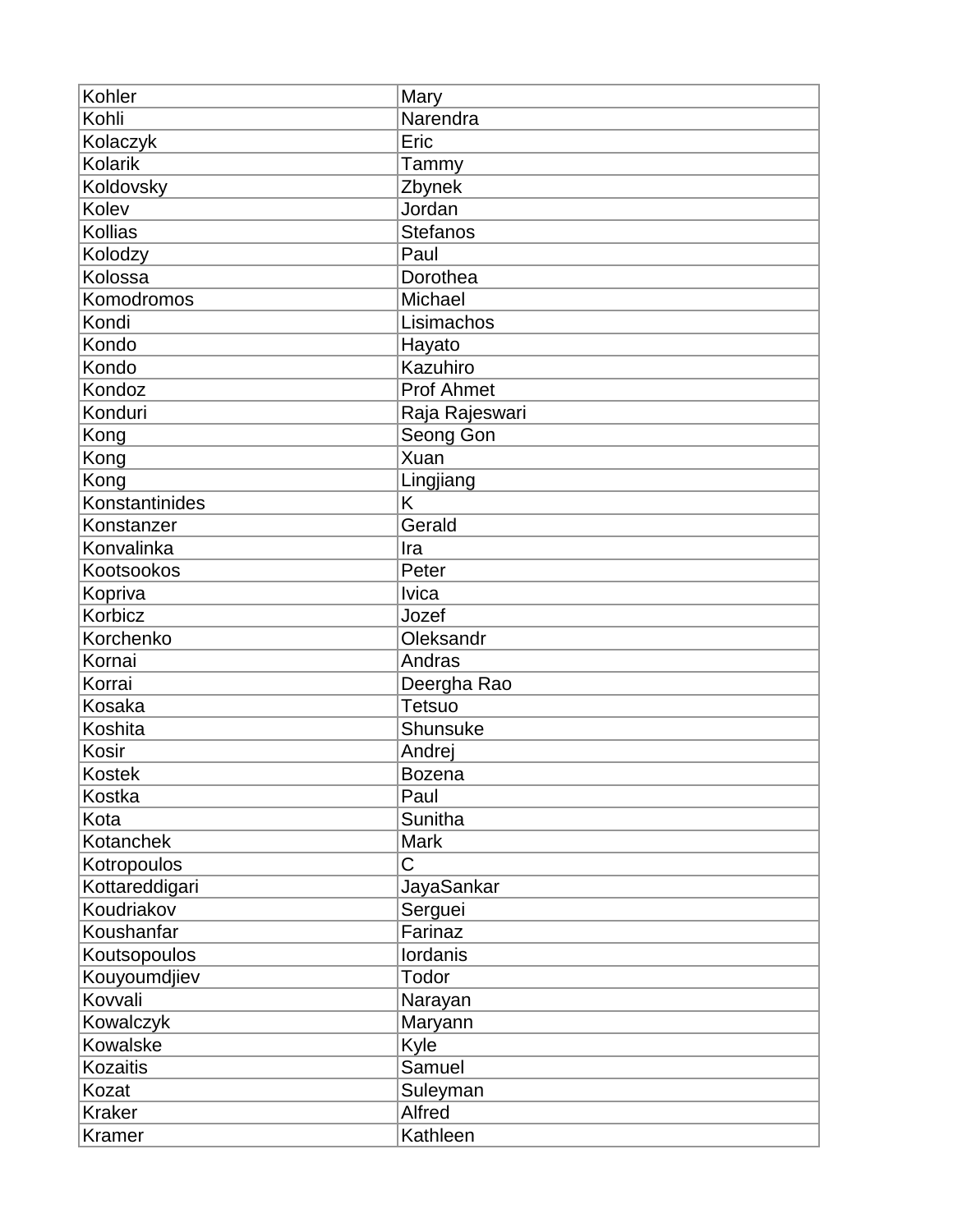| Krishnan          | Sridhar                |
|-------------------|------------------------|
| <b>Krolik</b>     | Jeff                   |
| Kronland-Martinet | Richard                |
| Krothapalli       | Sreenivasarao          |
| Krusienski        | Dean                   |
| <b>Krutz</b>      | Andreas                |
| Krzymien          | Witold                 |
| <b>Ksuykens</b>   | Johan                  |
| <b>Kubrick</b>    | Aharon                 |
| <b>Kudumakis</b>  | Panos                  |
| <b>Kukrer</b>     | Osman                  |
| Kulpa             | Krzysztof              |
| Kumar             | Ajay                   |
| Kumar             | Sunil                  |
| <b>Kumar</b>      | Vinod                  |
| Kumaradhas        | Edet Bijoy             |
| Kumaravel         | Natesan                |
| <b>Kummert</b>    | Anton                  |
| Kundur            | Deepa                  |
| Kuo               | Chung Hui              |
| Kurceren          | Ragip                  |
| Kuribayashi       | Minoru                 |
| Kuroda            | Ichiro                 |
| <b>Kurth</b>      | Frank                  |
| Kurugollu         | Fatih                  |
| Kuruoglu          | Ercan                  |
| Kushner           | William                |
| Kuznetsov         | Yury                   |
| Kwasinski         | Andres                 |
| Kwon              | <b>Esther Haeyeon</b>  |
| Kybic             | Jan                    |
| Kyriakides        | Ioannis                |
|                   |                        |
| Labeau            | Fabrice                |
| Lacoume           | J Louis                |
| Lahiri            | Abhijit                |
| Lahouti           | Farshad                |
| Lai               | <b>Edmund Ming-Kit</b> |
| Lai               | Jh                     |
| Lam               | Edmund                 |
| Lam               | Kin-Man                |
| Lam               | <b>Tuyet Trang</b>     |
| Lam               | Chi-Seng               |
| Lambiri           | Cristian               |
| Lampe             | Lutz Hans-Joachim      |
| Lamy-Bergot       | Catherine              |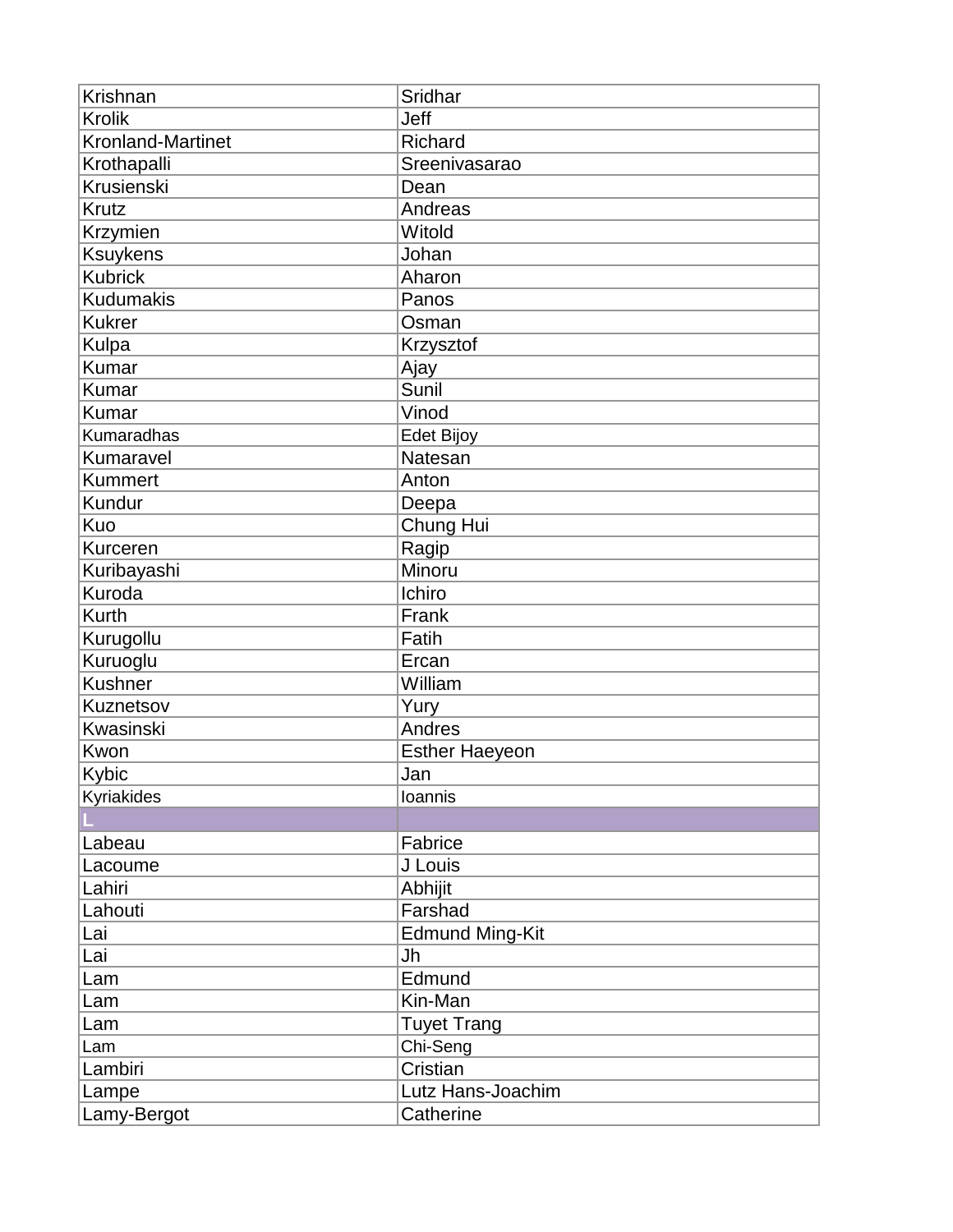| Lancini     | Rosa           |
|-------------|----------------|
| Landman     | <b>Bennett</b> |
| Lane        | Frank          |
| Lang        | EvaMaria       |
| Larabi      | Mohamed-Chaker |
| Larocque    | Gerald         |
| Larsen      | Jan            |
| Larsson     | Erik           |
| Larsson     | Tony           |
| Lashkari    | Khosrow        |
| Laskar      | Shahedul       |
| Latva-Aho   | Matti          |
| Lavner      | Yizhar         |
| Lawrence    | James          |
| Le Martret  | Christophe     |
| Le Roux     | Jonathan       |
| Leatherwood | Daniel         |
| LeCallet    | Patrick        |
| Lee         | Gwo            |
| Lee         | Sarah          |
| Lee         | Bowon          |
| Lee         | Byung-Uk       |
| Lee         | Heung-No       |
| Lee         | Jiann-Der      |
| Lee         | Jungwoo        |
| Lee         | Kok-Seng       |
| Lee         | Sanghoon       |
| Lee         | Seokjun        |
| Lee         | Szu-Wei        |
| Lee         | Ta Sung        |
| Lee         | Yong Hoon      |
| Lee         | Jong-Seok      |
| Lee         | Kyogu          |
| Lee         | KyoungMu       |
| Lee         | Kong Aik       |
| Lehmann     | Stefan         |
| Lei         | Tianhu         |
| Leib        | Harry          |
| Leonardi    | Riccardo       |
| Leprettre   | <b>Benoit</b>  |
| Leshem      | Amir           |
| Leslie      | Leonard        |
| Leung       | Henry          |
| Leung       | Chi Sing       |
| Lewicki     | Roger          |
| Lewis       | Michael        |
| Lewis       | Jon            |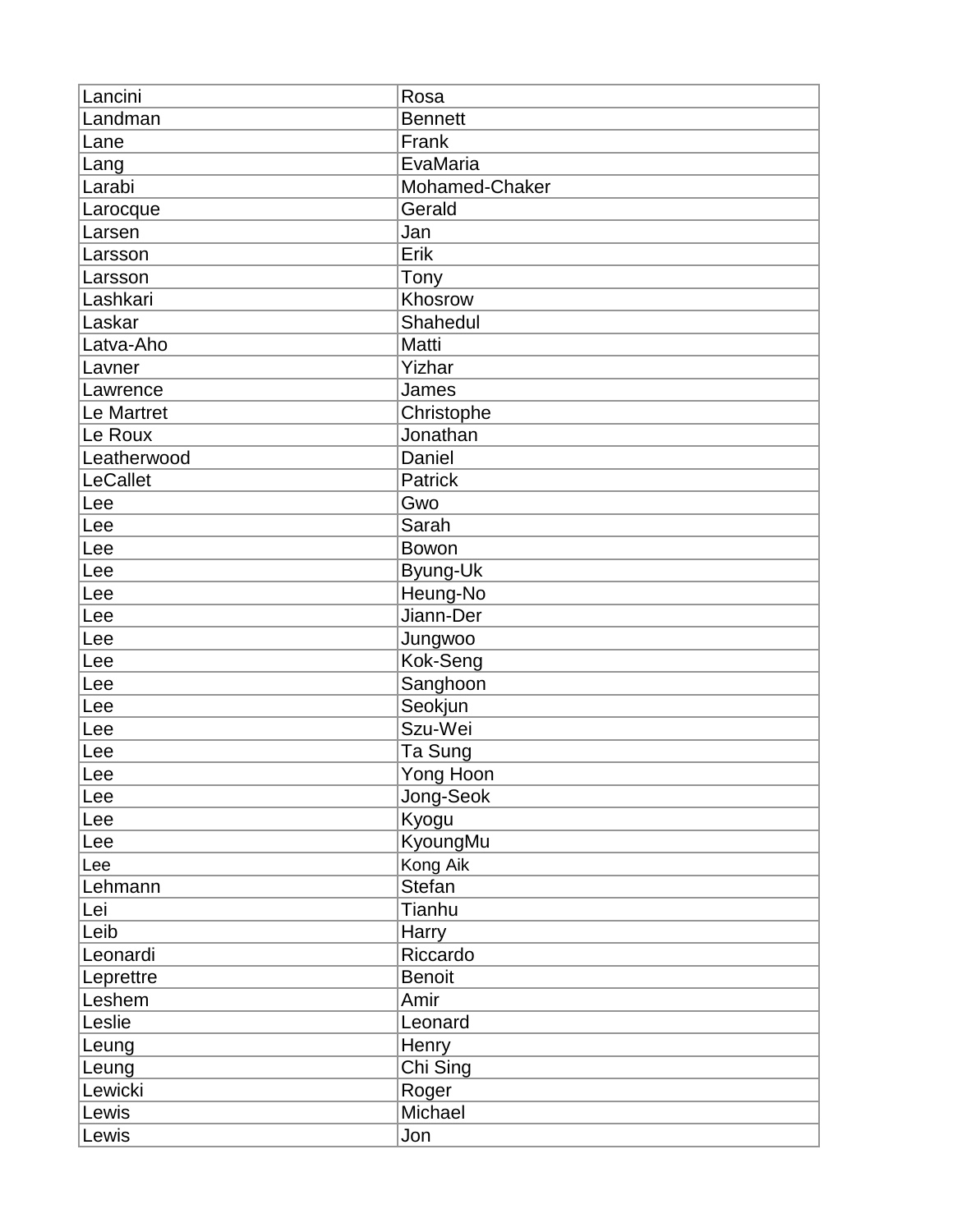| Lexa      | Michael           |
|-----------|-------------------|
| Li        | Robert            |
| Li        | Baoxin            |
| Ιū        | Chang-Tsun        |
| Li        | Fu                |
| Ιū        | Hongbin           |
| <u>Li</u> | Hongliang         |
| Ιū        | Houqiang          |
| Li        | Jia               |
| Li        | Jiandong          |
| Li        | Jiang             |
| Li        | Jun               |
| Ιū        | Li                |
| <u>Li</u> | Qi                |
| Ιū        | Shujun            |
| Li        | <b>Tahsin</b>     |
| <u>Li</u> | Tongtong          |
| Ιū        | Wanqing           |
| Li        | <b>Xiaohua</b>    |
| Ιū        | Xin               |
| Li        | Ye                |
| Li        | Yuan              |
| Ιū        | Zhengguo          |
| Li        | Zhu               |
| Li        | Xinrong           |
| Li        | Shutao            |
| Li        | Ruwei             |
| Lian      | Jian-Ao           |
| Liang     | Ben               |
| Liang     | Jie               |
| Liang     | Luhong            |
| Liang     | Qilian            |
| Liang     | Dong              |
| Liao      | Rui               |
| Liao      | <b>Bin</b>        |
| Liberman  | Sergio            |
| Liberti   | Joseph            |
| Liebetreu | John              |
| Lien      | Steven            |
| Likas     | Aristidis         |
| Lilly     | Jonathan          |
| Lim       | <b>Heng Siong</b> |
| Lim       | Jerry             |
| Lim       | Peter, Boon-Lum   |
| Lim       | Teng-Joon         |
| Limlng    | Chen              |
| Lin       | Don               |
|           |                   |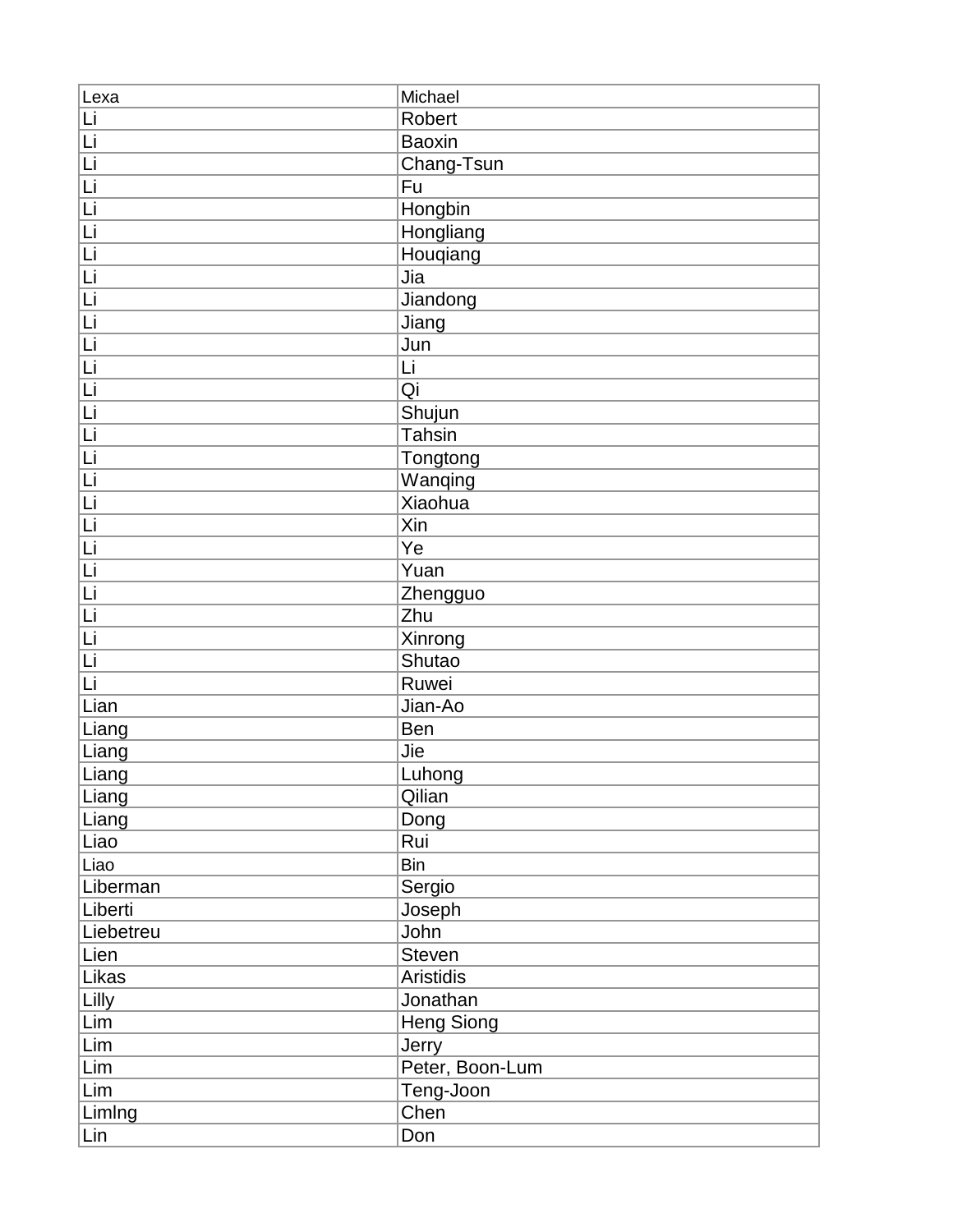| Lin          | Chia-Wen             |
|--------------|----------------------|
| Lin          | Dr.Zhiping           |
| Lin          | Hai                  |
| Lin          | Weisi                |
| Lin          | Xiao                 |
| Lin          | Xinggan              |
| Lin          | Yuan-Pei             |
| Lin          | Zhiyue               |
| Lin          | Guo-Shiang           |
| Lin          | Che                  |
| Lin          | Chinsu               |
| Lindoff      | Bengt I. L.          |
| Lindqvist    | Lars                 |
| Lindsey      | <b>Mark</b>          |
| Linebarger   | Darel                |
| Ling         | Qing                 |
| Lipping      | Tarmo                |
| Lish         | C Andrew             |
| Liu          | Dehong               |
| Liu          | Ju                   |
| Liu          | Jun                  |
| Liu          | Kai                  |
| Liu          | Qiong                |
| Liu          | Shan                 |
| Liu          | Wei                  |
| Liu          | Yang                 |
| Liu          | Zheng                |
| Liu          | Zhu                  |
| Liu          | Zicheng              |
| ∫Liu         | Qingwen              |
| Liu          | Lingjia              |
| Liu          | Weiliang             |
| Liu          | Jun                  |
| Livingston   | David                |
| Livingston   | Ellen                |
| Ljolje       | Andrej               |
| Lleo         | <b>Andres Santos</b> |
| Llorens      | Ashley               |
| Loce         | Robert               |
| Logeswaran   | Rajasvaran           |
| Lohweg       | Volker               |
| Lombardini   | Fabrizio             |
| Loncaric     | Sven                 |
| Londhe       | Narendra             |
| Longley      | Lester               |
| Lopez        | Jose                 |
| Lopez Dekker | Francisco            |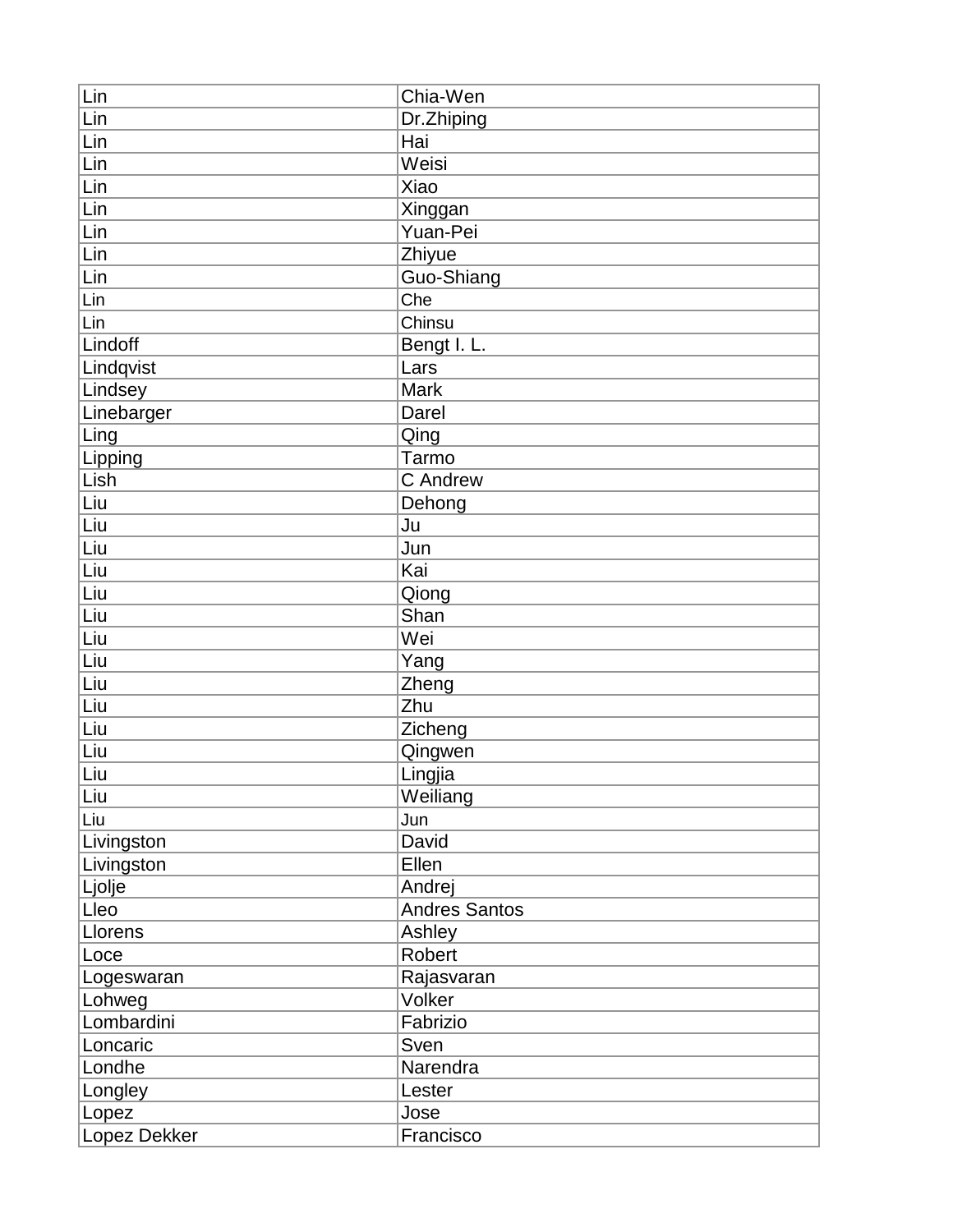| Lops            | Marco        |
|-----------------|--------------|
| Loskot          | Pavel        |
| Lotier          | Frantz       |
| Lott            | Gus          |
| Love            | David        |
| Lovell          | <b>Brian</b> |
| Loyka           | Sergey       |
| Lu              | Huchuan      |
| Lu              | Jian         |
| Lu              | Youhong      |
| Lu              | Yue          |
| Lu              | Yufeng       |
| Lu              | Zhe-Ming     |
| Lu              | Zuliang      |
| Lu              | Xiaoqiang    |
| Lu              | Jiangbo      |
| Lucchese        | Luca         |
| Luengo Hendriks | Cris         |
| Luginbuhl       | Tod          |
| Lukac           | Rastislav    |
| Luknowsky       | David        |
| Lumsdaine       | Andrew       |
| Lun             | Pak          |
| Lundheim        | Lars         |
| Luo             | Fa-Long      |
| Luo             | Hui          |
| Luo             | Weiqi        |
| Lusher II       | John         |
| Lustenberger    | Felix        |
| Lustig          | Ryan         |
| Luthon          | Franck       |
| Lutovac         | Miroslav     |
| Lynch           | Robert       |
| $\mathbf{M}$    |              |
| M               | Karthikeyan  |
| Ma              | <b>Bin</b>   |
| Ma              | Changxue     |
| Ma              | Liangping    |
| Ma              | <b>Ning</b>  |
| Ma              | Wing-Kin     |
| Ma              | Xiaoli       |
| Ma              | Yi           |
| Ma              | Huadong      |
| Macleod         | Malcolm      |
| Maddela         |              |
|                 | Krishna Rao  |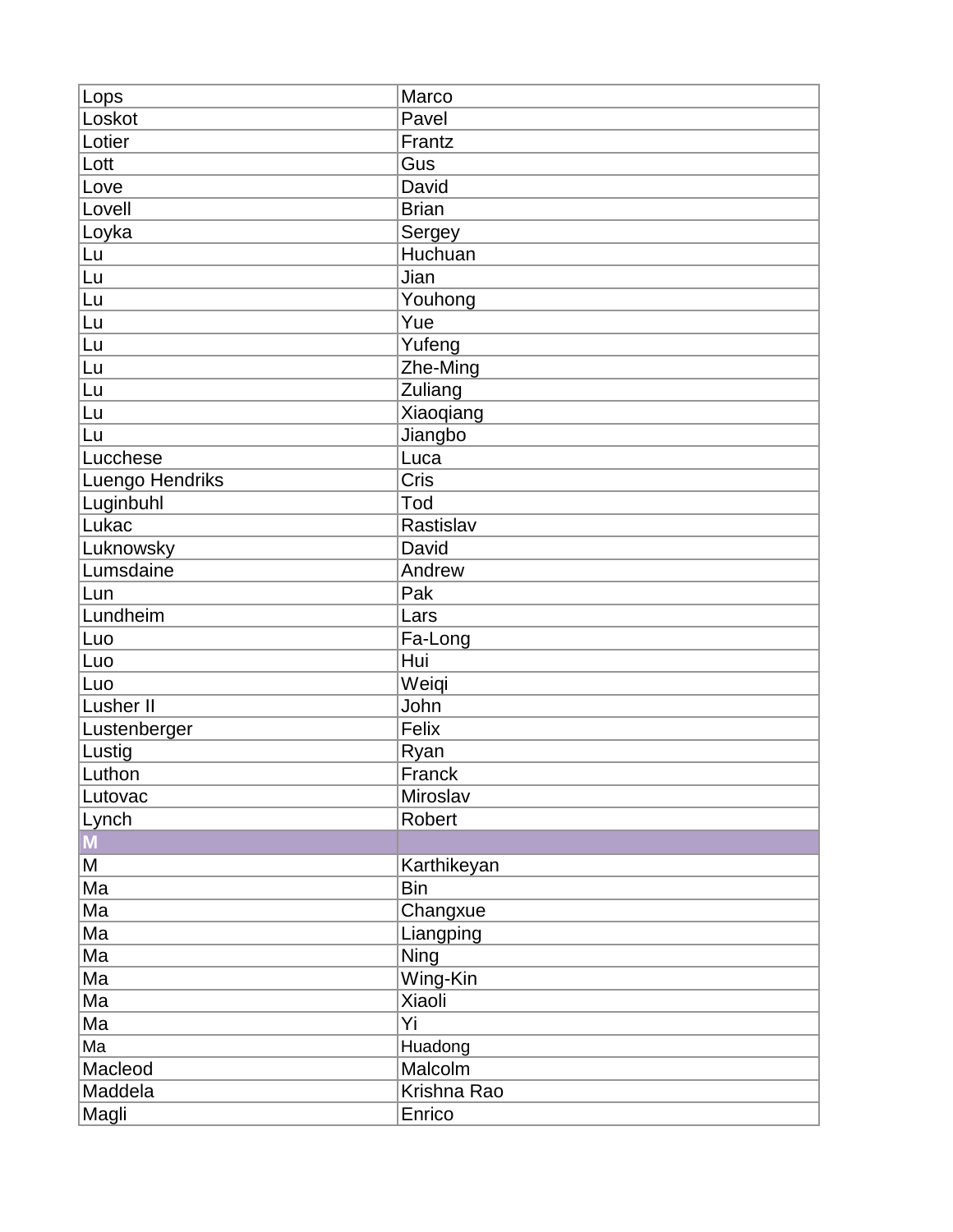| Mahboubi         | Hamid           |
|------------------|-----------------|
| Maher            | Rob             |
| Mahfouz          | Mohamed         |
| Mahlab           | Uri             |
| Mahmoud          | Wagdy           |
| Mahonen          | Petri           |
| Mahoor           | Mohammad        |
| Mairal           | Julien          |
| Maistrenko       | Vasily          |
| Majumdar         | <b>Kausik</b>   |
| Majumdar         | Angshul         |
| Majumder         | Anup            |
| Mak              | <b>Brian</b>    |
| Mak              | Man             |
| Makkapati        | Vishnu          |
| Makonin          | Stephen         |
| Makukha          | Vladimir        |
| Makur            | Anamitra        |
| Malanowski       | Mateusz         |
| Malenovsky       | Vladimir        |
| <b>Malik</b>     | Hafiz           |
| Malioutov        | <b>Dmitry</b>   |
| Malladi          | Krishna         |
| <b>Mallick</b>   | Mahendra        |
| Maltz            | Jonathan        |
| Mamou            | Jonathan        |
| Man              | Hong            |
| Mandal           | <b>Mrinal</b>   |
| Mandyam          | Giridhar        |
| <b>Manikas</b>   | Α               |
| <b>Manolakis</b> | <b>Dimitris</b> |
| Manolakos        | <b>Elias</b>    |
| Mansour          | Mohammad        |
| Mansour          | Ali             |
| Mansour          | Mohamed         |
| Manton           | Jonathan        |
| Mao              | Jian            |
| Marano           | Stefano         |
| Marath           | Ashok           |
| Marathe          | Ashutosh        |
| Marchand         | Sylvain         |
| Marchese         | Mario           |
| Marciano         | Joel J          |
| Marco            | Santiago        |
| Marenco          | Alvaro          |
| Marengo          | Edwin           |
| Maret            | Yannick         |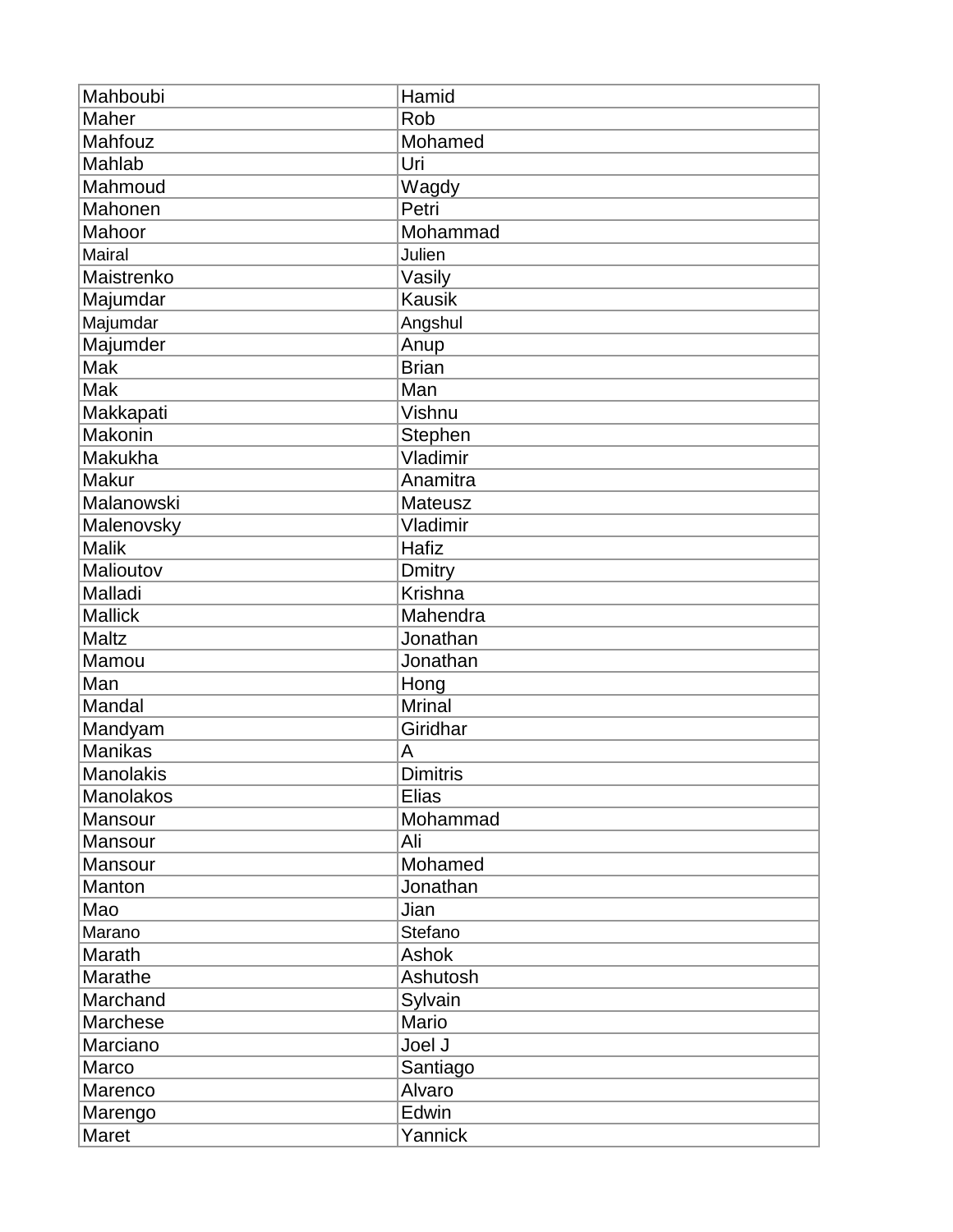| Maric           | Ivan           |
|-----------------|----------------|
| Marina          | Ninoslav       |
| Marinoni        | Andrea         |
| Markowitz       | Judith         |
| Marpe           | <b>Detlev</b>  |
| <b>Marques</b>  | Ferran         |
| Marshall        | William        |
| Martavicius     | Romanus        |
| Martin          | Philippa       |
| Martin          | William        |
| Martin          | Richard        |
| MartinezSanchez | JoseM          |
| Martini         | Maria          |
| Martucci        | Stephen        |
| Massie          | Angus          |
| Mastronarde     | Nicholas       |
| Masud           | Shahid         |
| Matani          | Ayumu          |
| Matsui          | Tomoko         |
| Matyjas         | John           |
| Matz            | Gerald         |
| Maunder         | <b>Robert</b>  |
| Mayer           | Uwe            |
| Mazel           | David          |
| Mazhar          | Suleman        |
| Mazzeo          | <b>Brian</b>   |
| Mc Tigue        | James          |
| Mcallister      | John           |
| Mccoy           | J Kevin        |
| Mcdonnell       | Mark           |
| Mcgoldrick      | Ciaran         |
| Mcgrath         | Stephen J      |
| Mcgwier         | Robert         |
| Mcharg          | Jeffrey        |
| Mcisaac         | Joseph         |
| <b>Mckay</b>    | <b>Matthew</b> |
| Mckelvey        | Tomas          |
| <b>Mckinley</b> | <b>Bruce</b>   |
| Mcnair          | <b>Bruce</b>   |
| Mcroberts       | John           |
| Mecca           | Vito           |
| Mecklenbraeuker | С              |
| Medda           | Alessio        |
| Medl            | <b>Thomas</b>  |
| Mehrotra        | Sanjeev        |
| Mehrubeoglu     | Mehrube        |
| Mehta           | Neelesh        |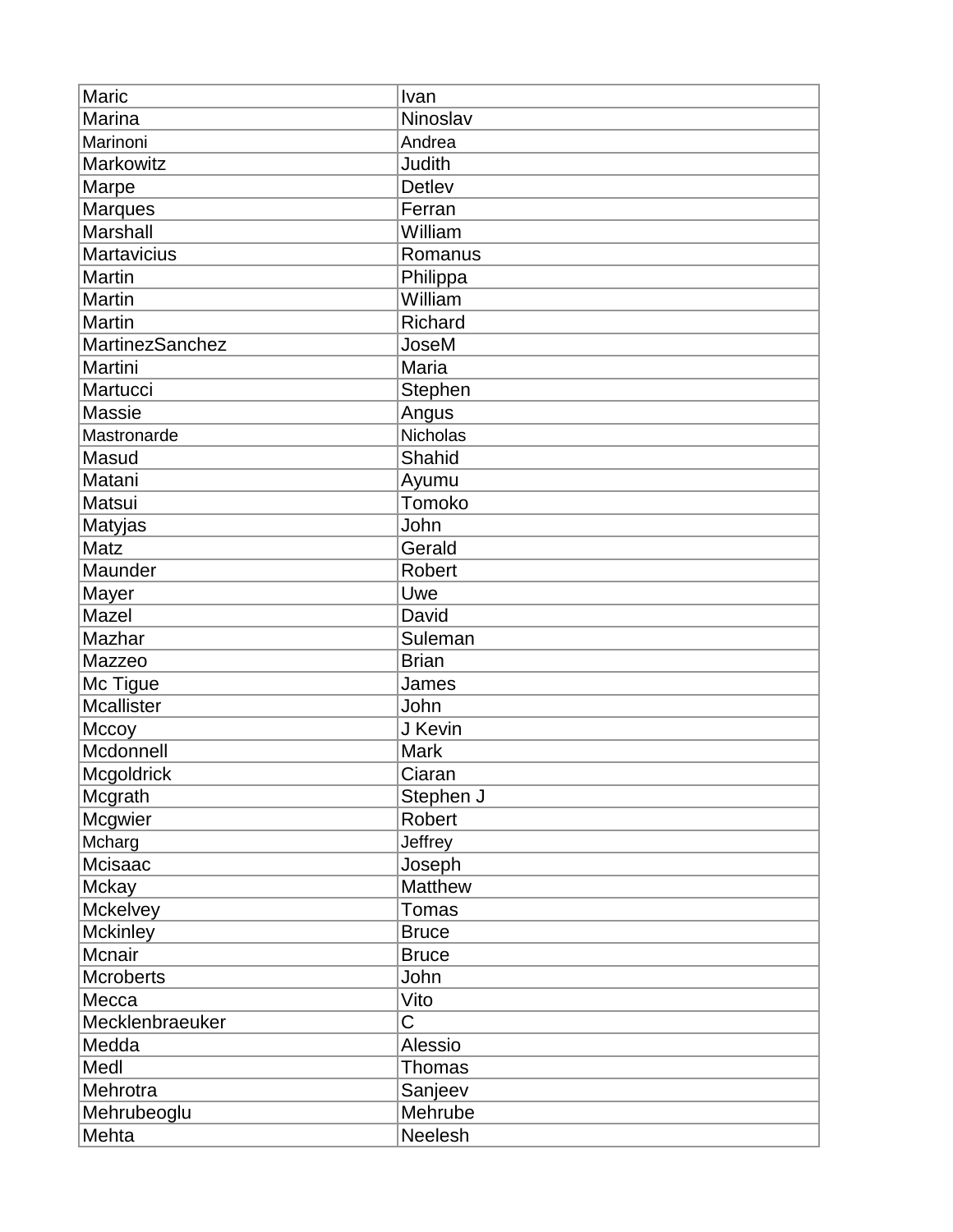| Mei                | Tao             |
|--------------------|-----------------|
| Meijering          | Erik            |
| Melgani            | Farid           |
| Melkote            | Vinay           |
| Mello              | Carlos          |
| Menachery          | <b>Benaud</b>   |
| Meng               | Huadong         |
| <b>Mertins</b>     | Alfred          |
| Mescheriakov       | Roman           |
| <b>Mestre</b>      | Xavier          |
| Metze              | Florian         |
| <b>Mezaris</b>     | Vasileios       |
| <b>Michaels</b>    | Jennifer        |
| Michalopoulou      | Z               |
| Mihaylova          | Lyudmila        |
| <b>Mihcak</b>      | M. Kivanc       |
| Miki               | <b>Toshio</b>   |
| Miklosovic         | Robert          |
| Milenkovic         | Olgica          |
| Mili               | Lamine          |
| Milian             | Carlos          |
| <b>Milic</b>       | Lyilyan         |
| Millane            | R               |
| <b>Miller</b>      | David           |
| <b>Miller</b>      | Benjamin        |
| Mina               | Michael         |
| Minn               | Hlaing          |
| Mir                | Hasan           |
| Miramontes De Leon | Gerardo         |
| Miramontes Garcia  | Eduardo         |
| Mirmehdi           | Majid           |
| Mishra             | Amit            |
| Misiurewicz        | Jacek           |
| Mitianoudis        | <b>Nikolaos</b> |
| Mitra              | Suman           |
| Mitra              | Vikramjit       |
| <b>Mitsis</b>      | Georgios        |
| Miyanaga           | Yoshikazu       |
| Miyoshi            | Masato          |
| Miyoshi            | Seiji           |
| Mladenov           | Valeri          |
| Moayeri            | Nader           |
| Mobasseri          | <b>Bijan</b>    |
| Moccagatta         | lole            |
| Mody               | Mihir           |
| Moeller            | Sebastian       |
| Moeller            | <b>Torsten</b>  |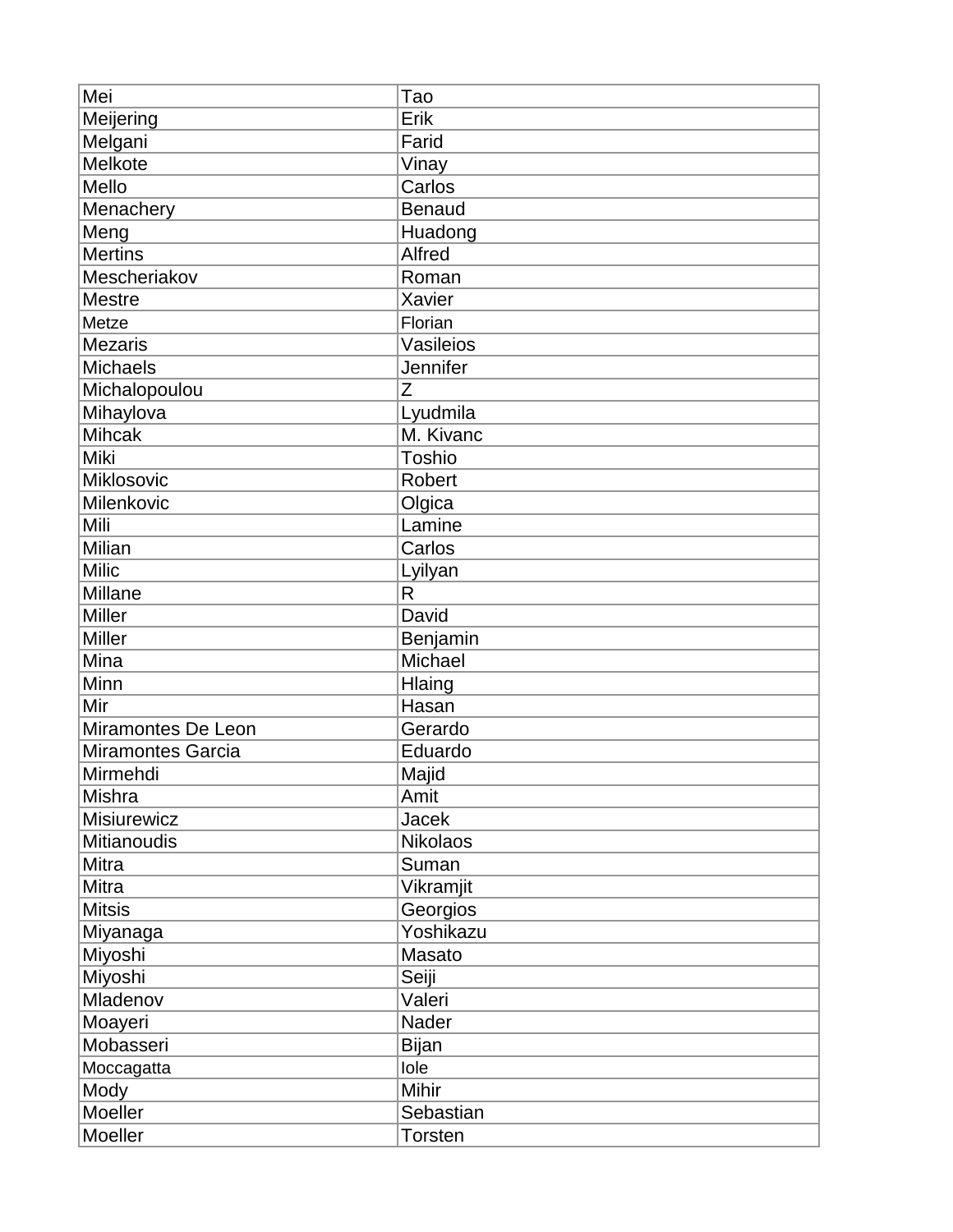| Moenich           | Ullrich       |
|-------------------|---------------|
| Mohamad           | Hafizal       |
| Mohamadanas       | <b>Nuzli</b>  |
| Mohamed           | Amr           |
| Mohammad          | Yasser        |
| Mohammed          | Saif Khan     |
| Mohankrishnan     | N             |
| Mojsilovic        | Aleksandra    |
| Mokbel            | Chafic        |
| Molina            | Rafael        |
| Mollova           | Guergana      |
| Molnar            | Karl          |
| Monga             | Vishal        |
| Monmasson         | Eric          |
| <b>Montlouis</b>  | Webert        |
| Montpetit         | Marie-Jose    |
| Moon              | Todd          |
| Moore             | Thomas        |
| Moore             | George        |
| Moore             | Elliot        |
| Moosa             | <b>Hisham</b> |
| Morabito          | Francesco     |
| Moradi            | Mehdi         |
| <b>Morales</b>    | Aldo          |
| Moreau            | Eric          |
| Morgan            | William       |
| Morgan            | David         |
| Morikawa          | Hiroyoshi     |
| Morin             | Andre         |
| <b>Morrow</b>     | Michael       |
| Mortensen         | Jorgen        |
| Mortezaie         | Mostafa       |
| Mosher            | John          |
| Mosquera-Nartallo | Carlos        |
| Mossberg          | Magnus        |
| Mostafa           | Raqibul       |
| Motlicek          | Petr          |
| Motta             | Giovanni      |
| Mousa             | Allam         |
| Mousavi           | Mirrasoul     |
| Mowlaee           | Pejman        |
| Moyal             | Ami           |
| <b>Mrak</b>       | Marta         |
| Msechu            | Eric          |
| <b>Mueller</b>    | Gary          |
| <b>Mueller</b>    | Jeffrey       |
| Mueller           | Karsten       |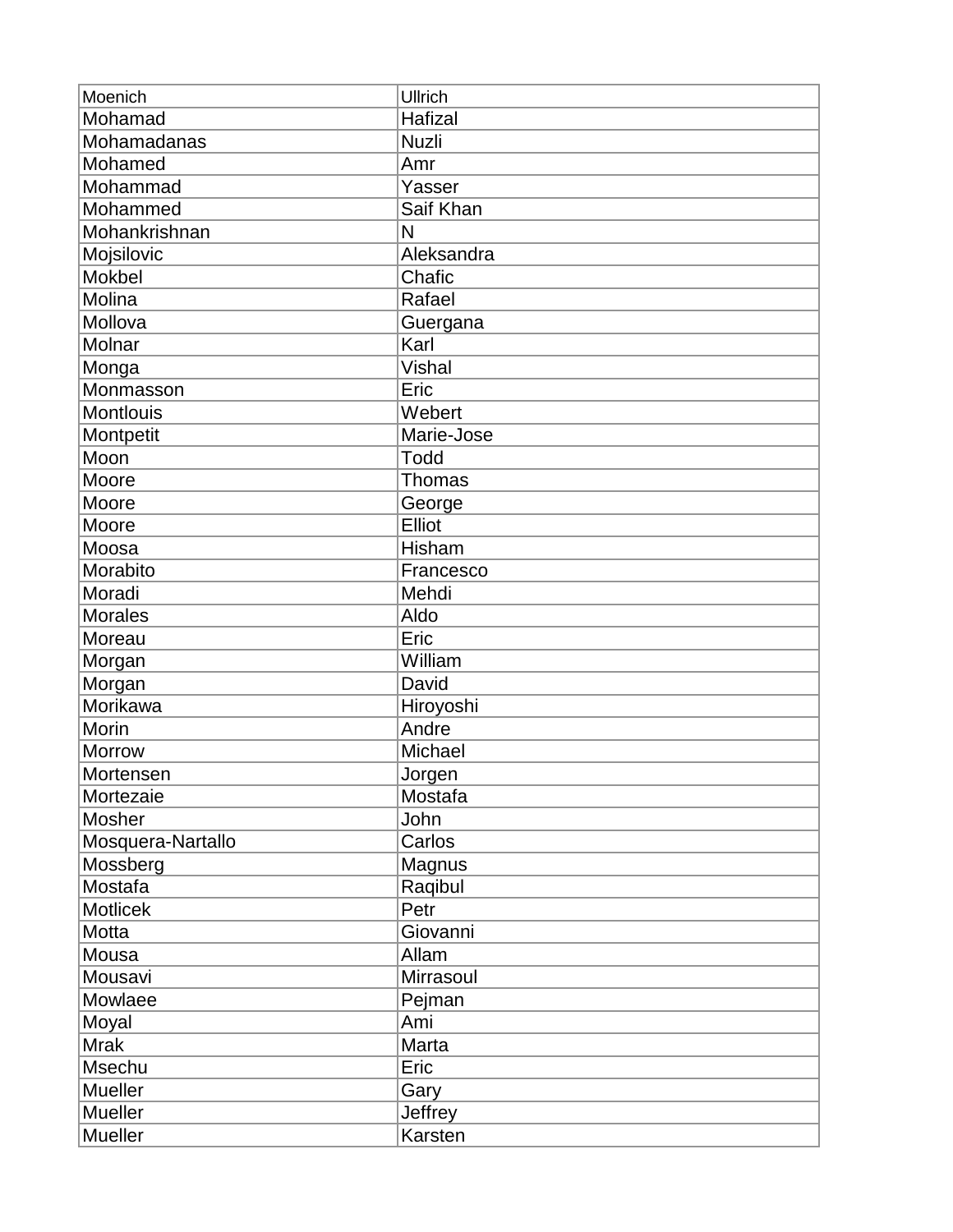| <b>Mueller</b>      | Meinard                |
|---------------------|------------------------|
| Mugler              | Dale                   |
| <b>Muhamad Amin</b> | Anang Hudaya           |
| Muir                | <b>Robert</b>          |
| Mujica              | Fernando               |
| Mukai               | Ryo                    |
| Mukherjee           | Dipti                  |
| Mukherjee           | Debargha               |
| Mukherjee           | Anirban                |
| Mukhopadhyay        | Jayanta                |
| Mukhopadhyay        | Sudipta                |
| Munoz-Barrutia      | Arrate                 |
| Murai               | Koji                   |
| <b>Muramatsu</b>    | Shogo                  |
| Muravchik           | Carlos                 |
| Murillo-Fuentes     | Juan                   |
| Murino              | Vittorio               |
| Murphy              | <b>Robert</b>          |
| Murray              | Victor                 |
| Murrieri            | Pierpaolo              |
| Murthy              | Chandra                |
| Murthy              | Hema                   |
| Murugappan          | Murugappan             |
| <b>Muschallik</b>   | Claus                  |
| Mutagi              | Ramachandra            |
| Muthusamy           | Yeshwant               |
| <b>Myers</b>        | Cory                   |
| Myrvoll             | Torandre               |
| Mysore Rama Rao     | <b>Bhavani Shankar</b> |
|                     |                        |
| N                   | Rajesh                 |
| <b>Nafie</b>        | Mohammed               |
| Nag                 | Ronjon                 |
| Nagahara            | Masaaki                |
| Nagano              | Hidehisa               |
| Nagarajan           | Srikantan              |
| Nagarajan           | Κ                      |
| Nagy                | Peter                  |
| <b>Naik</b>         | Ganesh                 |
| Nakadai             | Kazuhiro               |
| Nakamura            | Atsushi                |
| Nakamura            | Satoshi                |
| Nakatani            | Tomohiro               |
| Nam                 | Jeho                   |
| Nam                 | Juhun                  |
| Naman               | Aous                   |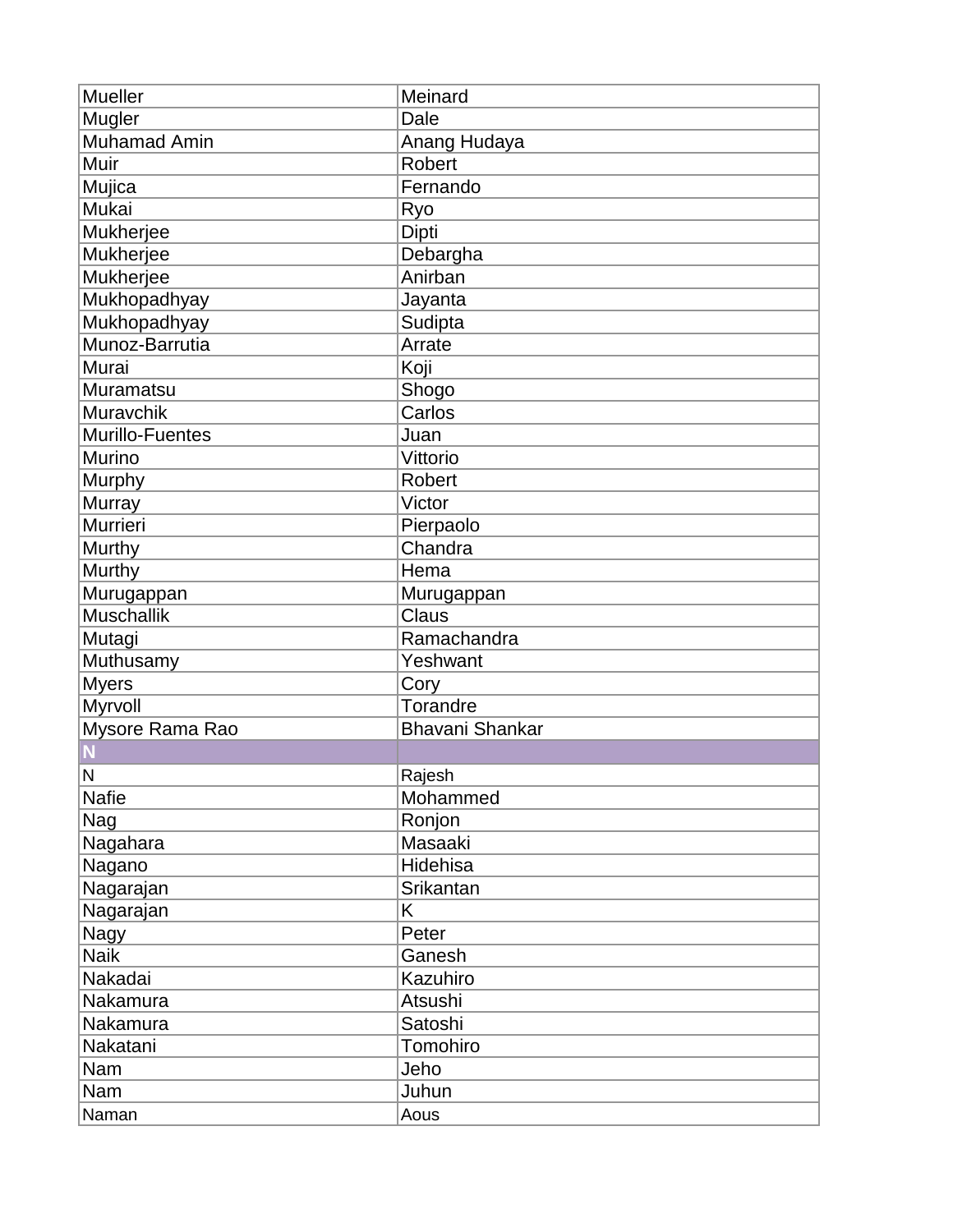| Namazi             | Nader          |
|--------------------|----------------|
| Nambi              | J              |
| Nambiar            | Kannan G S     |
| Namuduri           | Kameswara Rao  |
| Napolitano         | Antonio        |
| Naqvi              | Syed           |
| Naraghi-Pour       | Mort           |
| Narsimha           | Rajesh         |
| Nascimento         | Vitor          |
| Nasiopoulos        | Panos          |
| Natarajan          | Premkumar      |
| Nathanson          | Rex            |
| <b>Natu</b>        | Ambarish       |
| <b>Navakauskas</b> | <b>Dalius</b>  |
| Navarro            | Andres         |
| Navas-Auger        | William        |
| Nawab              | Hamid          |
| Nayak              | <b>Krishna</b> |
| Naylor             | Patrick        |
| Nazarathy          | Moshe          |
| Ndjiki-Nya         | Patrick        |
| <b>Neely</b>       | Jonathan       |
| <b>Nelson</b>      | Alex           |
| <b>Netsch</b>      | Lorin          |
| <b>Netto</b>       | Sergio         |
| Neugebauer         | Shawn          |
| Neumeyer           | Leonardo       |
| Nguyen             | Ha             |
| <b>Nichols</b>     | James          |
| Niedzwiecki        | Maciej         |
| Niehsen            | Wolfgang       |
| Nijim              | Yousef         |
| <b>Nikolaidis</b>  | <b>Nikos</b>   |
| Nikolova           | Mila           |
| Nikou              | Christophoros  |
| Nilsson            | Martin         |
| Ning               | Taikang        |
| <b>Ninness</b>     | <b>Brett</b>   |
| <b>Nisar</b>       | Humaira        |
| Nishimura          | Dwight         |
| <b>Niu</b>         | Ruixin         |
| Nolan              | Keith          |
| Nolazco-Flores     | Juan           |
| Noneaker           | Daniel         |
| Noor               | Norliza        |
| Nordholm           | Sven           |
| Nordstrom          | Tomas          |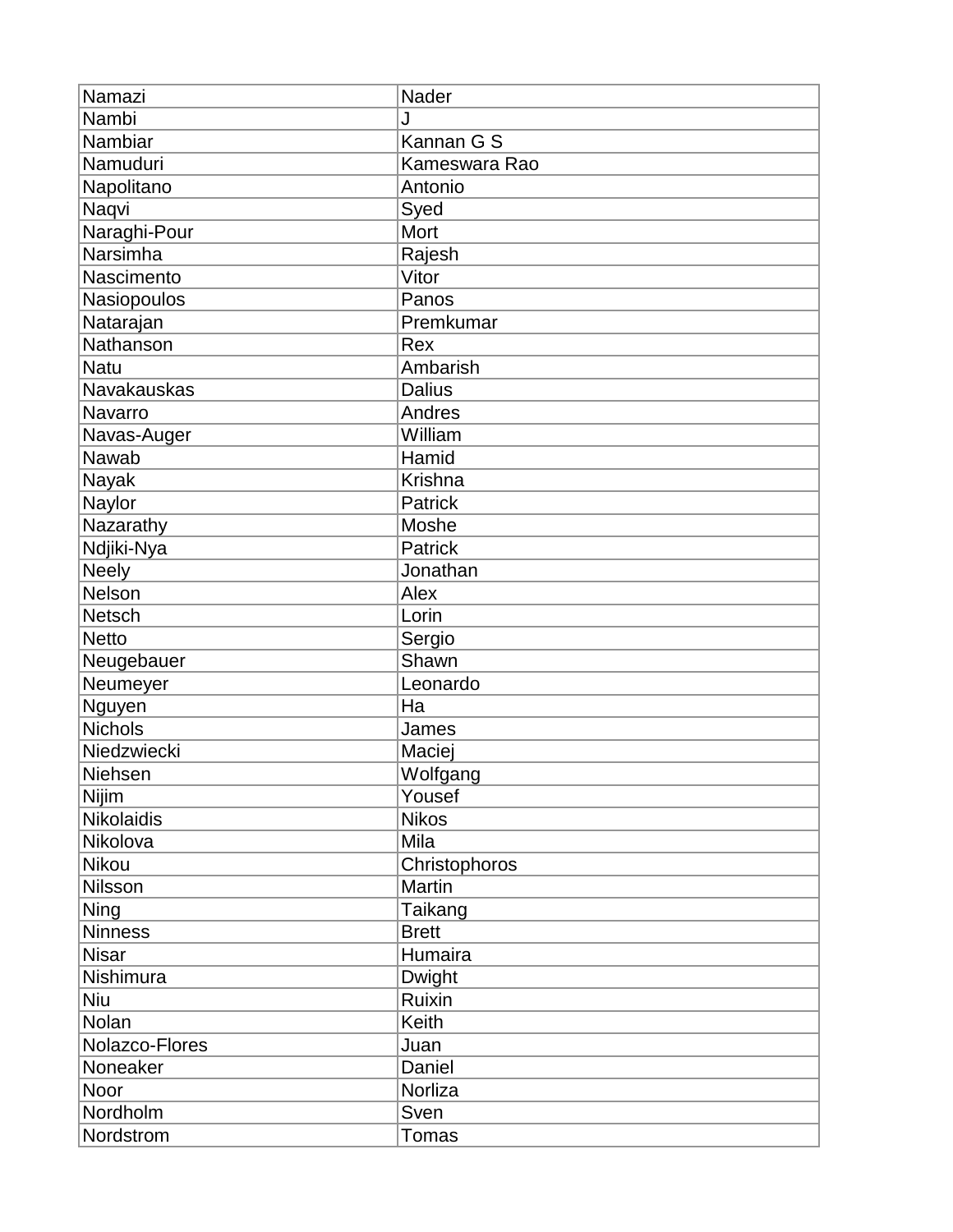| <b>Norris</b>   | James            |
|-----------------|------------------|
| Nurmi           | Jari             |
| Nussbaum        | Howard           |
| Nyul            | Laszlo           |
| Ō               |                  |
| Oates           | John             |
| Obeng           | Morrison         |
| Ober            | Raimund          |
| Ochiai          | Hideki           |
| O'Connor        | lan              |
| Odegard         | Jan              |
| Odyniec         | Michal           |
| Oeberg          | Tommy            |
| Oechtering      | <b>Tobias</b>    |
| Ogiela          | <b>Marek</b>     |
| Ogunbona        | Philip           |
| Ogunfunmi       | Tokunbo          |
| Oh              | Eunmi            |
| Ohno            | Shuichi          |
| <b>Okello</b>   | James            |
| Okuda           | Masahiro         |
| Okumura         | Yukihiko         |
| Olesen          | <b>Robert</b>    |
| Olsen           | Peder            |
| Omachi          | Shinichiro       |
| Ono             | Nobutaka         |
| Onoye           | <b>Takao</b>     |
| Orlando         | Danilo           |
| Orofino         | Donald           |
| Ortega-Garcia   | Javier           |
| Osaka           | Naotoshi         |
| Oshea           | Timothy          |
| Ostergaard      | Jan              |
| <b>Otnes</b>    | Roald            |
| <b>Otsuki</b>   | Tomoaki          |
| Ou              | Zhijian          |
| <b>Ouzounis</b> | Georgios         |
| Owechko         | Yuri             |
| Ozden           | Mehmet           |
| P               |                  |
| P               | <b>Ubaidulla</b> |
| Pace            | Phillip          |
| Pace            | Teresa           |
| Pace            | Donald           |
| Padgett         | Wayne            |
| Padmanabhan     | Mukund           |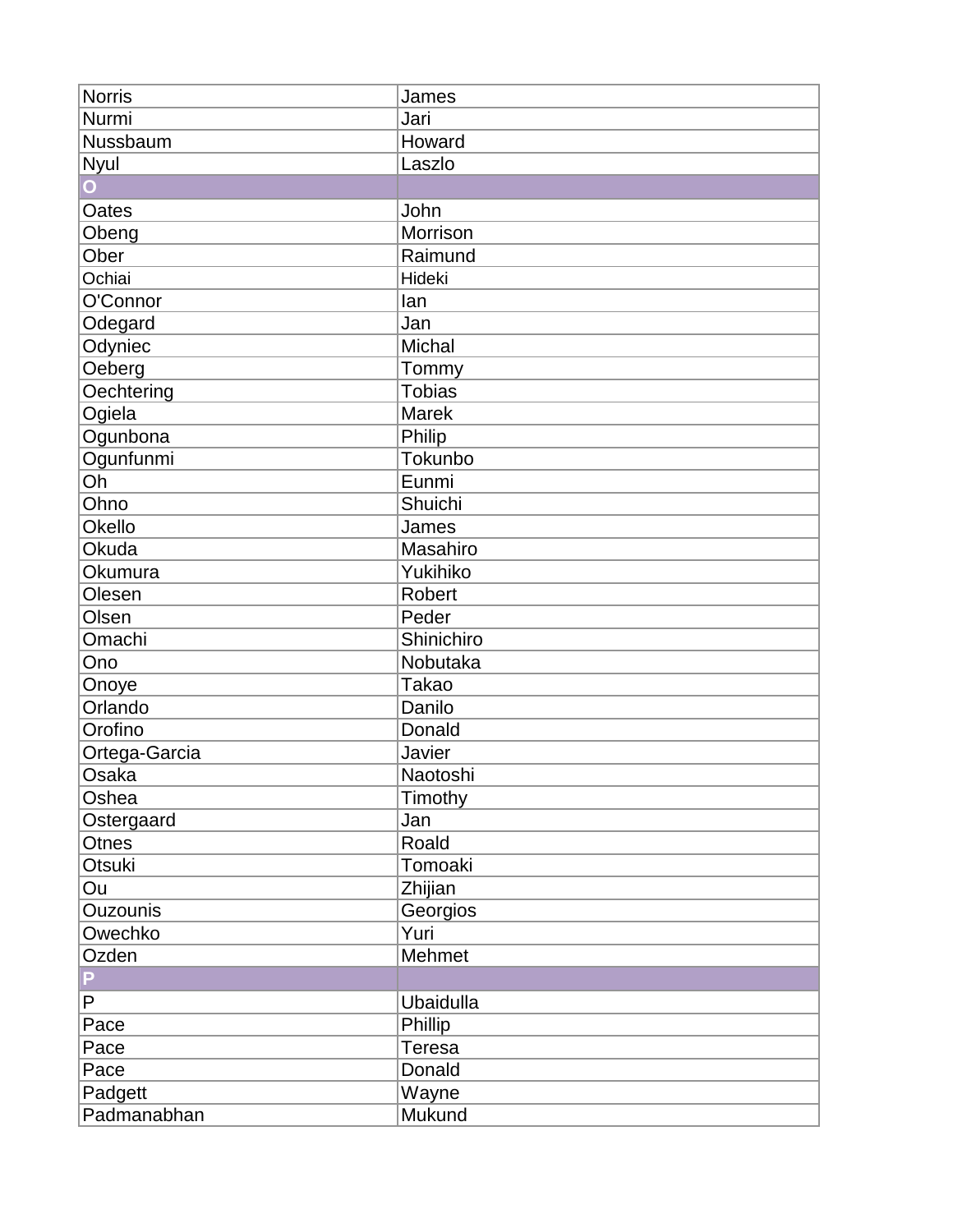| Pados                  | <b>Dimitrios</b>   |
|------------------------|--------------------|
| Paezrueda              | Carlos             |
| Pages-Zamora           | Alba               |
| Pagliari               | Carla              |
| Paglierani             | Pietro             |
| Paik                   | Joonki             |
| Pal                    | Arpan              |
| Pal                    | Ranadip            |
| Pallayil               | Venugopalan        |
| Palmer                 | James              |
| Palo                   | <b>Scott</b>       |
| <b>Palomares Munoz</b> | <b>Jose Manuel</b> |
| Palomera-Garcia        | Rogelio            |
| Pan                    | Jeng-Shyang        |
| Pan                    | Jingning           |
| Pan                    | Yongsheng          |
| Panahi                 | Issa               |
| Panczenko              | Michael            |
| Panda                  | Ganapati           |
| Pandey                 | Ashutosh           |
| Pandharipande          | <b>Ashish</b>      |
| Pang                   | Yanwei             |
| Panos                  | Alex               |
| Papandreou             | Georgios           |
| Papazoglou             | Michael            |
| Paradiso               | Joseph             |
| Paramesran             | Raveendran         |
| Parayitam              | Laxminarayana      |
| Pardinas               | Jorge              |
| Pardo                  | Jose               |
| Parente                | Mario              |
| Parfieniuk             | Marek              |
| Paris                  | <b>Bernd</b>       |
| Parisi                 | Raffaele           |
| Park                   | Hyung-Min          |
| Park                   | Hyunwook           |
| Park                   | Minwoo             |
| Park                   | Poogyeon           |
| Park                   | Seung Young        |
| Park                   | Sungkwon           |
| Parker                 | Glenn              |
| Parlos                 | Alexander          |
| Parsons                | Kieran             |
| Parvin                 | <b>Bahram</b>      |
| Pascal                 | Frederic           |
| Pascazio               | Vito               |
| Patel                  | Mahendra           |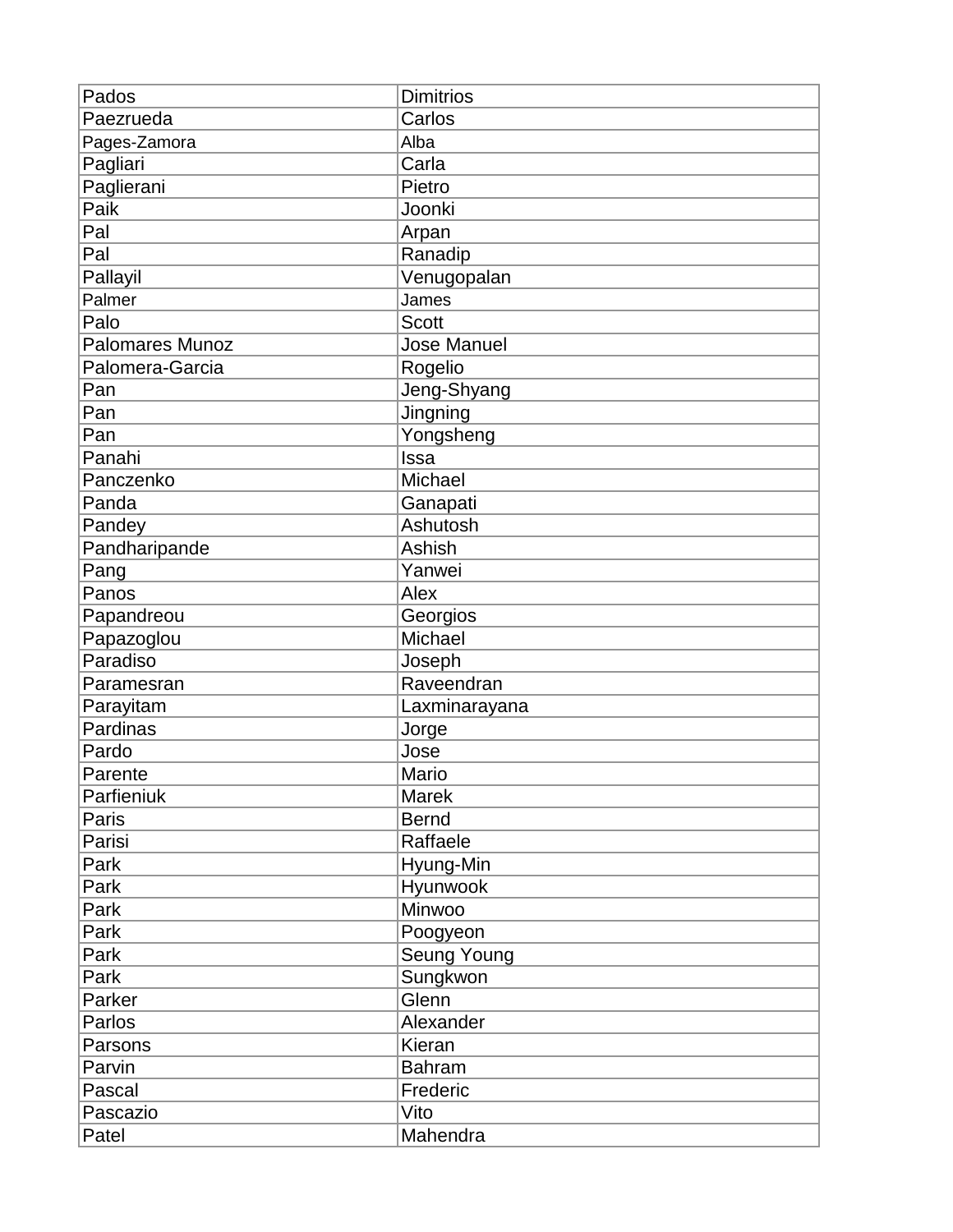| Patel          | Vishal         |
|----------------|----------------|
| Patra          | Dipti          |
| Patterson      | <b>Nick</b>    |
| Pattichis      | <b>Marios</b>  |
| Patton         | Lee            |
| Pauer          | Eric           |
| Paulik         | <b>Mark</b>    |
| Payton         | Karen          |
| Peacock        | <b>G</b> Scott |
| Pearson        | Ronald         |
| Peel           | Christian      |
| Pei            | Bingnan        |
| Peinado        | Antonio        |
| Peleg          | Nimrod         |
| Peng           | Wen-Hsiao      |
| Penny Cabrera  | Oscar          |
| Perez Meana    | Hector         |
| Perez-Cruz     | Fernando       |
| Perez-Gonzalez | Fernando       |
| Perez-Neira    | Ana            |
| Peric          | Sinisa         |
| <b>Perkis</b>  | Andrew         |
| Pernkopf       | Franz          |
| Perotti        | Alberto        |
| Perra          | Cristian       |
| Perry          | Christopher    |
| Persson        | Leif           |
| Peruzzi        | Robert         |
| Peters         | Kurt           |
| Petkovski      | Mile           |
| Petraglia      | <b>Mariane</b> |
| Petrushin      | Valery         |
| Petzold        | <b>Mark</b>    |
| Pfletschinger  | Stephan        |
| <b>Philips</b> | Wilfried       |
| Phoong         | See-May        |
| Pian           | Donald         |
| Picciolo       | Michael        |
| Picken         | William        |
| Picone         | Joseph         |
| Pidwerbetsky   | Alex           |
| Pietquin       | Olivier        |
| Pietraski      | Philip         |
| Pike           | Cameron        |
| Pilkington     | Wayne          |
| Pinero         | Gema           |
| Pinheiro       | Antonio        |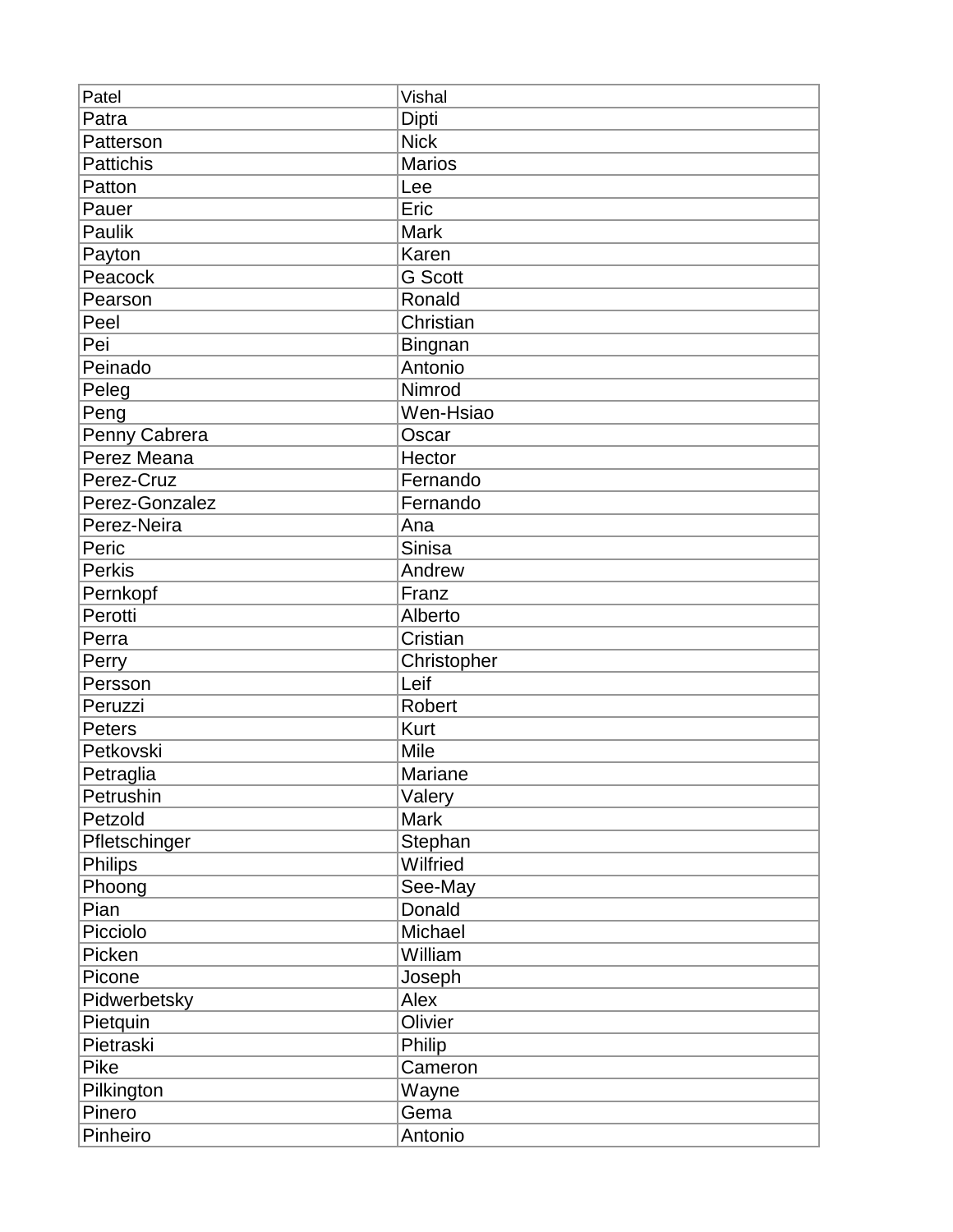| Pissaloux         | Edwige         |
|-------------------|----------------|
| <b>Pistorius</b>  | Stephen        |
| Pitton            | James          |
| Piva              | Alessandro     |
| Pizurica          | Aleksandra     |
| Place             | Anthony        |
| Platonov          | Anatoli        |
| <b>Plett</b>      | Melani         |
| Plumbley          | <b>Mark</b>    |
| Po                | Lai-Man        |
| Poberezhskiy      | Yefim          |
| Pohlig            | <b>Stephen</b> |
| Poletti           | <b>Mark</b>    |
| Polikar           | Robi           |
| Pollak            | Ilya           |
| Popescu           | Dan            |
| Popescu-Bodorin   | Nicolaie       |
| Popken            | Luitjens       |
| Popovski          | Petar          |
| Porcello          | John           |
| Portnoff          | Michael        |
| Poston            | Jeffrey        |
| Potamianos        | Alexandros     |
| Potanin           | Vladislav      |
| Potter            | Lee            |
| Potter            | <b>Thomas</b>  |
| Poust             | John           |
| Pozidis           | Haralambos     |
| Prasad            | Mohit          |
| Prasad            | Saurabh        |
| Prasanna          | S.R. Mahadeva  |
| <b>Pratikakis</b> | Ioannis        |
| Preisig           | James          |
| Premaratne        | Kamal          |
| Prescott          | Glenn          |
| Pribylov          | Vasily         |
| Price             | David          |
| Prochazka         | Ales           |
| Pruthi            | Tarun          |
| Ptucha            | Raymond        |
| Puder             | Henning        |
| Puech             | William        |
| Puenteleon        | Fernando       |
| Pueschel          | <b>Markus</b>  |
| Punja             | <b>Dinesh</b>  |
| Purnhagen         | Heiko          |
| Pyun              | Kyungsuk       |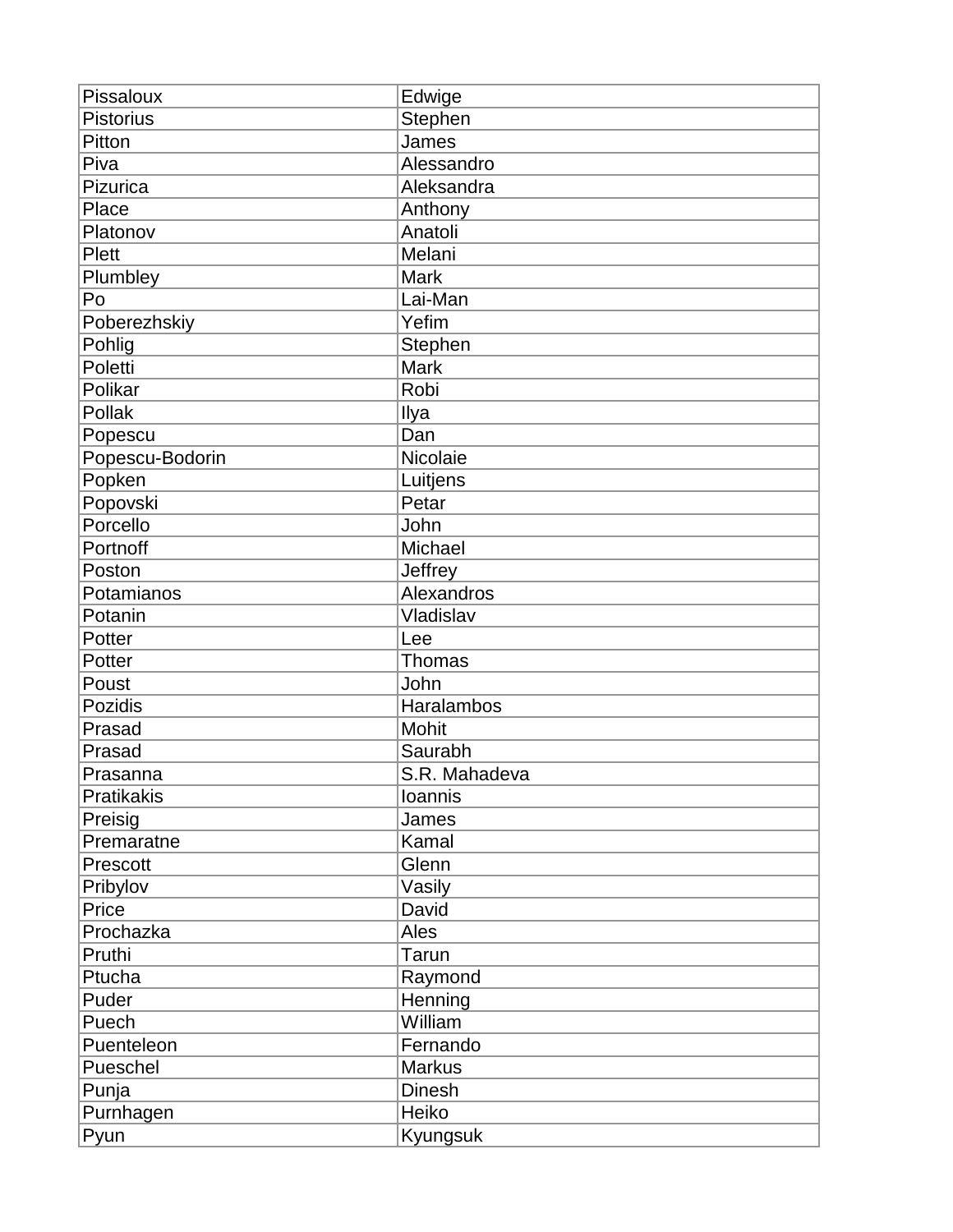| Q                  |                     |
|--------------------|---------------------|
| Qayyum             | Amir                |
| Qi                 | Hairong             |
| $\overline{Qi}$    | Xiaojun             |
| Qian               | Hua                 |
| Qian               | Lijun               |
| Qian               | Yao                 |
| Quackenbush        | Schuyler            |
| Quader             | Khandker            |
| Quek               | Tony Q. S.          |
| Quevedo            | Daniel              |
| Quinn              | <b>Barry</b>        |
| R                  |                     |
| Ra                 | Jong Beom           |
| Rabbani Khorasgani | Hossein             |
| Rabbat             | Michael             |
| Rabeja             | Irina               |
| Rabiee             | Hamid               |
| Rabiner Heinzelman | Wendi               |
| Rabinkin           | Daniel              |
| Rachlin            | Daniel              |
| Radhakrishnan      | Venkatesh Babu      |
| Radi               | Naeem               |
| Radke              | Richard             |
| Radoi              | Emanuel             |
| Radova             | Vlasta              |
| Rafaely            | <b>Boaz</b>         |
| Raghavan           | Vasanthan           |
| Raida              | Zbynek              |
| Rajagopal          | Sridhar             |
| RajaKumar          | Ratnam <sub>V</sub> |
| Rajgopal           | Κ                   |
| Rama Swamy         | Kumara Swamy        |
| Ramabhadran        | Bhuvana             |
| Ramachandran       | Ravi                |
| Ramakrishnan       | A                   |
| Ramalho            | Michael             |
| Ramamoorthy        | Victor              |
| Ramani             | Sathish             |
| Ramirez            | Miguel              |
| Ramirez            | David               |
| Ramli              | Nordin              |
| Ramponi            | Gianni              |
| Ramzan             | Naeem               |
| Rane               | Shantanu            |
| Rangan             | Sundeep             |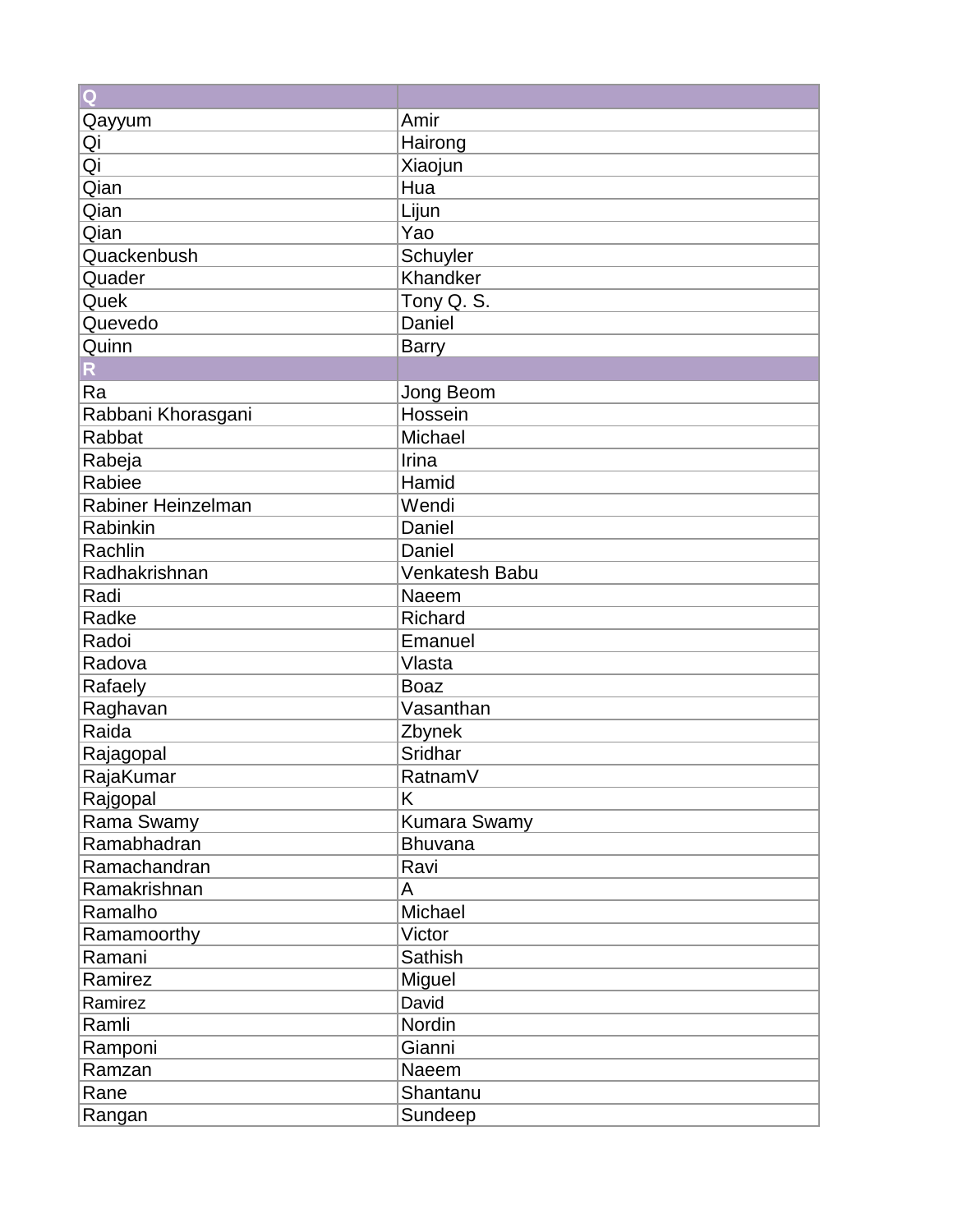| Rangarao        | Muralishankar   |
|-----------------|-----------------|
| Rao             | Raghu           |
| Rao             | N               |
| Rao             | Kiron           |
| Rashid          | Haroon          |
| Raval           | Mehul           |
| Raveendranathan | K <sub>C</sub>  |
| Rawat           | Danda B.        |
| Ray             | Gary            |
| Razlighi        | Qolamreza       |
| Read            | Christopher     |
| Reader          | <b>Cliff</b>    |
| Reagan          | John            |
| Reddy           | G               |
| Reed            | <b>Todd</b>     |
| Reed            | C               |
| <b>Reeves</b>   | <b>Stanley</b>  |
| Regazzoni       | Carlo           |
| Rege            | Priti           |
| Rehman          | Saeed           |
| Rehman          | Asim            |
| Reichard        | Tim             |
| Reid            | Anthony         |
| Reilly          | Martin          |
| Reising         | James           |
| Reising         | Donald          |
| Reljin          | <b>Branimir</b> |
| Ren             | Kui             |
| Renjifo         | Carlos          |
| <b>Reuss</b>    | Edward          |
| Rey-Clericus    | Pedro           |
| Reznik          | Yuriy           |
| Riba            | Jaume           |
| Ribeiro         | Moises          |
| Richard         | Gael            |
| Richard         | Cedric          |
| <b>Richards</b> | John            |
| Richardson      | Fred            |
| Richmond        | <b>Christ</b>   |
| Richmond        | Korin           |
| Richter         | Andreas         |
| <b>Rick</b>     | David           |
| <b>Ricks</b>    | David           |
| Riera-Palou     | Felip           |
| Rigling         | <b>Brian</b>    |
| <b>Riley</b>    | H Bryan         |
| Ritz            | Christian       |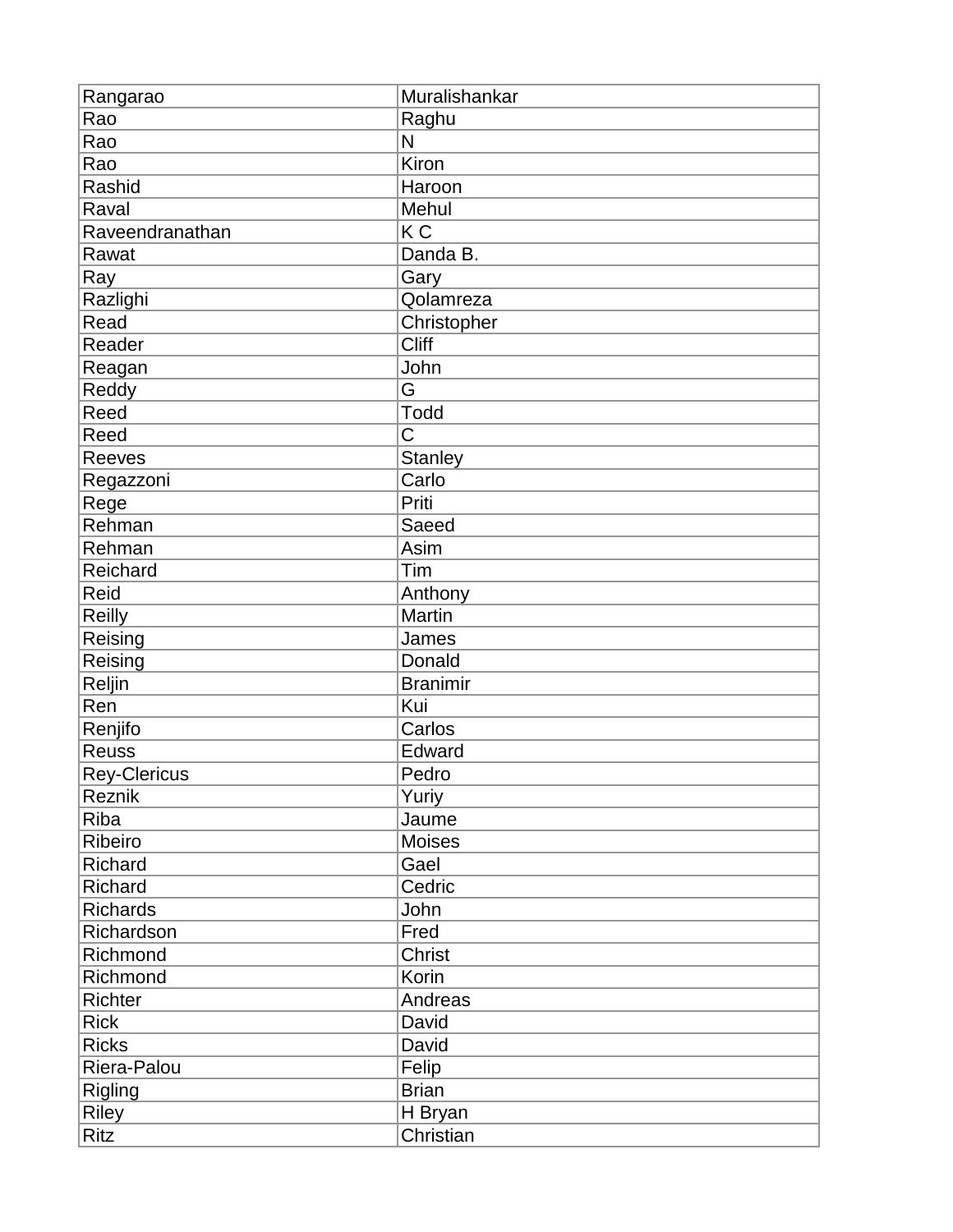| Rizvi            | Syed               |
|------------------|--------------------|
| Ro               | Yong Man           |
| Roark            | <b>Brian</b>       |
| Roark            | <b>Rick</b>        |
| <b>Robbins</b>   | Kay                |
| <b>Roberts</b>   | Randy              |
| Robey            | Frank              |
| Robinson         | John               |
| Rocha            | Anderson           |
| Roche            | James              |
| Rodrigues        | Marco              |
| Rodrigues        | <b>Miguel Raul</b> |
| Rodriguez        | Arturo             |
| Rodriguez        | Jeffrey            |
| Rodriguezdagnino | R                  |
| Roemer           | Florian            |
| Rogers           | Daniel             |
| Rogier           | Hendrik            |
| <b>Rollins</b>   | Michael            |
| Roman-Gonzalez   | Avid               |
| Romariz          | Alexandre R        |
| Romberg          | Justin             |
| Romero-Chacon    | Jorge              |
| Rondao Alface    | Patrice            |
| Rong             | Yue                |
| Rosa-Molinar     | Eduardo            |
| Rosa-Zurera      | Manuel             |
| Rosen            | Gail               |
| Rosen            | Daniel             |
| Ross             | Arun               |
| <b>Ross</b>      | <b>Steven</b>      |
| Rossi            | Leonardo           |
| Rosti            | Antti-Veikko       |
| Rouat            | Jeanf              |
| Rouphael         | Tony               |
| Roy              | Anil               |
| Roy Chowdhury    | <b>Amit Kumar</b>  |
| Roychowdhury     | Pinaki             |
| Roysam           | <b>Badrinath</b>   |
| Rozell           | Christopher        |
| Rozental         | <b>Mark</b>        |
| Rube             | Ibrahim            |
| Rubio            | Antonio            |
| Ruiz             | Virginie           |
| Ruiz-Alzola      | Juan               |
| Runkle           | Paul               |
| Rupp             | <b>Markus</b>      |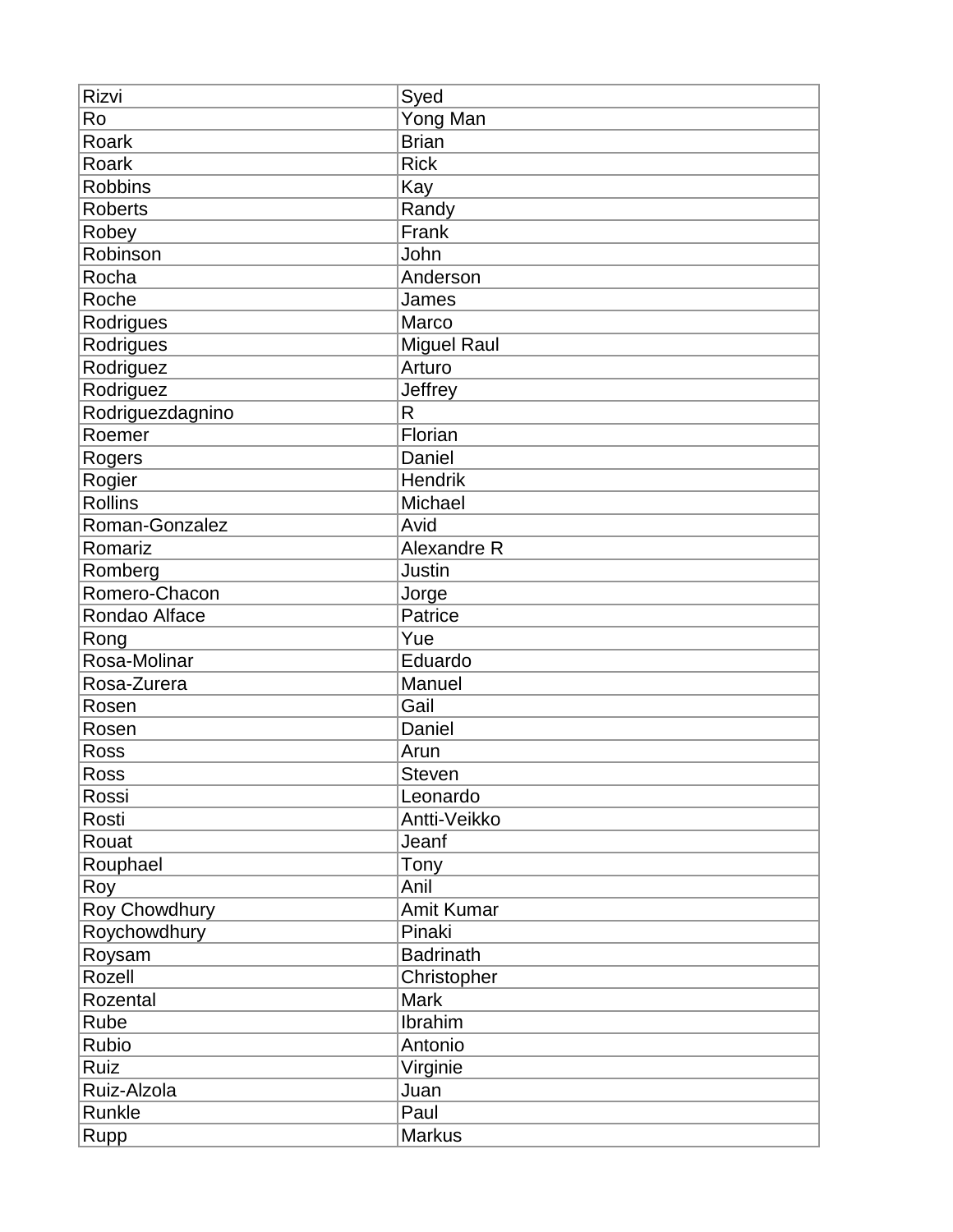| Rusch                | <b>Terry</b>        |
|----------------------|---------------------|
| Rushdi               | <b>Ahmad Ali</b>    |
| <b>Russo</b>         | Fabrizio            |
| Rusu                 | Corneliu            |
| Rutkowski            | Tomasz              |
| Rutledge             | Janet               |
| Ruyet                | <b>Didier</b>       |
|                      |                     |
| Saad                 | Walid               |
| Saarnisaari          | Harri               |
| Sabatini             | Angelo              |
| Saber                | Eli                 |
| Sadeghi              | Parastoo            |
| Sadek                | Ahmed               |
| Sadka                | Abdul               |
| Sadkhan              | <b>Sattar Bader</b> |
| Saeboe               | Torstein            |
| Saeidi               | Rahim               |
| Safaei               | Farzad              |
| <b>Safranek</b>      | <b>Robert</b>       |
| Sagi                 | Tamir               |
| Sahba                | Farhang             |
| Sahinoglu            | Zafer               |
| Sahoo                | Sujit               |
| Sai                  | <b>Bin</b>          |
| Sain                 | <b>Patrick</b>      |
| Sainath              | Tara                |
| Saint-Nom            | Haydee              |
| Saito                | <b>Naoki</b>        |
| Sala                 | Josep               |
| Salama               | Paul                |
| Salami               | Redwan              |
| <b>Salas Fuentes</b> | Rodrigo             |
| Saligrama            | Venkatesh           |
| Salih                | Salih               |
| Salivahanan          | S                   |
| Salvo Rossi          | Pierluigi           |
| Samad                | <b>Salina</b>       |
| Samadani             | Ramin               |
| Samani               | Arash               |
| Samczynski           | Piotr               |
| Sanches              | Joao                |
| Sanchez Fernandez    | Matilde             |
| Sanchez Sorzano      | <b>Carlos Oscar</b> |
| Sanchezgarreta       | <b>Jsalvador</b>    |
| Sand                 | Stephan             |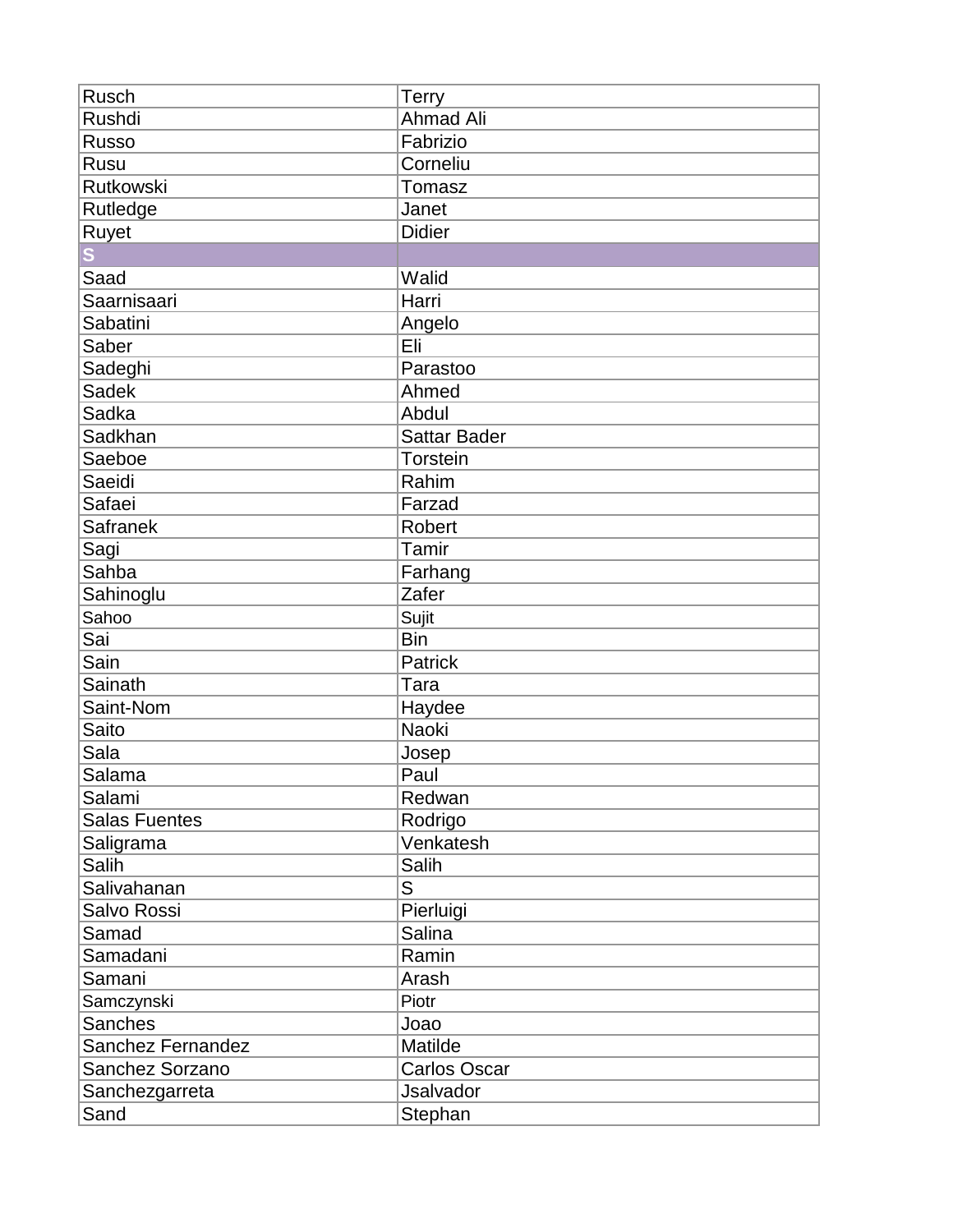| Sandham          | William       |
|------------------|---------------|
| Sandsmark        | Geir          |
| Sanei            | Saeed         |
| Sanger           | Terence       |
| Sangston         | Kevin         |
| Sanguinetti      | Luca          |
| Sankar           | Ananth        |
| Sankar           | Ravi          |
| Sankar           | Lalitha       |
| Sankaranarayanan | Ravishankar   |
| Sansosti         | Eugenio       |
| Santamariac      | Ignacio       |
| Santhanam        | B             |
| Santhi           | V             |
| Santos           | Serge Dos     |
| Sanyal           | Salil         |
| Sapijaszko       | Genevieve     |
| Sarikaya         | Ruhi          |
| <b>Sarkka</b>    | Simo          |
| Sarti            | Augusto       |
| Sarwate          | Anand         |
| <b>Sassi</b>     | Roberto       |
| Sathyamoorthy    | <b>Dinesh</b> |
| Sato             | Tomonobu      |
| <b>Savakis</b>   | Andreas       |
| Savioja          | Lauri         |
| Savory           | Seb           |
| Scarpiniti       | Michele       |
| Scharcanski      | Jacob         |
| Schatzman        | James         |
| <b>Scheirer</b>  | Walter        |
| Schlagenhaufer   | Franz         |
| Schmidlin        | Dean          |
| Schmidt          | Robert        |
| <b>Schmitz</b>   | Georg         |
| Schon            | Thomas        |
| <b>Schreier</b>  | Peter         |
| <b>Schubert</b>  | Keith         |
| <b>Schuller</b>  | Gerald        |
| <b>Schuller</b>  | <b>Bjoern</b> |
| Schulz           | Edward        |
| <b>Schulze</b>   | <b>Mark</b>   |
| <b>Schwartz</b>  | Richard       |
| <b>Schwartz</b>  | David         |
| Schweer          | Rainer        |
| Scotti           | Fabio         |
| Scrofani         | James         |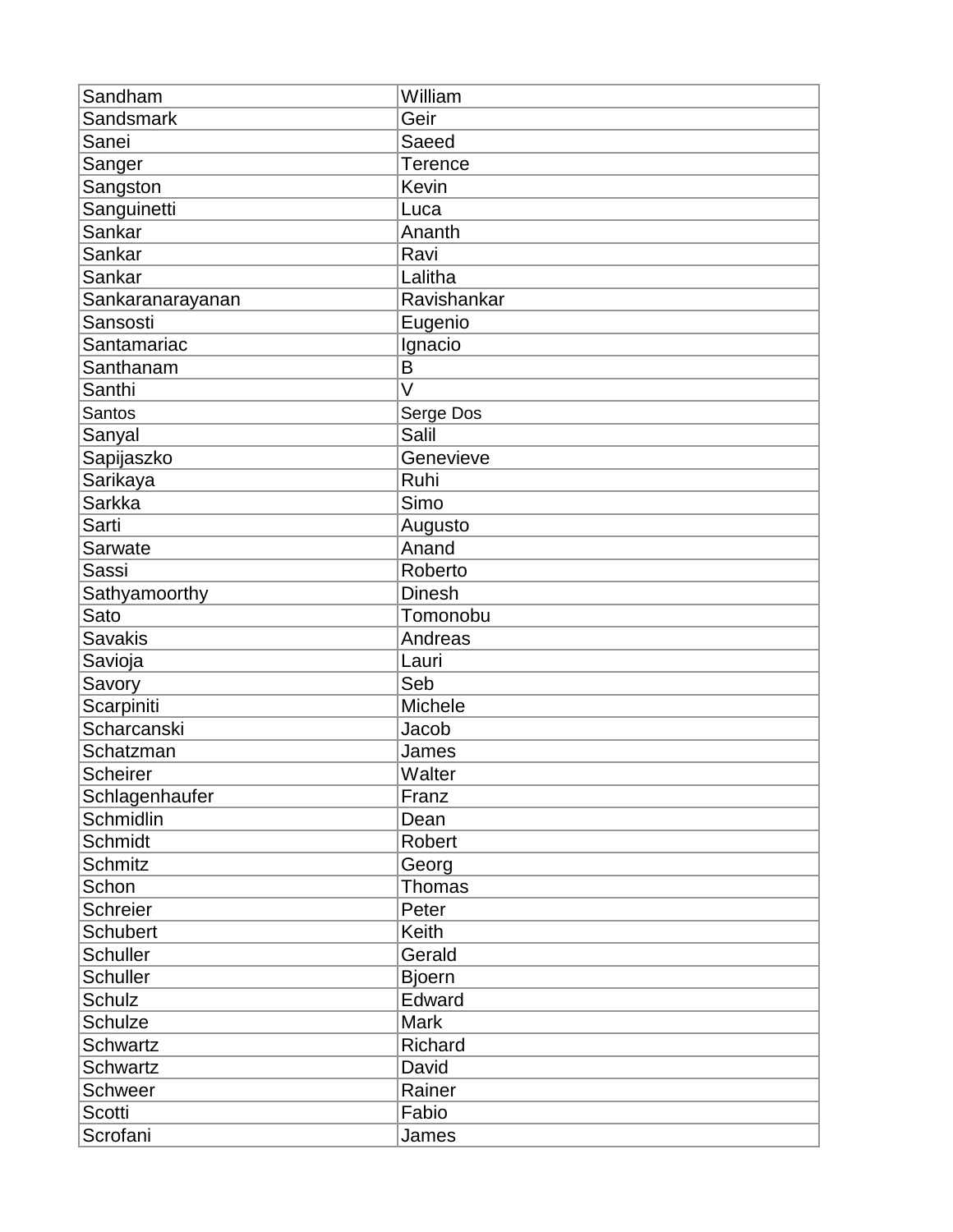| Scutari         | Gesualdo              |
|-----------------|-----------------------|
| Seara           | Rui                   |
| Sebe            | Niculae               |
| <b>Sebek</b>    | Michael               |
| Seco-Granados   | Gonzalo               |
| Sedarat         | Hossein               |
| <b>Seddik</b>   | Karim                 |
| Sediono         | Wahju                 |
| Sedivy          | Pavel                 |
| Seelamantula    | <b>Chandra Sekhar</b> |
| Seghouane       | Abd-Krim              |
| Segi            | Hiroyuki              |
| Segura          | Jose                  |
| <b>Seibert</b>  | Jeffrey               |
| Seidner         | Daniel                |
| Selesnick       | Ivan                  |
| Sellathurai     | Mathini               |
| <b>Seltzer</b>  | <b>Michael Lewis</b>  |
| Semeter         | Joshua                |
| Sen             | Dipanjan              |
| Sen             | Satyabrata            |
| Senhadji        | Lotfi                 |
| Septier         | Francois              |
| Sequeira        | Raul                  |
| Ser             | Wee                   |
| <b>Serackis</b> | Arturas               |
| Serbanescu      | Alexand               |
| Sergienko       | Alexander             |
| Serra-Sagrista  | Joan                  |
| Sesay           | Abu-Bakarr            |
| Sethares        | Bill                  |
| Sethuraman      | Sriram                |
| <b>Settle</b>   | Timothy               |
| Seybold         | John                  |
| Seyedi          | Alireza               |
| Sezen           | Umut                  |
| Sezgin          | Aydin                 |
| Sha'Ameri       | Ahmad                 |
| <b>Shadle</b>   | Christine             |
| Shah            | Shishir               |
| Shahbazpanahi   | Shahram               |
| Shahraray       | <b>Behzad</b>         |
| Shamma          | Shihab                |
| Shamsollahi     | Mohammad              |
| Shan            | Shiguang              |
| Shao            | Ling                  |
| Sharif          | Hamid                 |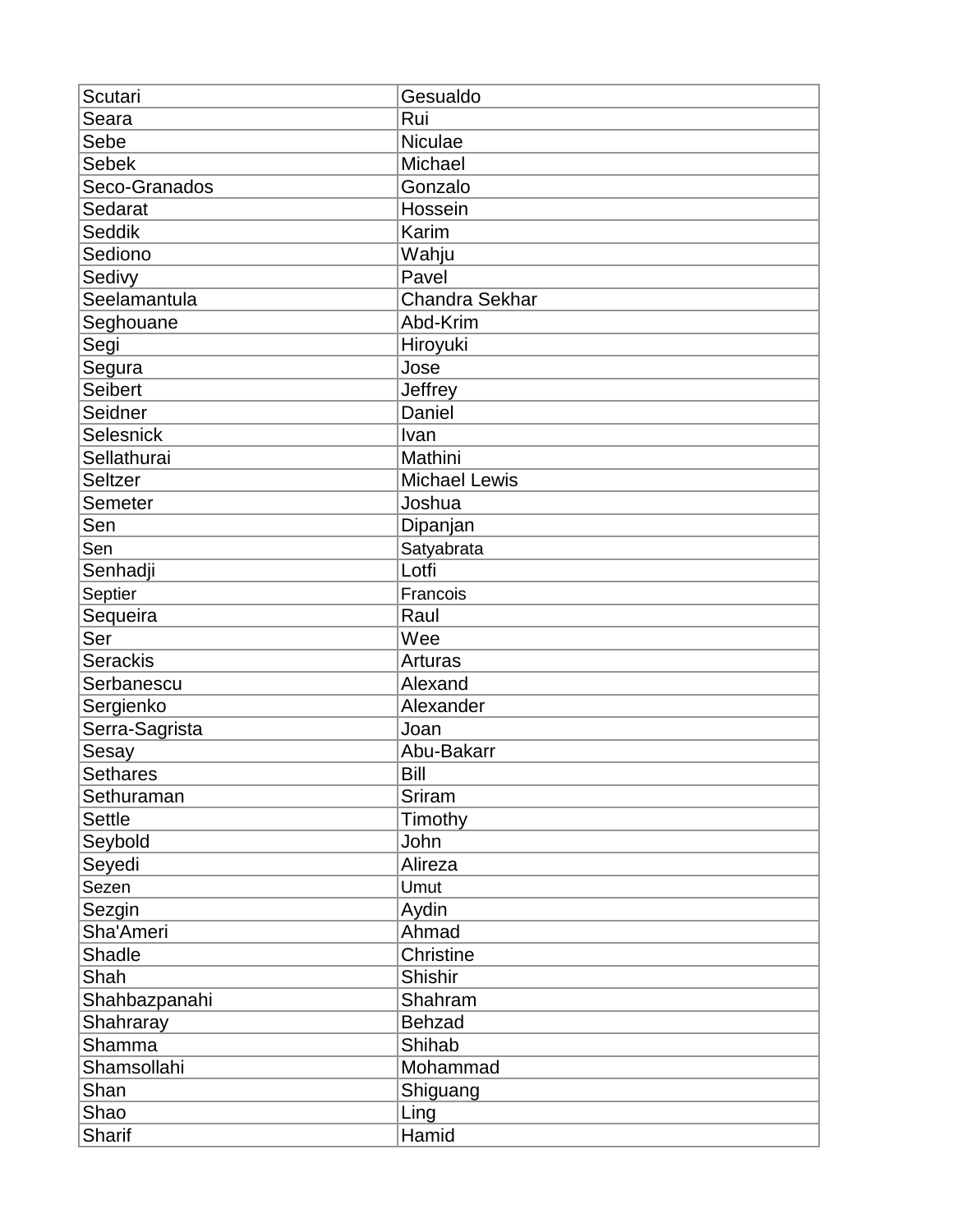| Sharifzadeh    | Hamid          |
|----------------|----------------|
| <b>Sharrif</b> | Zainul         |
| Shaw           | Gregory        |
| Shaw           | Norman         |
| <b>Sheikh</b>  | Hamid          |
| Shelhamer      | <b>Mark</b>    |
| Shellhammer    | Stephen        |
| Shen           | Guobin         |
| Shen           | Wade           |
| Sheng          | Jinhua         |
| Shenoi         | Kishan         |
| Shenoy         | Krishna        |
| Shettigara     | Rajanatha      |
| Shevgunov      | Timofey        |
| Sheybani       | Ehsan          |
| Shi            | Guangming      |
| Shi            | Zhiguo         |
| Shibuya        | Toru           |
| Shih           | Philip         |
| Shikh-Bahaei   | Mohammad       |
| Shim           | Byonghyo       |
| Shima          | <b>Akihiro</b> |
| Shin           | Hyundong       |
| Shin           | Yo-An          |
| Shinoda        | Koichi         |
| Shirakawa      | Kazuo          |
| Shirani        | Shahram        |
| Shivaramaiah   | Nagaraj        |
| Shkvarko       | Yuriy          |
| Shmulevich     | Ilya           |
| Shouldice      | Redmond        |
| Showman        | Greg           |
| <b>Shpak</b>   | Dale           |
| Shrestha       | Shanker        |
| Shu            | Haiyan         |
| <b>Shure</b>   | Loren          |
| <b>Shutin</b>  | <b>Dmitriy</b> |
| Shynk          | John           |
| Siegel         | Shepard        |
| Sikora         | Thomas         |
| Silva Farias   | Jose           |
| Sim            | Donggyu        |
| Sima           | Vasile         |
| Simeone        | Osvaldo        |
| <b>Simkins</b> | Donald         |
| <b>Sims</b>    | Robert         |
| Simske         | <b>Steven</b>  |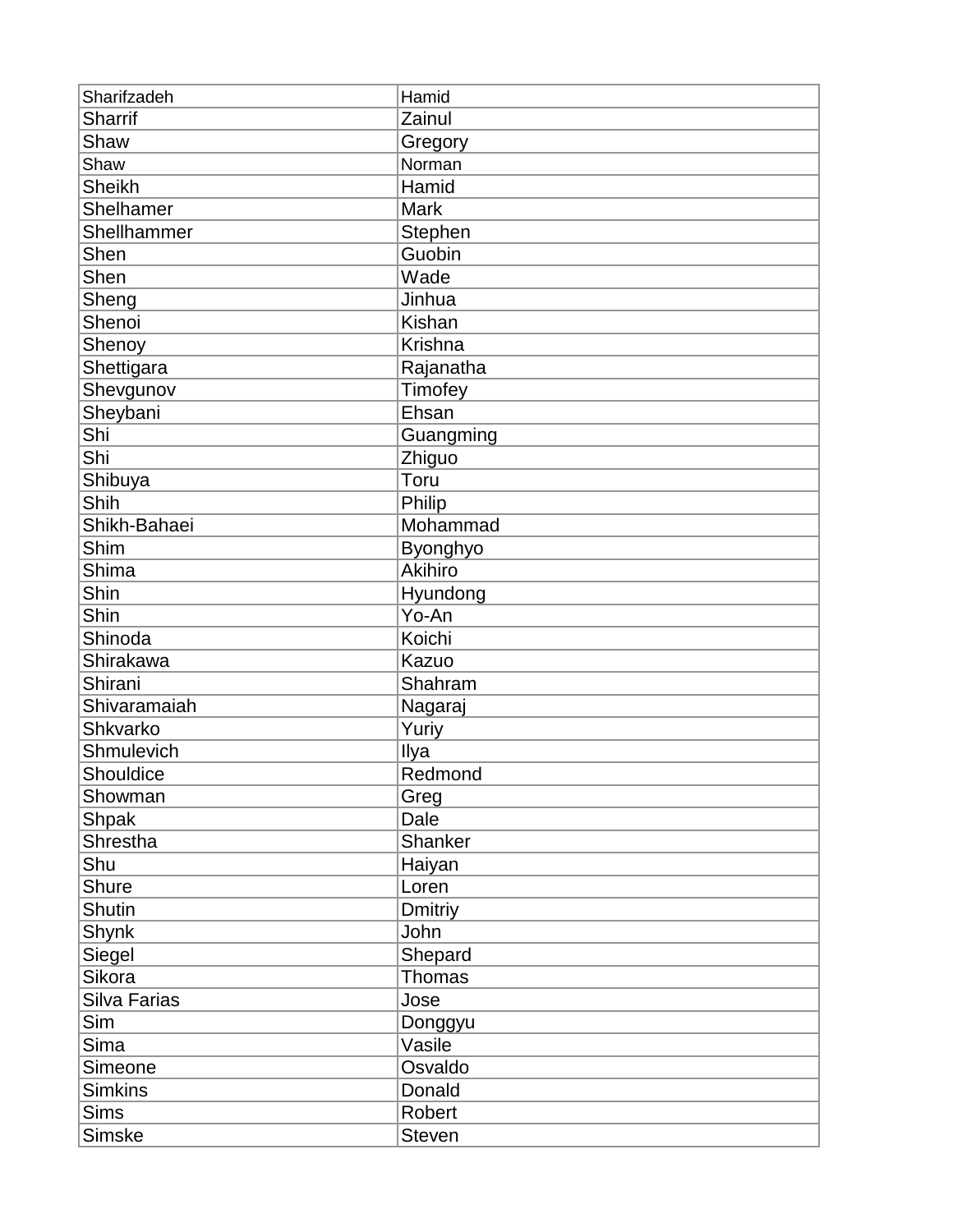| Sinanoglu       | Ozgur              |
|-----------------|--------------------|
| Singer          | Elliot             |
| Singh           | Richa              |
| Singh           | Satish             |
| Singh           | <b>Rita</b>        |
| Siu             | Man-Hung           |
| <b>Skafidas</b> | <b>Efstratios</b>  |
| <b>Skodras</b>  | Athanassio         |
| Slater          | Dan                |
| <b>Slavakis</b> | Konstantinos       |
| Slaviero        | <b>Robert</b>      |
| Sliskovic       | Maja               |
| Slyh            | Raymond            |
| Smaragdis       | Paris              |
| <b>Smekal</b>   | Zdenek             |
| Smith           | Christopher        |
| Smith           | <b>Charles</b>     |
| Smith           | Michael            |
| Smith           | Leslie             |
| Smith           | <b>Steven</b>      |
| Snoek           | Cees               |
| Snydsman        | William            |
| So              | Hing               |
| So              | Stephen            |
| Sobek           | <b>Robert</b>      |
| Sobelman        | Gerald             |
| Sobey           | Charles            |
| Sohn            | Kwanghoon          |
| Sole            | Joel               |
| Soltanian-Zadeh | Hamid              |
| Song            | <b>Byung Cheol</b> |
| Song            | Houbing            |
| Song            | Wei                |
| Soraghan        | John               |
| Sorensen        | John               |
| Sornmo          | Leif               |
| Sousa           | Leonel             |
| Souza           | Alexandre          |
| Spagnolini      | Umberto            |
| Spooner         | Chad               |
| Spriet          | Ann                |
| Sreenivas       | <b>Thippur</b>     |
| Sridharan       | S                  |
| Srihari         | Pathipati          |
| Srinivasa       | Gowri              |
| Srinivasan      | Ramji              |
| Srinivasan      | Sriram             |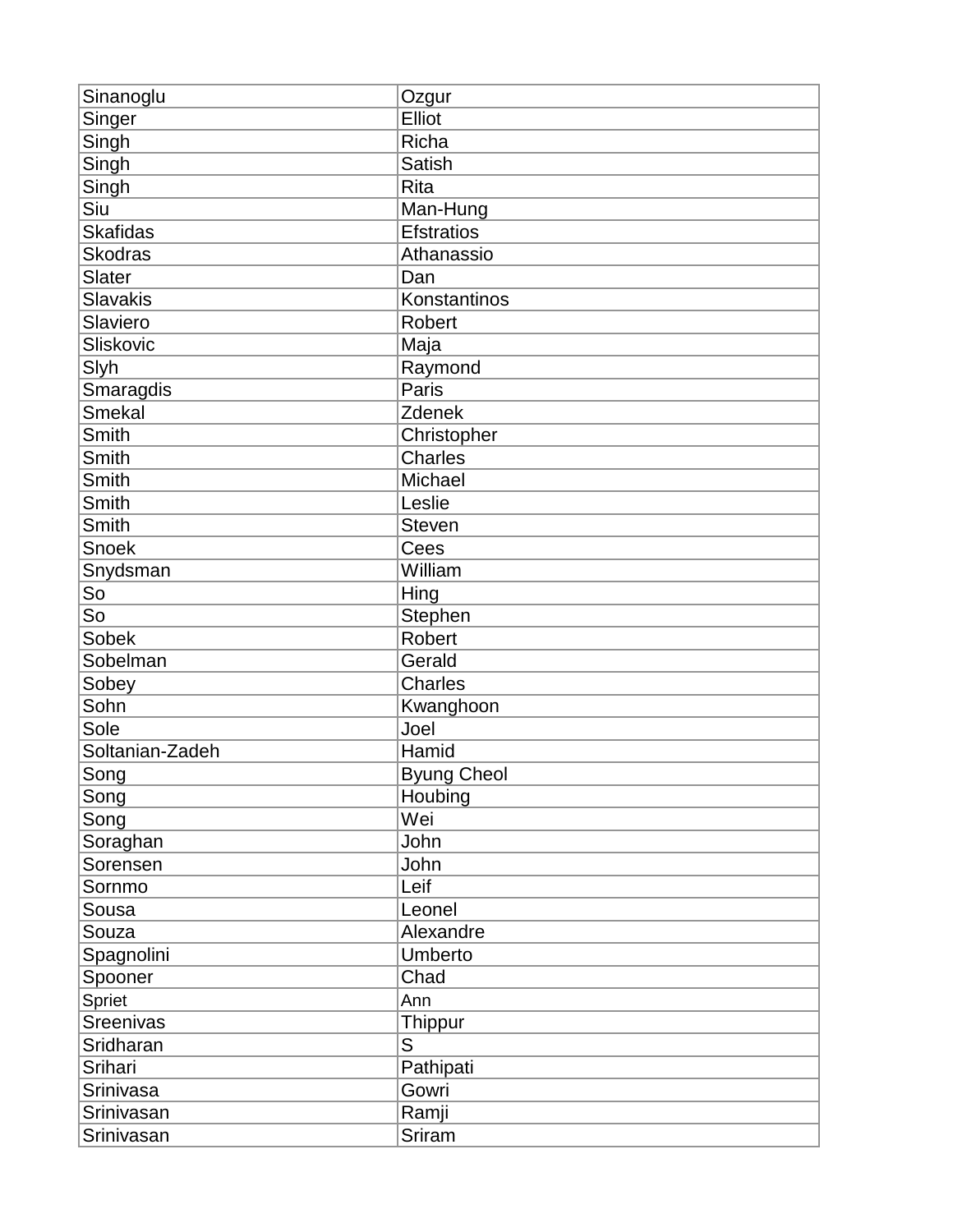| Srivastava         | Anuj          |
|--------------------|---------------|
| St Hill            | Nicholas      |
| Stalsberg          | Kevin         |
| <b>Stanco</b>      | Flippo        |
| <b>Stanczak</b>    | Slawomir      |
| Stanford           | Vincent       |
| <b>Stankovic</b>   | Vladimir      |
| <b>Stanley</b>     | Patrick       |
| Stecker            | <b>Mark</b>   |
| Steendam           | Heidi         |
| Steiger            | Olivier       |
| Steinbach          | Eckehard      |
| <b>Steinbiss</b>   | Volker        |
| <b>Sternad</b>     | Mikael        |
| Stevenson          | Maryhelen     |
| <b>Stewart</b>     | Clayton       |
| <b>Stiles</b>      | James         |
| <b>Stockhammer</b> | <b>Thomas</b> |
| <b>Storn</b>       | Rainer        |
| Stoyanov           | Georgi        |
| <b>Strawn</b>      | John          |
| <b>Stubler</b>     | Peter         |
| Studer             | Christoph     |
| <b>Sturza</b>      | <b>Mark</b>   |
| Stylianou          | Yannis        |
| Su                 | Chun-Meng     |
| Su                 | Guan-Ming     |
| Su                 | Guaning       |
| Su                 | Hsuan-Jung    |
| Su                 | Weifeng       |
| Subramanian        | Anbumani      |
| Sudhakar           | Raghavan      |
| Sudharsanan        | S             |
| <b>Suess</b>       | Martin        |
| Sujbert            | Laszlo        |
| <b>Sukkar</b>      | Rafid         |
| Sumam              | David         |
| Sumei              | Sun           |
| Sumi               | Chikayoshi    |
| Sun                | Xiaoyan       |
| Sun                | Yan           |
| Sundaramurthy      | Sundar        |
| Sundareson         | Prabindh      |
| Sung               | W             |
| Sung               | Youngchul     |
| Suraweera          | Himal         |
| Susilo             | Willy         |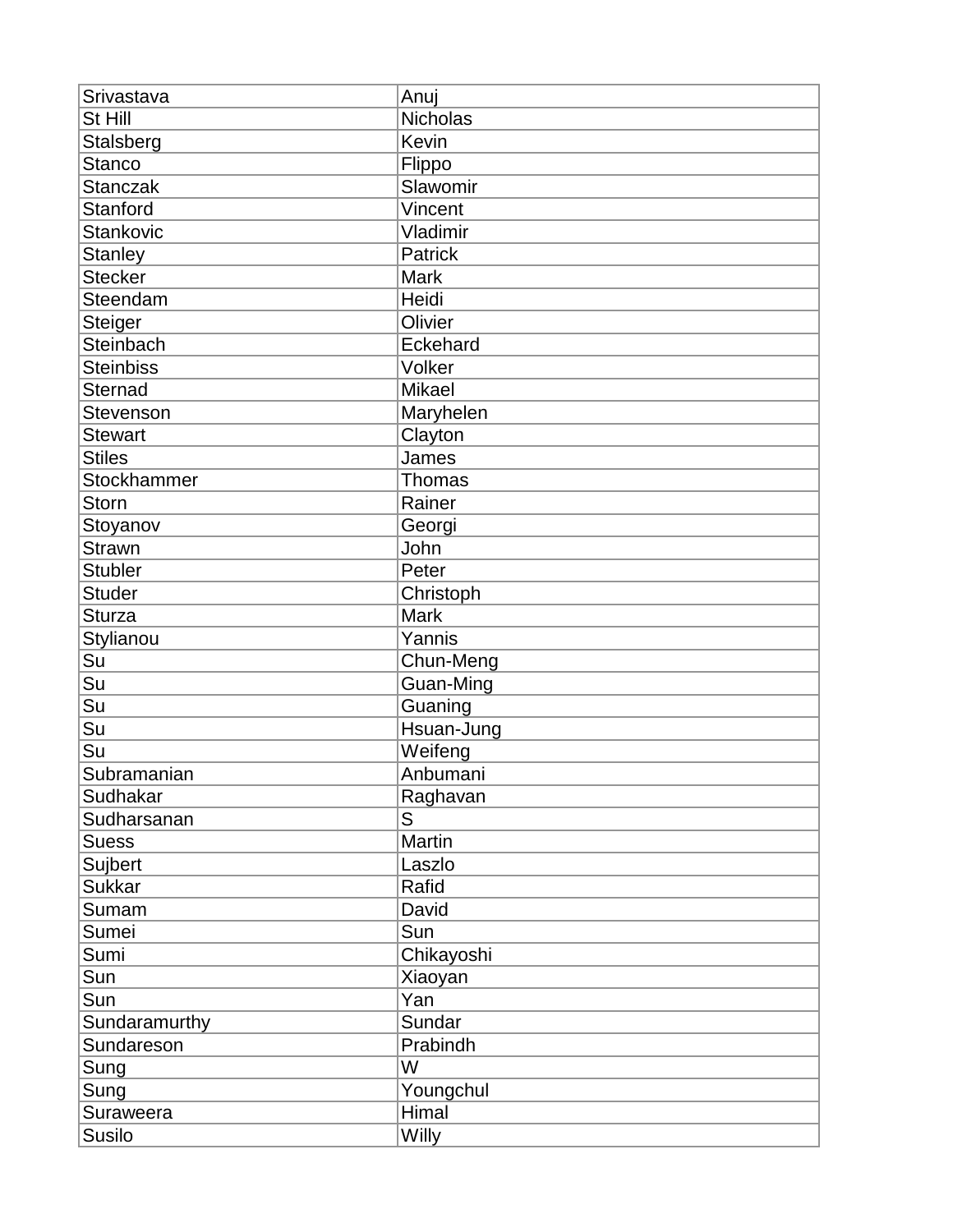| <b>Susstrunk</b>    | Sabine           |
|---------------------|------------------|
| <b>Suter</b>        | <b>Bruce</b>     |
| Suzana              | Loskovska        |
| Svantesson          | Thomas           |
| <b>Svarer</b>       | Claus            |
| Sveinsson           | <b>Johannes</b>  |
| Svendsen            | Torbjorn         |
| <b>Swiercz</b>      | Miroslaw         |
| Syed                | Yasser           |
| Sylvester           | Randal           |
| <b>Szczecinski</b>  | Leszek           |
| Szczepaniak         | Piotr            |
| <b>Sze</b>          | Pokang           |
| Sziranyi            | <b>Tamas</b>     |
|                     |                  |
| T.S.Ho              | Anthony          |
| Tabrikian           | Joseph           |
| <b>Tabus</b>        | loan             |
| Tachwali            | Yahia            |
| <b>Tadaion Taft</b> | Aliakbar         |
| <b>Tagare</b>       | Hemant           |
| Taguchi             | Akira            |
| Tainor              | David            |
| Tajer               | Ali              |
| <b>Takada</b>       | Jun Ichi         |
| Takala              | Jarmo            |
| <b>Takamura</b>     | Seishi           |
| <b>Takeda</b>       | Kazuya           |
| <b>Takeda</b>       | Shoichi          |
| Takeuchi            | Yasuhito         |
| Talavage            | Thomas           |
| Tamayo              | Edgar            |
| Tan                 | Hong-Zhou        |
| Tan                 | Li               |
| Tan                 | Wai-Tian         |
| Tan                 | Zheng-Hua        |
| Tan                 | Vincent          |
| <b>Tanaka</b>       | <b>Toshihisa</b> |
| Tang                | Xiangguo         |
| Taniguchi           | Kanae            |
| <b>Tank</b>         | Tushar           |
| Tantum              | <b>Stacy</b>     |
| Tao                 | Jian-Hua         |
| Tao                 | Dacheng          |
| Tao                 | K Mike           |
| Tao                 | Ran              |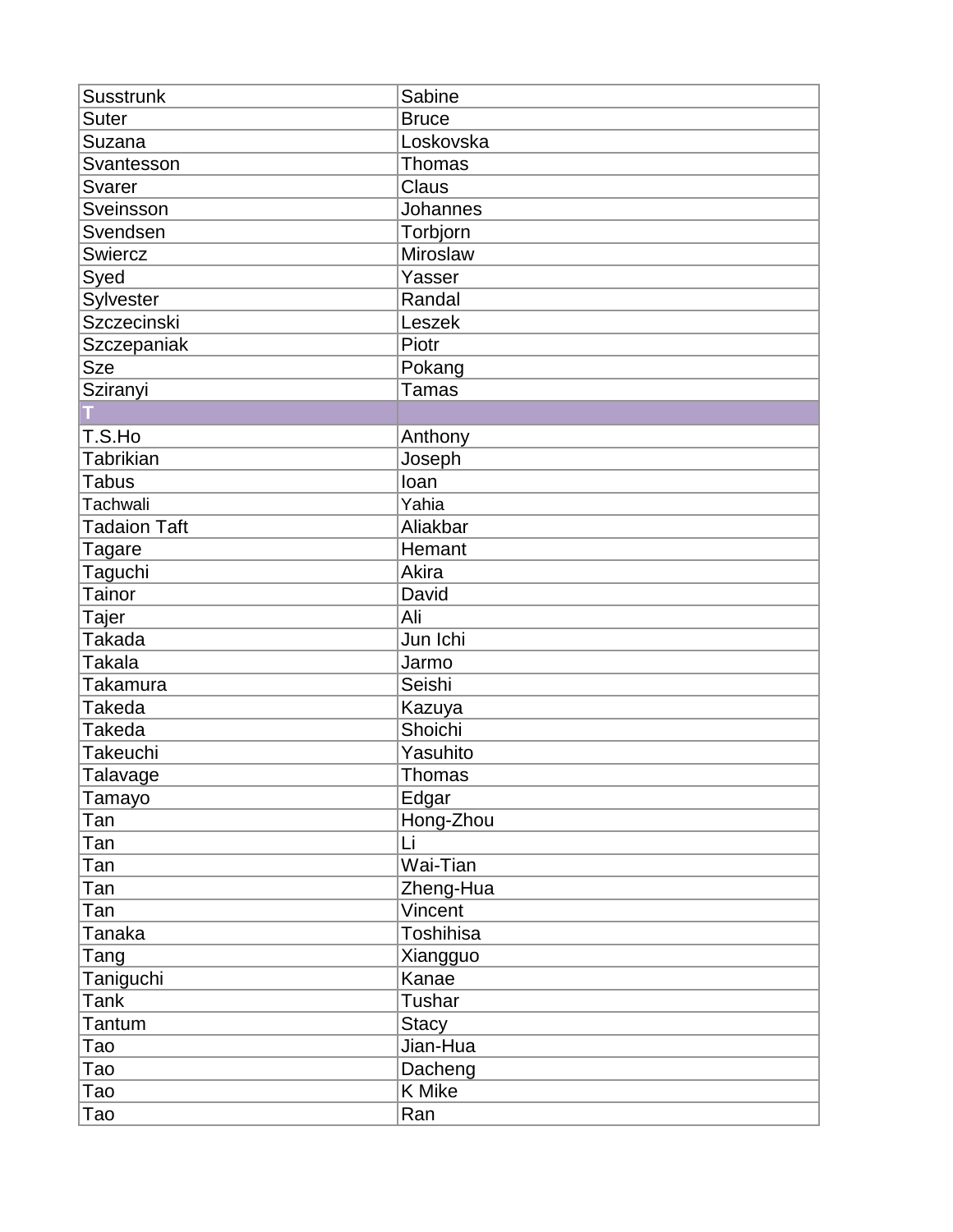| Тао              | Xiaodong       |
|------------------|----------------|
| Tapia            | Javier         |
| Tasdizen         | Tolga          |
| <b>Tashev</b>    | Ivan           |
| <b>Taswell</b>   | Carl           |
| Taubman          | David          |
| Tay              | Peter          |
| Teague           | <b>Keith</b>   |
| Teal             | Paul           |
| Techau           | Paul           |
| <b>Teck Chai</b> | Tiong          |
| Teh              | Kah Chan       |
| <b>Telksnys</b>  | Adolfas        |
| <b>Temerinac</b> | Miodrag        |
| Temko            | Andriy         |
| <b>Teow</b>      | <b>Matthew</b> |
| Tepedelenlioglu  | Cihan          |
| Terry            | John           |
| Teti             | Joseph         |
| <b>Tetzlaff</b>  | Ronald         |
| Teverovskiy      | Mikhail        |
| <b>Thakar</b>    | Vishvjit       |
| <b>Thakur</b>    | Kavita         |
| Thangaraj        | Andrew         |
| Theera-Umpon     | Nipon          |
| <b>Theimer</b>   | Wolfgang       |
| Thevenin         | Mathieu        |
| Thiagarajan      | Ganesan        |
| Thiran           | Jean           |
| <b>Thomas</b>    | Alan           |
| <b>Thomas</b>    | <b>Mark</b>    |
| Thompson         | John           |
| Thompson         | Charles        |
| Thorburn         | Michael        |
| Thorn            | Jonatha        |
| Thornton         | Jay            |
| Thumpudi         | Naveen         |
| Tian             | Chao           |
| Tian             | Qi             |
| Tian             | Yonghong       |
| Tian             | Dong           |
| <b>Tibbitts</b>  | Jo             |
| <b>Tichavsky</b> | Petr           |
| Tilley           | Roger          |
| Tillo            | Tammam         |
| Timoszczuk       | Antonio        |
| <b>Ting</b>      | Michael        |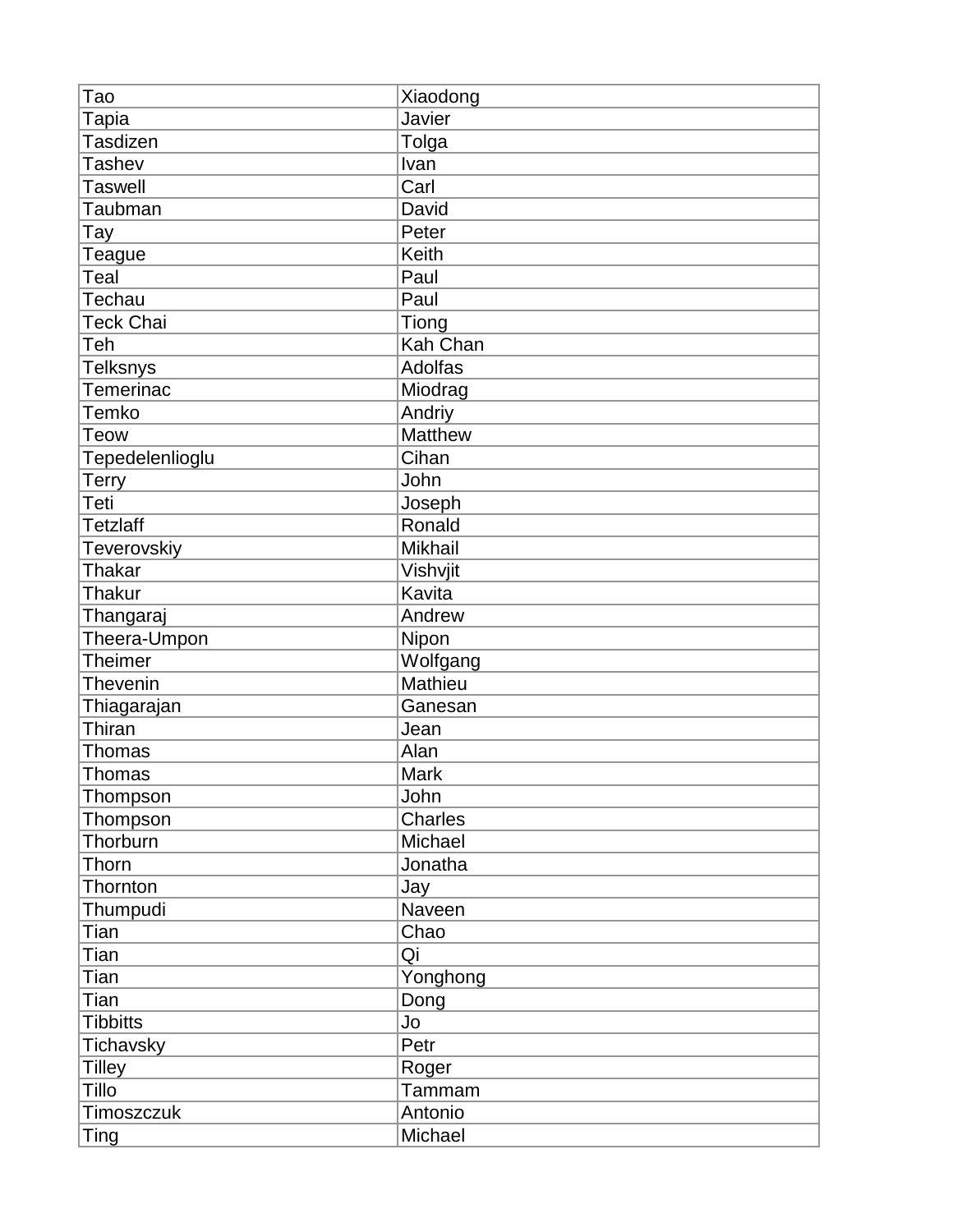| <b>Tinsley</b>        | Keith              |
|-----------------------|--------------------|
| Tirri                 | Henry              |
| <b>Tishby</b>         | <b>Naftali</b>     |
| <b>Tiwary</b>         | <b>Uma Shanker</b> |
| Tjahjadi              | Tardi              |
| <b>Tjalve</b>         | Michael            |
| Tjuatja               | Saibun             |
| <b>Tobias</b>         | Richard            |
| Togneri               | Roberto            |
| Toh                   | Kar-Ann            |
| Tolli                 | Antti              |
| Tomlinson             | M                  |
| <b>Tonello</b>        | Andrea             |
| Torlak                | <b>Murat</b>       |
| <b>Torres</b>         | Luis               |
| <b>Torres</b>         | Pedro              |
| <b>Torres</b>         | Alvaro             |
| <b>Torres</b>         | Fernando           |
| <b>Torres-Huitzil</b> | Cesar              |
| <b>Tourapis</b>       | <b>Alexis</b>      |
| <b>Tourneret</b>      | Jean-Yves          |
| Townsend              | R                  |
| Tran                  | Dat Tat            |
| Travassos Romano      | Joao               |
| Trebaol               | George             |
| <b>Trelewicz</b>      | Jennifer           |
| Trichili              | Hanene             |
| Triki                 | Mahdi              |
| Trocan                | Maria              |
| <b>Trucco</b>         | Andrea             |
| Truchard              | James              |
| Trump                 | Tonu               |
| <b>TRUONG</b>         | <b>KIEN</b>        |
| Tsai                  | Shang-Ho           |
| Tsai                  | Wen-Hsiang         |
| Tsai                  | Yuh-Ren            |
| <b>Tsekeridou</b>     | Sophia             |
| Tseng                 | Chien-Cheng        |
| Tsunekawa             | Yoshitaka          |
| Tubaro                | Stefano            |
| Tummala               | Suryanarayana      |
| Tur                   | Gokhan             |
| Turner                | Larry              |
| Turner                | Wallace            |
| Twogood               | Richard            |
| Tyer                  | Curtis             |
| <b>Tzanetakis</b>     | George             |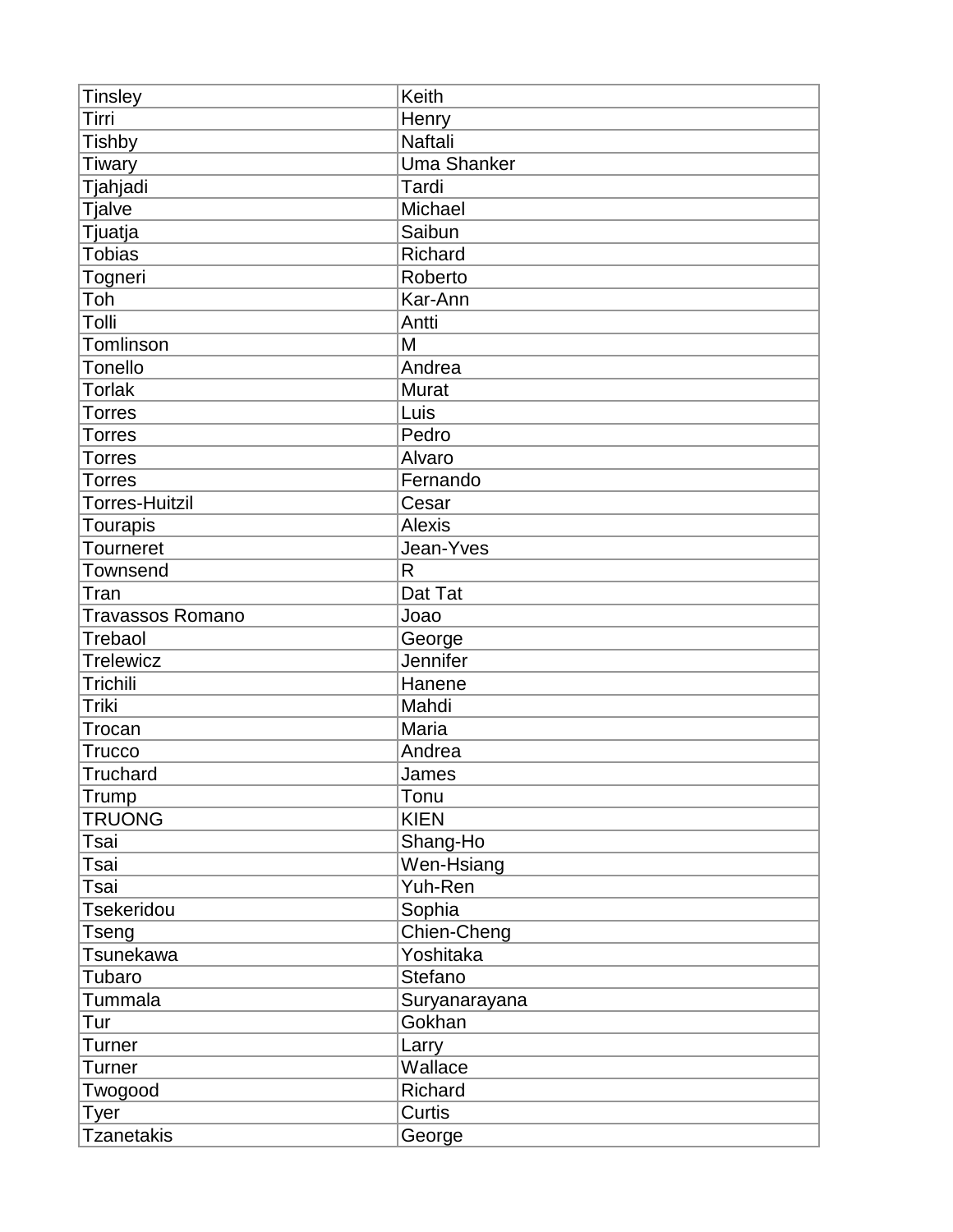| <b>Tziritas</b> | George            |
|-----------------|-------------------|
| Tzovaras        | <b>Dimitrios</b>  |
|                 |                   |
| Ueng            | Yeong-Luh         |
| <b>Ulukus</b>   | Sennur            |
| Unnikrishnan    | Jayakrishnan      |
| Urban           | Matthew           |
| Urban           | Jean-Philippe     |
| Urbansky        | Ralph             |
| Uribe C.        | Felipe            |
| <b>Utschick</b> | Wolfgang          |
| <b>Uvacek</b>   | <b>Bohumir</b>    |
| Uysal           | <b>Murat</b>      |
| Uzunov          | Ivan              |
|                 |                   |
| Vaccaro         | Dennis            |
| Vaccaro         | Richard           |
| Vaidya          | Vinay             |
| Valaee          | Shahrokh          |
| Valenti         | Matthew           |
| Valimaki        | Vesa              |
| Valkama         | <b>Mikko</b>      |
| Van Ardenne     | Arnold            |
| Van Beek        | Peter J           |
| Van De Ville    | Dimitri           |
| Van Hamme       | Hugo              |
| Van Hemert      | Jano              |
| Van Vaerenbergh | <b>Steven</b>     |
| Van Wijngaarden | Adriaan           |
| Vandewalle      | Patrick           |
| Vangelista      | Lorenzo           |
| VanLeemput      | Koen              |
| Vanrumste       | <b>Bart</b>       |
| Varadharajan    | Vijay             |
| Vareljian       | Albert            |
| Vargas-Rosales  | Cesar             |
| Varghese        | Tomy              |
| Varshney        | Kush              |
| Varshney        | Lav               |
| Vasconcelos     | Nuno              |
| Vasilakos       | <b>Athanasios</b> |
| Vaswani         | Namrata           |
| Vatsa           | Mayank            |
| Vazquez         | Carlos            |
| Vazquez Grau    | Gregori           |
| Velasco-Medina  | Jaime             |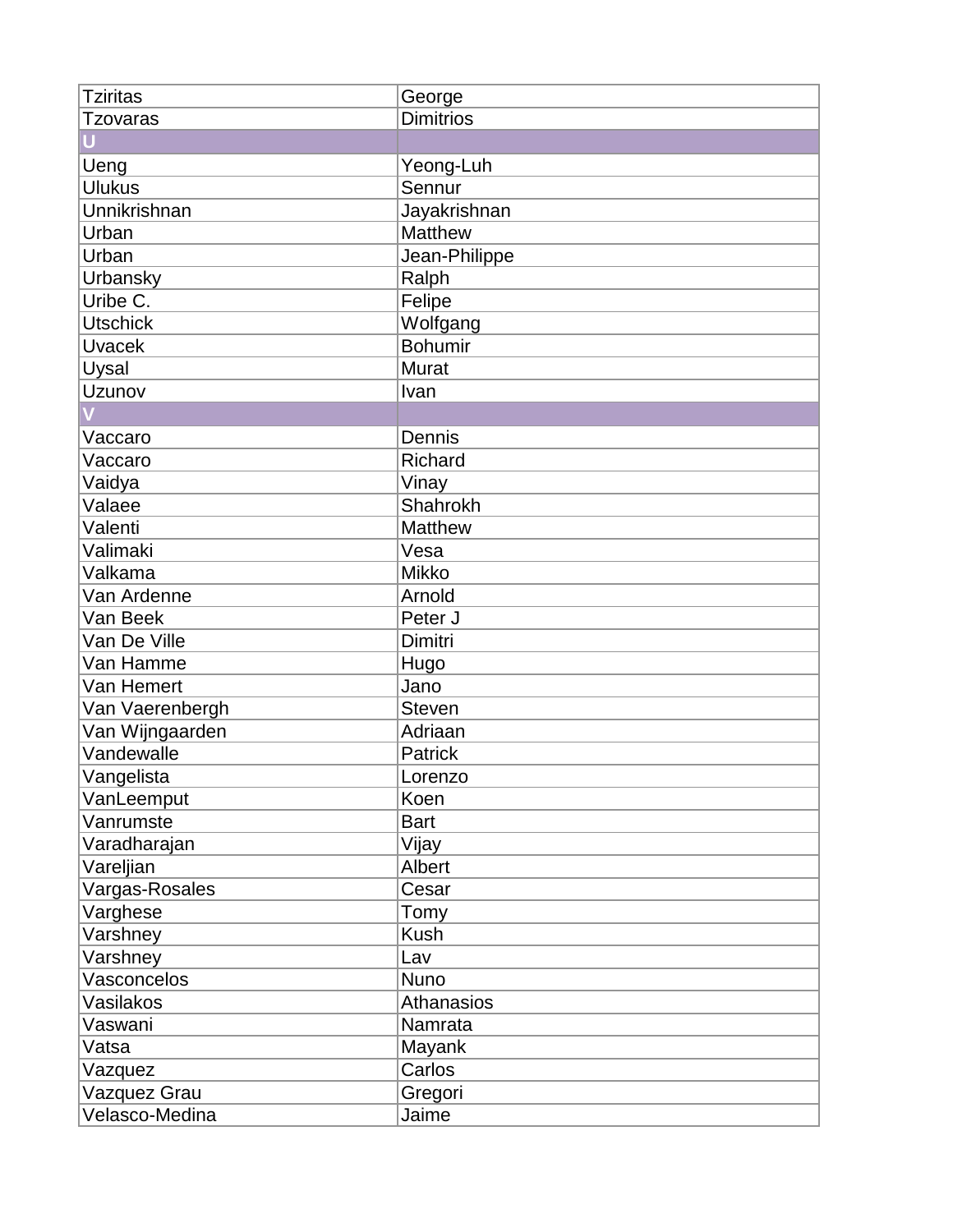| <b>Velez-Reyes</b>          | Miguel           |
|-----------------------------|------------------|
| Velipasalar                 | Senem            |
| Velisavljevic               | Vladan           |
| Velten                      | Joerg            |
| Verde                       | Francesco        |
| Vergados                    | <b>Dimitrios</b> |
| Vergara Villegas            | Osslan           |
| Vergura                     | Silvano          |
| Verhelst                    | Werner D         |
| Verly                       | Jacques          |
| Vertan                      | Constantin       |
| Vescovi                     | Kenneth          |
| Via                         | Javier           |
| Vidyadharan                 | Divya            |
| Vijay                       | $\overline{N}$   |
| Vikalo                      | <b>Haris</b>     |
| <b>Villalon-Turrubiates</b> | Ivan             |
| Vincent                     | Emmanuel         |
| Virtanen                    | Tuomas           |
| Visa                        | Ari              |
| Vitetta                     | Giorgio          |
| Vitsnudel                   | Ilia             |
| Viviani                     | Gary             |
| Vogelsang                   | Thomas           |
| Voloshynovskyy              | Svyatoslav       |
| Vontobel                    | Pascal           |
| Voran                       | Stephen          |
| Vorobyov                    | Sergiy           |
| Vosoughi                    | Azadeh           |
| Vu                          | Mai              |
| Vucic                       | Mladen           |
| $\overline{\mathsf{M}}$     |                  |
| Wage                        | Kathleen         |
| Wagner                      | Aaron            |
| Wagner                      | Michael          |
| Wakin                       | Michael          |
| Walden                      | Andrew           |
| Waldo                       | David            |
| Walkenhorst                 | <b>Brett</b>     |
| Wallace                     | Rbruce           |
| Walsh                       | John             |
| Walter                      | Marian           |
| Wambacq                     | Patrick          |
| Wang                        | Zhong Feng       |
| Wang                        | Dadong           |
| Wang                        | Dongmei          |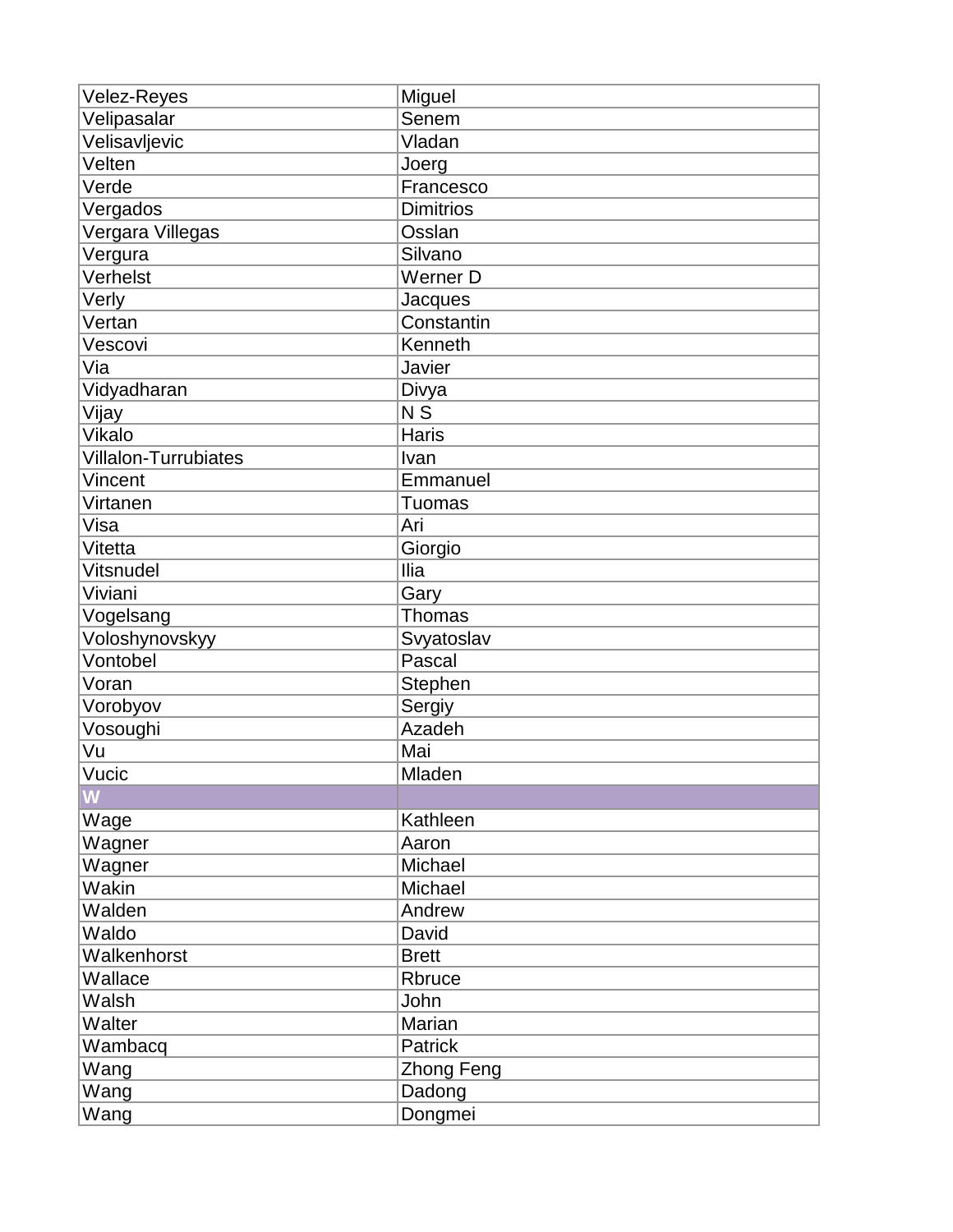| Wang     | Hsin-Min      |
|----------|---------------|
| Wang     | Jia-Ching     |
| Wang     | Jian          |
| Wang     | Jingdong      |
| Wang     | Jinlong       |
| Wang     | Lei           |
| Wang     | Liang         |
| Wang     | Ludong        |
| Wang     | Wenwu         |
| Wang     | Xianbin       |
| Wang     | Xiaofeng      |
| Wang     | Xin           |
| Wang     | Yang          |
| Wang     | Yanqun        |
| Wang     | Yigang        |
| Wang     | Ying          |
| Wang     | Yue           |
| Wang     | Yunbiao       |
| Wang     | Zhen          |
| Wang     | Zhengdao      |
| Wang     | Zhifang       |
| Wang     | Yonghui       |
| Wang     | Jiaheng       |
| Wang     | Chen          |
| Wang     | Qi            |
| Wang     | Guijin        |
| Wanielik | Gerd          |
| Warfield | Simon         |
| Warren   | David         |
| Watanabe | Eiji          |
| Watanabe | Shinji        |
| Watanabe | Takao         |
| Watanabe | Toshiaki      |
| Watzenig | Daniel        |
| Wear     | Keith         |
| Weddell  | Stephen       |
| Weeks    | Michael       |
| Wegener  | Albert        |
| Wei      | Dong          |
| Weiland  | James         |
| Weiss    | Stephan       |
| Welch    | Thad          |
| Wells    | lan           |
| Wen      | Chih-Yu       |
| Wen      | Sheree        |
| Wendt    | Richard       |
| Werner   | <b>Stefan</b> |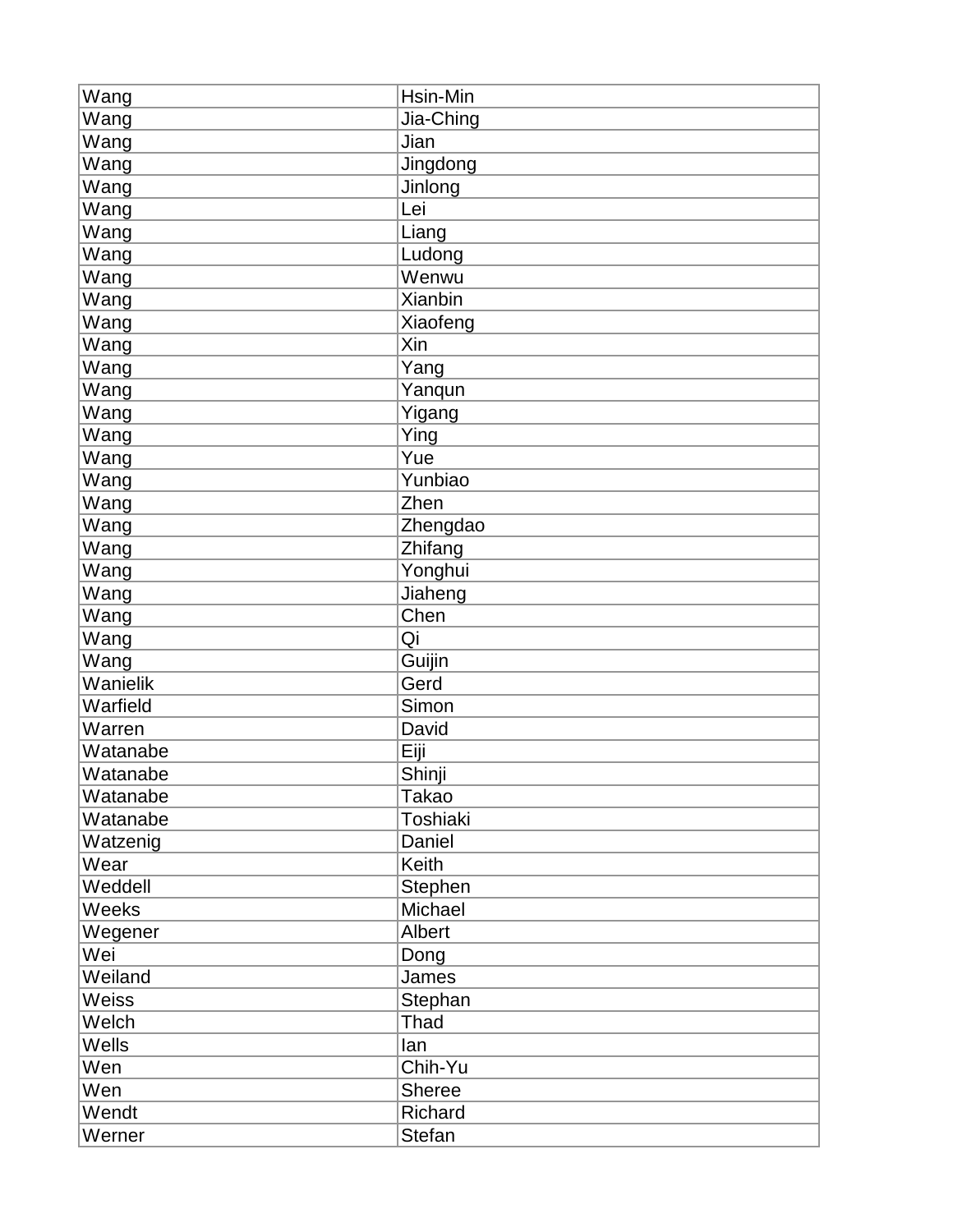| Werner          | <b>Charles</b>  |
|-----------------|-----------------|
| Wernick         | <b>Miles</b>    |
| Weruaga         | Luis            |
| Westerink       | Peter           |
| Wheeler         | James           |
| White           | Langford        |
| Whitehouse      | <b>Steven</b>   |
| Widder          | Kerry           |
| Widmer          | Hans            |
| Wiesemann       | Joachim         |
| Wijnholds       | <b>Stefan</b>   |
| Wilcher         | John            |
| Wilden          | Jason           |
| Wilhelmsson     | Leif            |
| Wilkening       | Wilko           |
| Wilkinson       | Richardt        |
| Wilkinson       | Michael H F     |
| Willett         | Rebecca         |
| <b>Williams</b> | William         |
| Williams        | <b>Brendan</b>  |
| Williams        | Christopher     |
| Williams        | Jonathan        |
| Williams        | Douglas         |
| Williamson      | Geoffrey        |
| Wilson          | Timothy         |
| Wilson          | John            |
| Wilson          | <b>Beth</b>     |
| Wilson          | Tom             |
| Winkler         | Stefan          |
| Wise            | Ashley          |
| Wohlberg        | <b>Brendt</b>   |
| Wolberg         | George          |
| Wolf            | Werner          |
| Wolfe           | <b>Patrick</b>  |
| Wong            | lan             |
| Wong            | Stephen T       |
| Wong            | Dennis          |
| Wong            | Kainam          |
| Wong            | Kaikit          |
| Wong            | Koon-Pong       |
| Wong            | Wai-Choong      |
| Wong            | <b>KokSheik</b> |
| Woodhouse       | Darren          |
| Woods           | Roger           |
| Wright          | Cameron         |
| Wu              | Les             |
| Wu              | An-Yeu (Andy)   |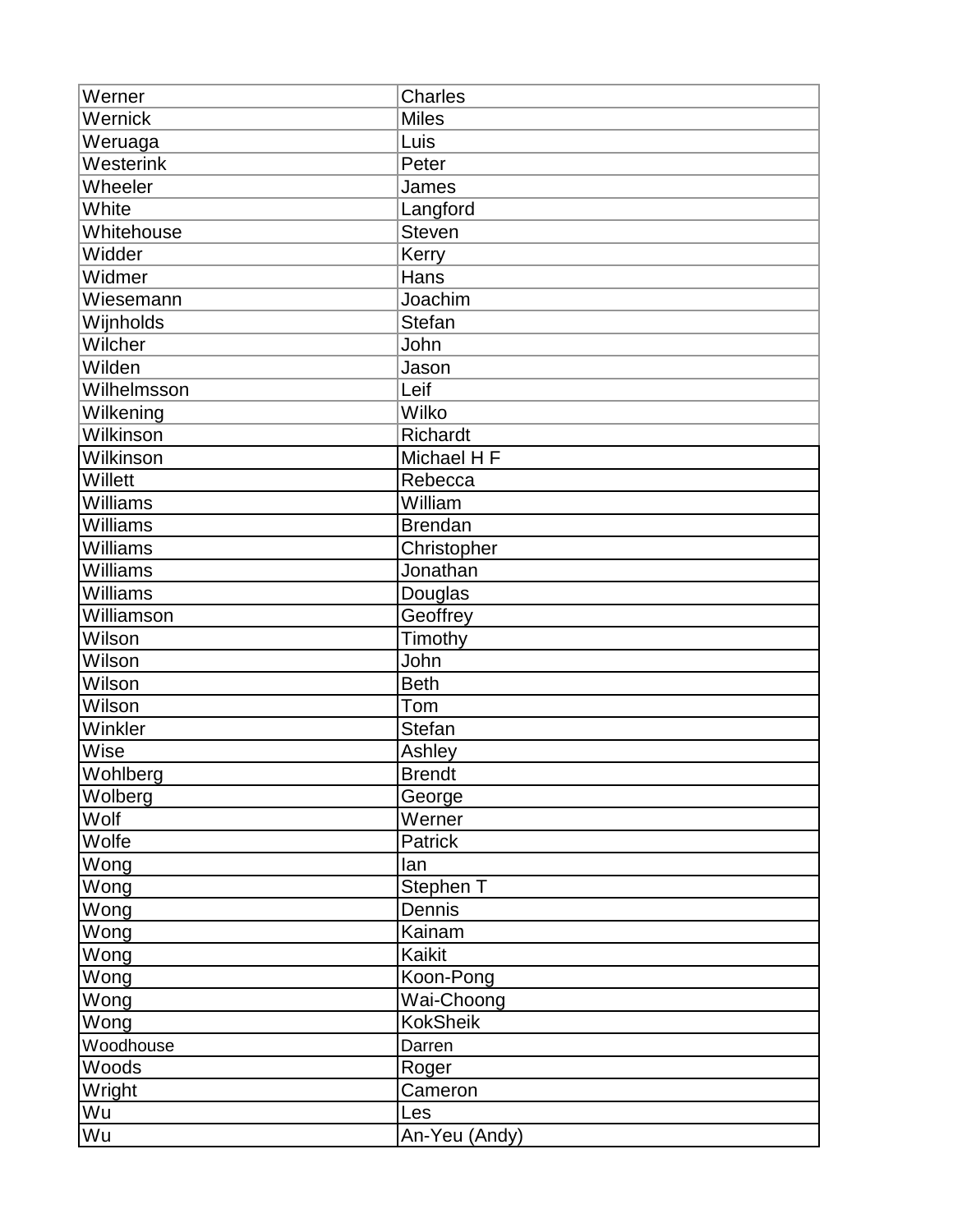| Wu                        | Chung-Hsien      |
|---------------------------|------------------|
| Wu                        | Hsiao-Chun       |
| Wu                        | Jianxiong        |
| Wu                        | Jinhong          |
| Wu                        | Qihui            |
| Wu                        | Wencheng         |
| Wu                        | Ying             |
| Wu                        | <b>Yik Chung</b> |
| Wu                        | Hao-tian         |
| Wu                        | Ji               |
| Wu                        | Jun              |
| Wus                       | John             |
| Wyatt-Millington          | Charles          |
| Wysocki                   | Marian           |
|                           |                  |
| Xia                       | Pengfei          |
| Xiang                     | Yong             |
| Xie                       | Lei              |
| Xie                       | Lexing           |
| Xie                       | Shoulie          |
| Xie                       | Xianghua         |
| Xin                       | Jingmin          |
| Xin                       | Jun              |
| Xiong                     | Hongkai          |
| Xu                        | Chenyang         |
|                           | Dong             |
| Xu<br>Xu                  | Feng             |
| Xu                        | <b>Jizheng</b>   |
| Xu                        | Jun              |
| Xu                        | Luzhou           |
| Xu                        | Wen              |
| Xu                        | Jia              |
| $\overline{\mathsf{X}}$ u | Wei              |
| Xuan                      | Jianhua          |
|                           |                  |
| Yaacoub                   | Charles          |
| Yahampath                 | Pradeepa         |
| Yamada                    | Isao             |
| Yamada                    | Randy            |
| Yamagishi                 | Junichi          |
| Yamaguchi                 | Hiroyuki         |
| Yamaki                    | Shunsuke         |
| Yammen                    | <b>Suchart</b>   |
| Yan                       | Ruqiang          |
| Yan                       | Zhiyuan          |
| Yan                       | Zhijie           |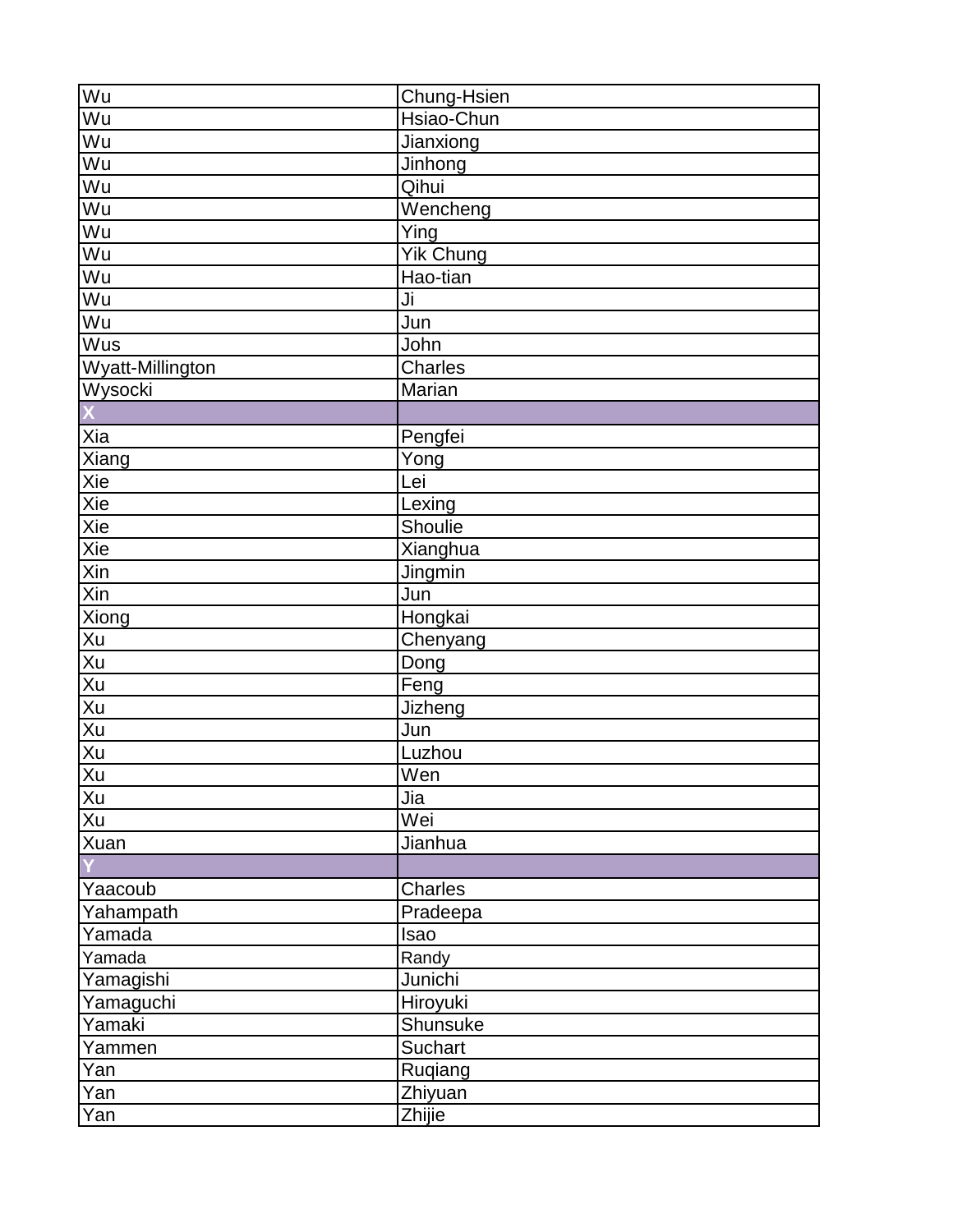| Yang            | <b>Bin</b>                  |
|-----------------|-----------------------------|
| Yang            | Chenyang                    |
| Yang            | Jingyu                      |
| Yang            | Jun                         |
| Yang            | Kehu                        |
| Yang            | Lie Liang                   |
| Yang            | Liuqing                     |
| Yang            | Ming-Hsuan                  |
| Yang            | $\overline{\mathrm{N}}$ ing |
| Yang            | Xiaokang                    |
| Yang            | Yaoqing                     |
| Yang            | Yongyi                      |
| Yang            | Chun                        |
| Yang            | Xiaopeng                    |
| Yang            | Jian                        |
| Yang            | Wen                         |
| Yao             | Zhao                        |
| Yao             | Kaisheng                    |
| <u>Yap</u>      | Kim Hui                     |
| Yashima         | Yoshiyuki                   |
| Yatawatta       | Sarod                       |
| Yazici          | <b>Birsen</b>               |
| Ye              | Jong Chul                   |
| Ye              | $\bar{Y}$ an                |
| Ye              | Qixiang                     |
| Yeary           | Mark                        |
| Yeh             | Hen-Geul                    |
| Yeldener        | Suat                        |
| Yen             | Kuan-Chieh                  |
| Yener           | Aylin                       |
| Yeo             | Chuohao                     |
| Yeredor         | Arie                        |
| Yi              | Su                          |
| Yin             | Hujun                       |
| Yin             | Peng                        |
| Yin             | Jihao                       |
| Yoder           | <b>Mark</b>                 |
| Yoo             | Chang D                     |
| Yoon            | Byung-Jun                   |
| You             | Junyong                     |
| Youn            | Dae                         |
| Younan          | Nicholas                    |
| Young           | S. Susan                    |
| Young           | Timothy                     |
| Yu              | Shiaw                       |
| $\overline{Yu}$ | Dong                        |
| Yu              | <b>Hong Heather</b>         |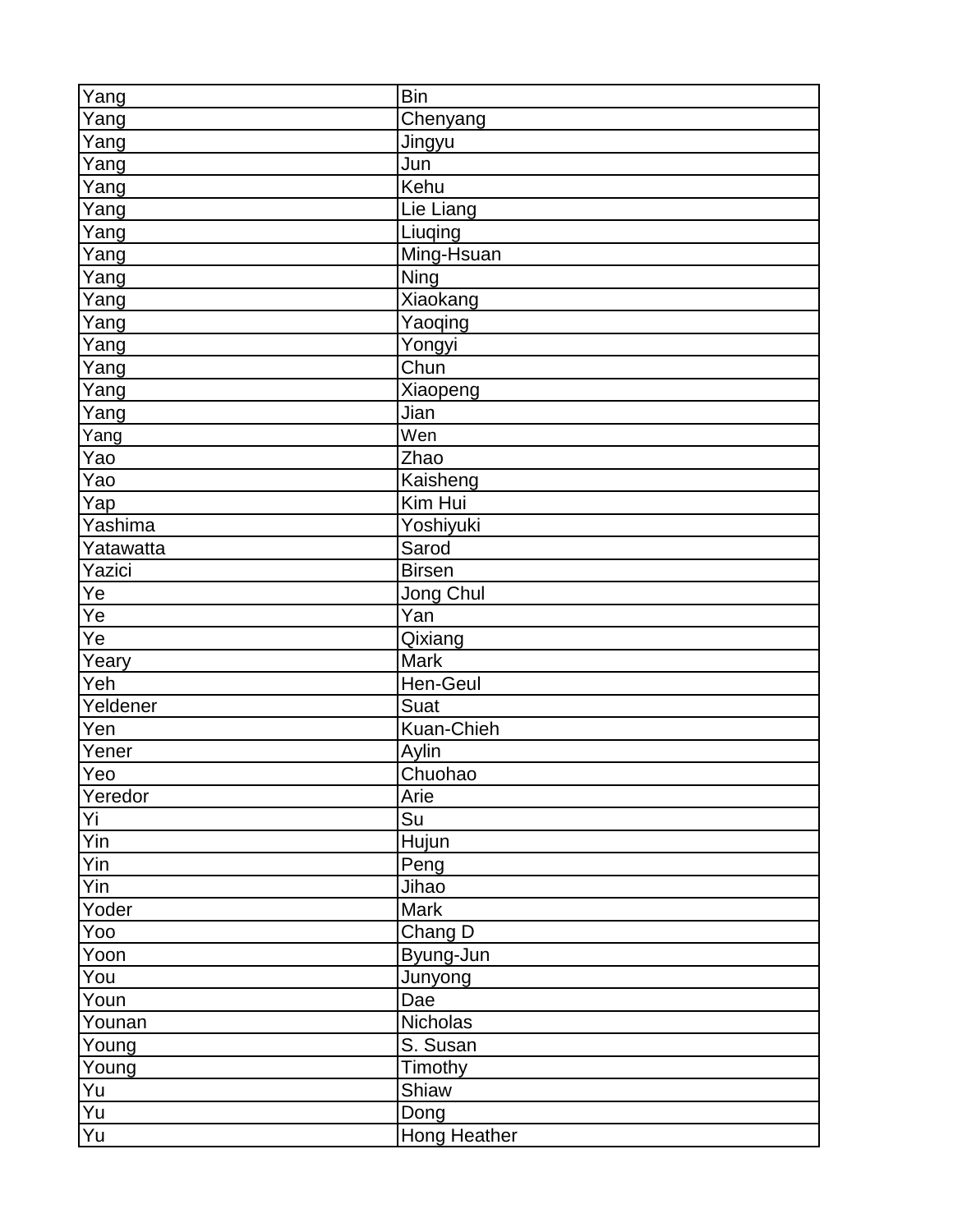| Yu              | Kai                    |
|-----------------|------------------------|
| Yu              | Kai-Bor                |
| $\overline{Yu}$ | Lu                     |
| Yu              | Rongshan               |
| Yu              | Runyi                  |
| Yu              | Shui                   |
| Yu              | Xiao-Hua               |
| Yuan            | Jenq-Tay               |
| Yuan            | Jinhong                |
| Yuan            | Junsong                |
| Yuan            | Yuan                   |
| Yuasa           | Tetsuya                |
| Yuen            | Pong                   |
| Yung            | Moti                   |
| Yunker          | <b>Bryan</b>           |
|                 |                        |
| Zablocky        | Paul                   |
| Zainal          | Nasharuddin            |
| Zajc            | Matej                  |
| Zajic           | Tim                    |
| Zakharov        | Yuriy                  |
| Zamyatin        | Aleksandr              |
| Zarowski        | $\overline{\text{C}}$  |
| Zarzoso         | Vicente                |
| Zavarehi        | Masoud                 |
| Zaveri          | Tanish                 |
| Zazula          | Damjan                 |
| Zemen           | Thomas                 |
| Zeng            | <b>Bing</b>            |
| Zeng            | Li                     |
| Zeng            | $\overline{Y}$ i-Chong |
| Zepernick       | Hans                   |
| Zerguine        | Azzedine               |
| Zhang           | $\overline{C}$ ha      |
| Zhang           | Honggang               |
| Zhang           | Hui                    |
| Zhang           | Huipin                 |
| Zhang           | Jian                   |
| Zhang           | Jian Qiu               |
| Zhang           | Jian-Kang              |
| Zhang           | Jianzhong              |
| Zhang           | Jun                    |
| Zhang           | Peng                   |
| Zhang           | Qinqing                |
| <b>Zhang</b>    | Wei                    |
| Zhang           | Xi                     |